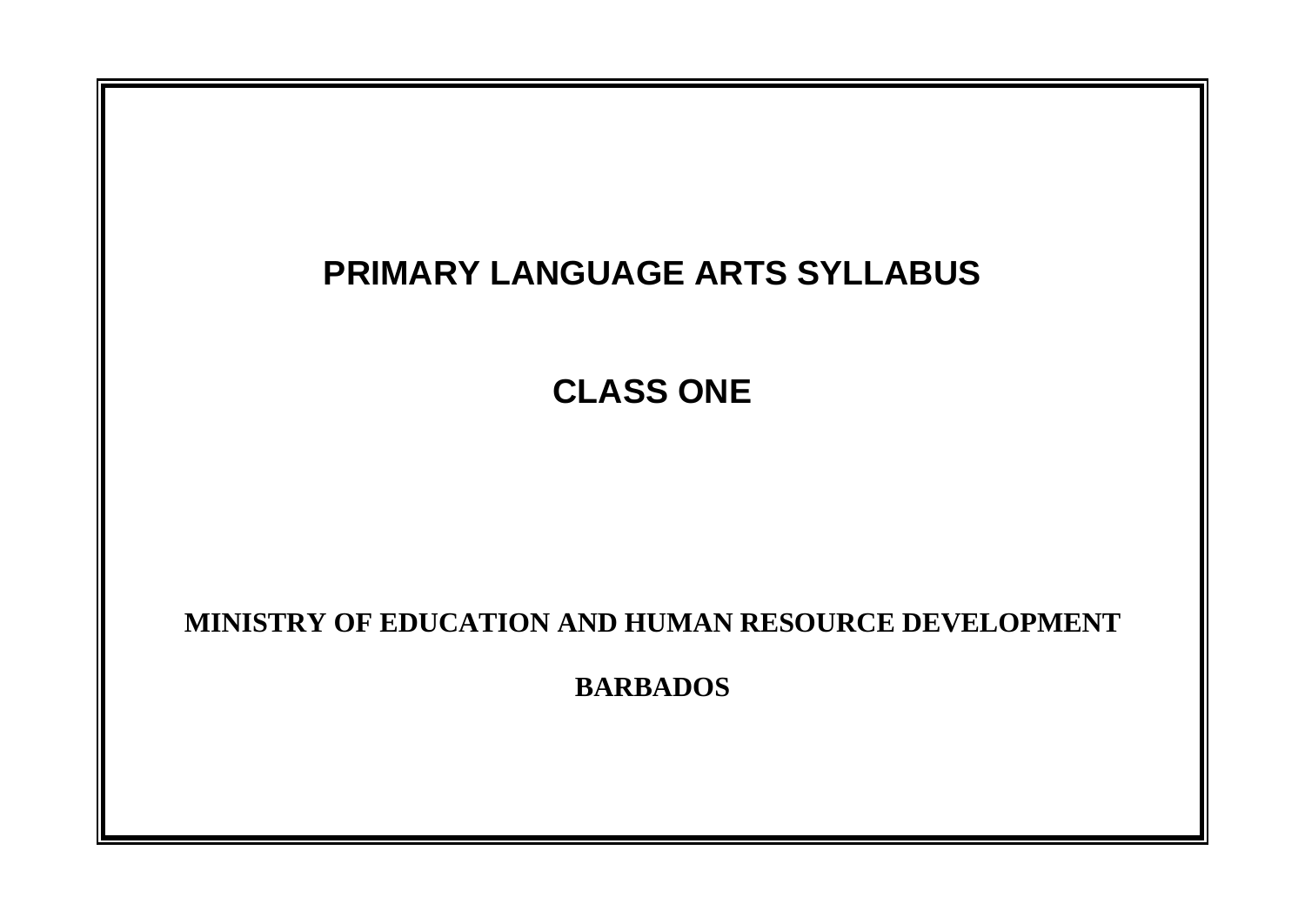## **TABLE OF CONTENTS**

|                                                               | PAGE(S)        |
|---------------------------------------------------------------|----------------|
| <b>Acknowledgements</b>                                       | iii.           |
| <b>Rationale</b>                                              | iv             |
| <b>General Objectives</b>                                     | vi             |
| <b>Format of Syllabus</b><br><b>Key to Abbreviations Used</b> | vii<br>1       |
| <b>Scope and Sequence</b>                                     | $\overline{2}$ |
| <b>Attainment Targets</b>                                     | 10             |
| <b>Syllabus - Class 1</b>                                     | 21             |
| <b>Suggested Internet Sites and Resources</b>                 | 52             |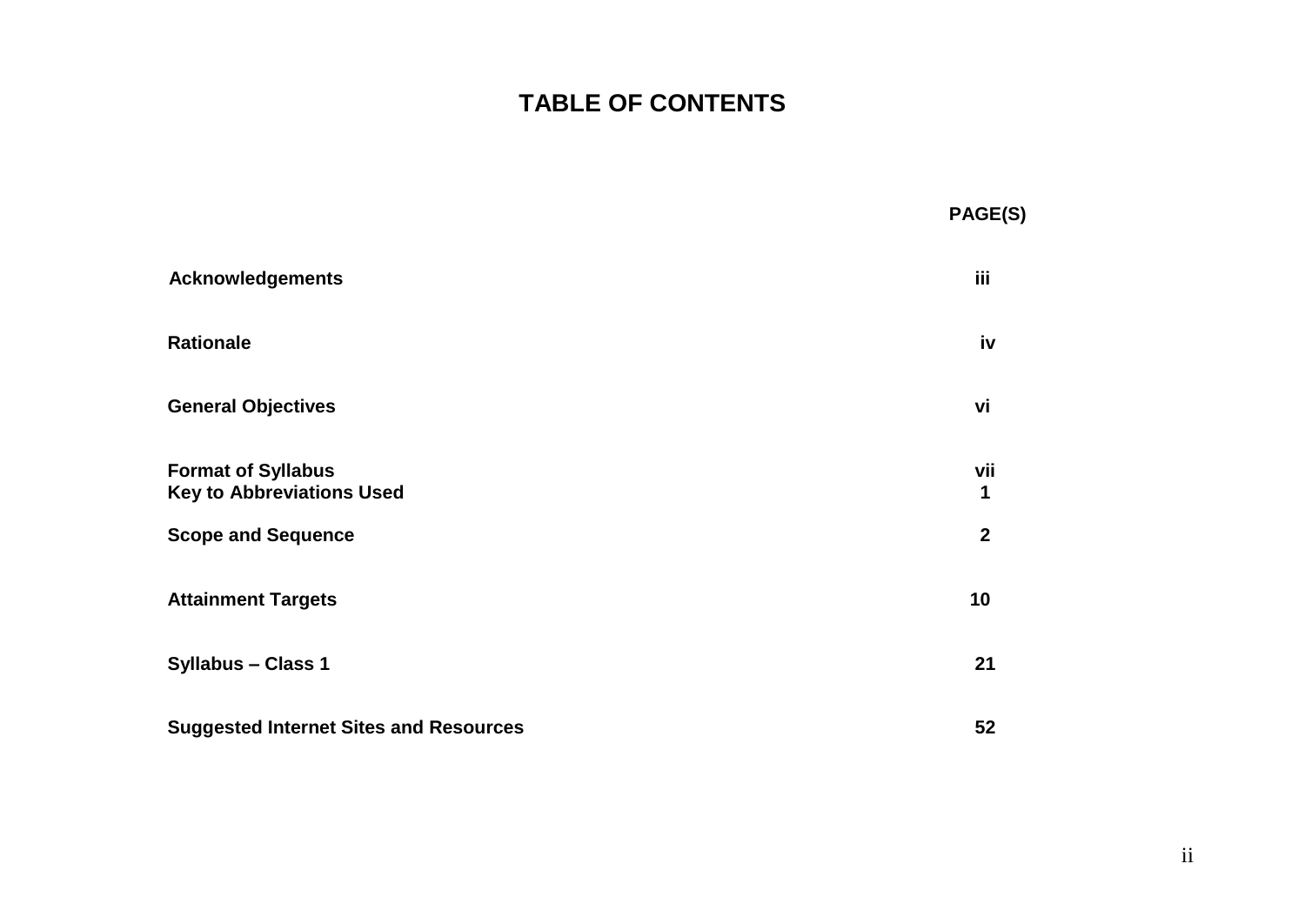## **ACKNOWLEDGEMENTS**

| Ms. Linda Archer          | Senior Teacher, ag. St. Martin's Mangrove Primary |
|---------------------------|---------------------------------------------------|
| Ms. Priscilla Millar      | Senior Teacher, ag. Erdiston Primary              |
| Mrs. Deborah Waithe-Jones | Senior Teacher, ag. Cuthbert Moore Primary        |
| Ms. Pauline Millar        | Education Officer (Language Arts) (Facilitator)   |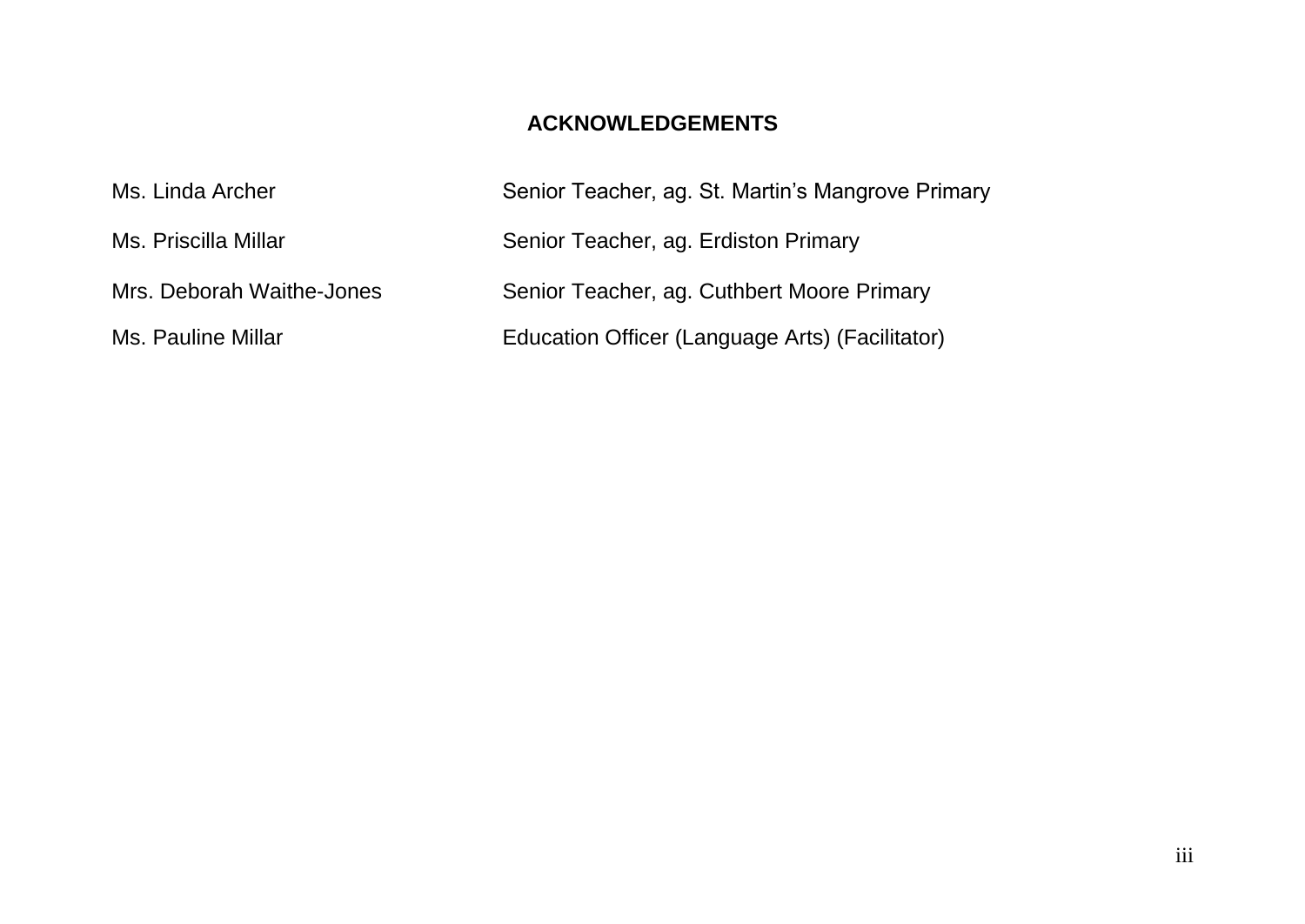#### **RATIONALE**

Language is pivotal to the development of the individual. For, it is through language that individuals confront, assimilate and communicate experiences. Language also facilitates social and emotional adjustment, contributes to the development of selfesteem and establishes patterns of thinking. The ultimate aim of the Language Arts programme in the primary school is to develop students who are communicatively competent in Standard English, and who, eventually, as a result of this competence, are able to develop into critical and independent thinkers and learners.

Therefore, the development of language proficiency needs to be approached from a procedural perspective, where, instead of just knowing the elements of language, students are provided with myriad opportunities for experiencing language in order that they may use those elements meaningfully and realistically.

A balanced language programme should promote competence in each of the four language arts: listening, speaking, reading and writing, and it should be so structured that the students are able to benefit from the interrelationships that exist among these four processes.

In our Caribbean language context however, language skills are the foundation, not only for the development of proficiency in reading and writing, but also for personal, social and intellectual growth. An effective language arts programme must, therefore, recognize the need for a strong focus on oral language and literacy development. In the oral language programme there must be opportunities for students to use language for building a bridge, which allows for a smooth transition from oral proficiency in the native language, to full communicative competence in Standard English. Having constructed that bridge, the students become more proficient in oral communication using Standard English.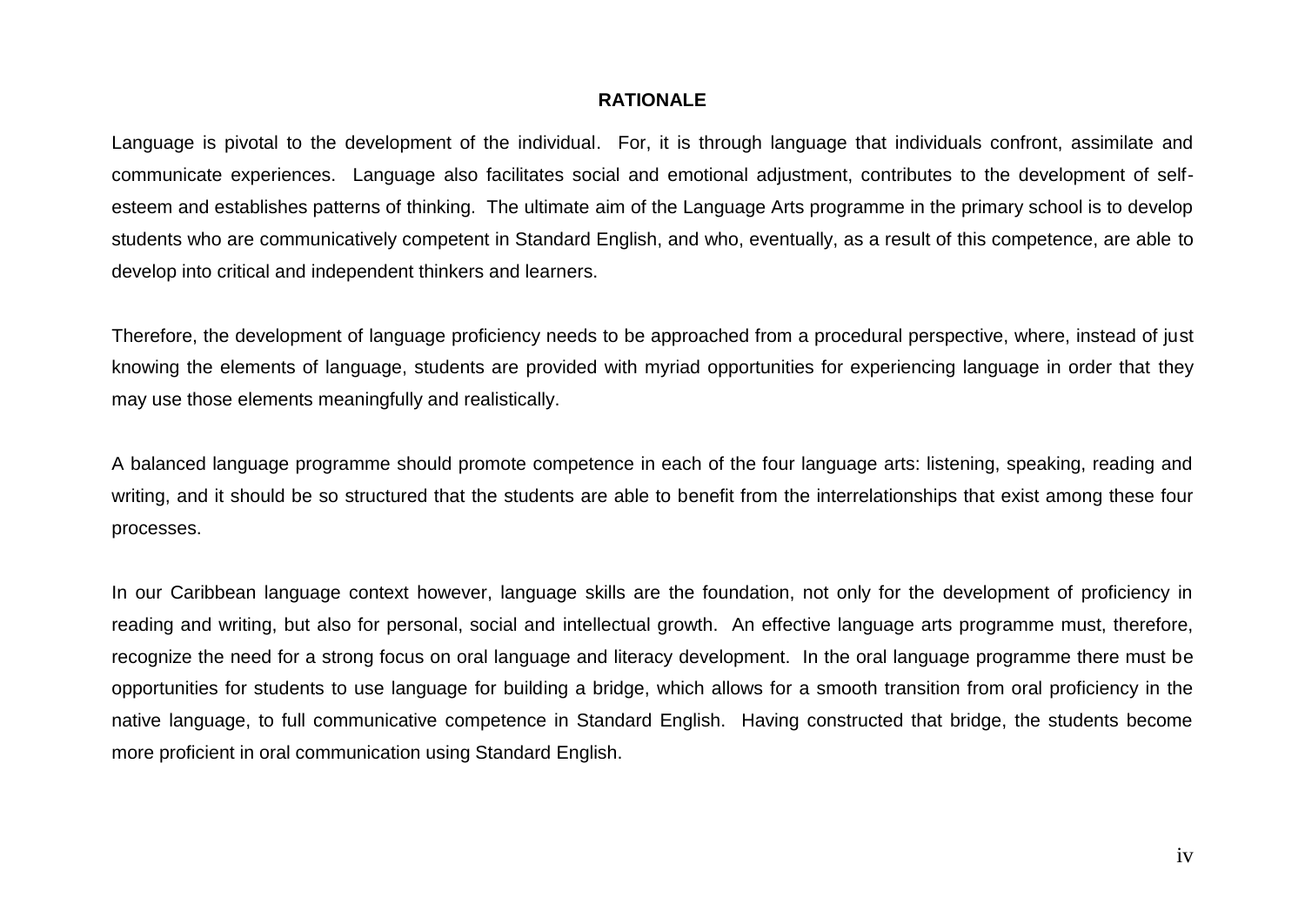In the early years therefore, much emphasis will be placed on the oral aspect of language learning. This oral base will form the foundation for the development of effective literacy skills in the succeeding years. The literacy programme will be developed through wide and varied exposure to literature. The literature will provide opportunities for seeing the standard language in print and for getting formal practice in using it. In addition, the students will develop a love of language and of reading, while at the same time developing a sensitivity for and an appreciation of life.

More importantly, however literature will be a major springboard for integration of all the language skills – listening, speaking, reading and writing.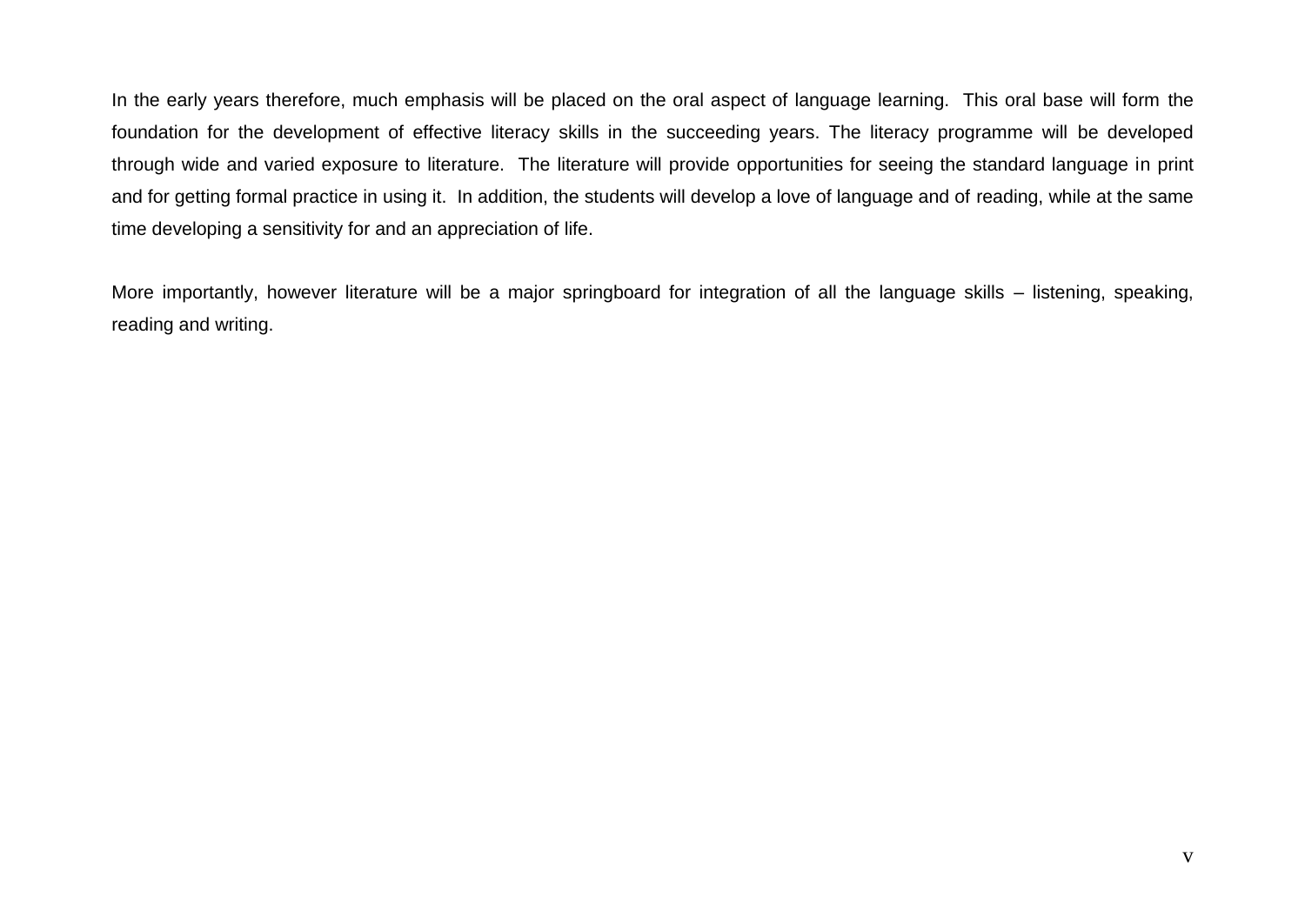#### **GENERAL OBJECTIVES**

- 1. To enable students to understand the spoken word and to develop the ability to express themselves effectively in a variety of speaking and listening activities
- 2. To develop in students a sense of audience and purpose for the use of language as a means of communication
- 3. To develop in students the ability to read, understand and respond to all types of writing
- 4. To develop information-retrieval strategies as part of students" study skills, including use of the Internet
- 5. To assist students in constructing and conveying meaning in written language, matching style to audience and purpose
- 6. To develop in students the ability to spell correctly, to redraft to improve the effectiveness of a piece of writing, to check, final drafts for errors, to write fluently and legibly and to present work clearly appropriately and attractively
- 7. To help students develop critical thinking skills, which can be applied to all areas of learning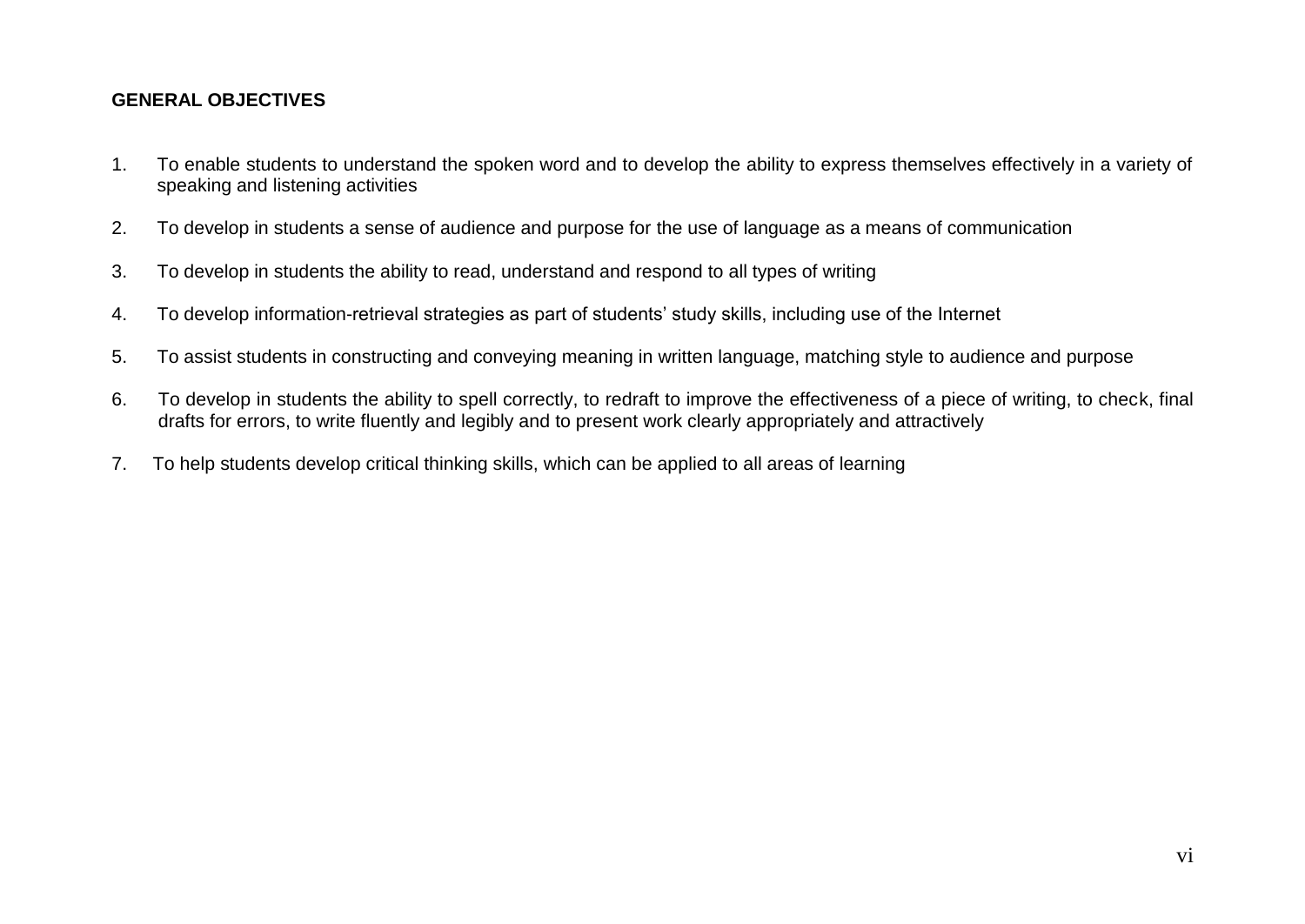#### **FORMAT OF SYLLABUS**

The Language Arts syllabus is organized according to the guidelines set out for all of the revised syllabuses. The areas are: Topic, Objectives (Skills, Knowledge, Attitude), Suggested Activities, Assessment and Suggested Resources. This format should enable teachers to be able to use the document with facility and immediate reference to the material that is relevant to each topic.

The activities, assessment and suggested resources should assist teachers who have limited experience to plan their lessons more constructively and to align objectives, activities and assessment procedures. This should provide for better teaching and more active learning. The activities are intended to be student-centred and student-directed for the most part. The teacher is in the classroom as a facilitator of the learning process and the manager of that classroom.

Wherever possible, technology is used to enhance teaching and learning to be integrated into the subject matter of the lessons. Suggested internet sites and learning resource material are identified to facilitate teaching and learning.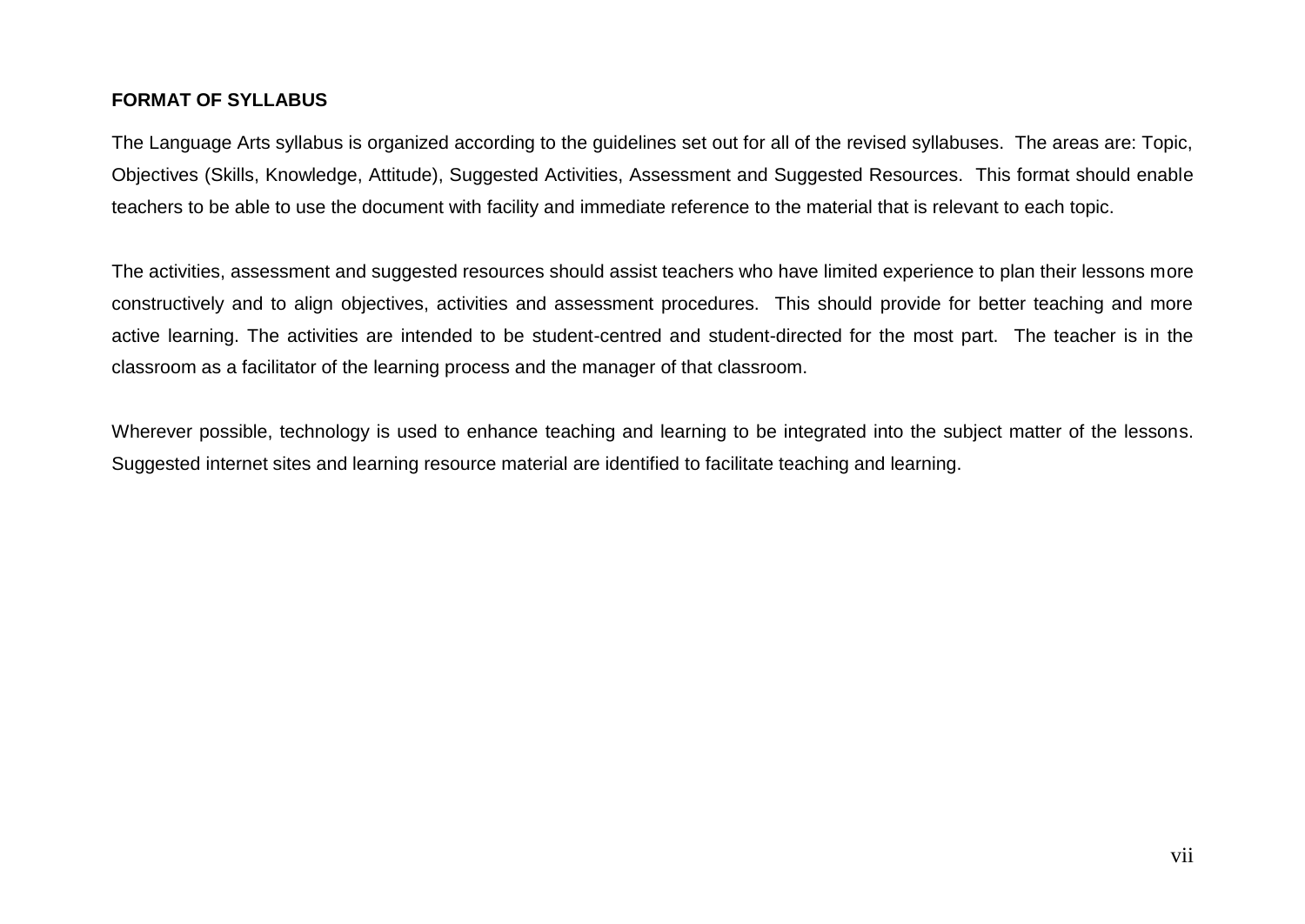## **KEY TO ABBREVIATIONS USED**

**The following abbreviations are used to indicate the various subject areas where integration is possible**

| <b>SUBJECT</b>                               | <b>Abbreviation</b>                 | <b>SUBJECT</b>                         | <b>Abbreviation</b> |
|----------------------------------------------|-------------------------------------|----------------------------------------|---------------------|
| <b>Business Studies</b>                      | <b>BS</b>                           | Drama                                  | D                   |
| Foreign Languages                            | FL                                  | Geography                              | G                   |
| Health<br>Family<br>Life<br>and<br>Education | <b>HFLE</b>                         | <b>History</b>                         | Н                   |
| Home Economics                               | <b>Industrial Arts</b><br><b>HE</b> |                                        | LA                  |
| <b>Information Technology</b>                | IT                                  | Language Arts                          | LA                  |
| <b>Mathematics</b>                           | M                                   | <b>Music</b>                           | <b>MU</b>           |
| <b>Physical Education</b>                    | <b>PE</b>                           | Religious<br>Moral<br>and<br>Education | <b>RE</b>           |
| Science                                      | <b>SC</b>                           | Social/Emotional Learning              | <b>SEL</b>          |
| <b>Social Studies</b>                        | <b>SS</b>                           | <b>Visual Arts</b>                     | <b>VA</b>           |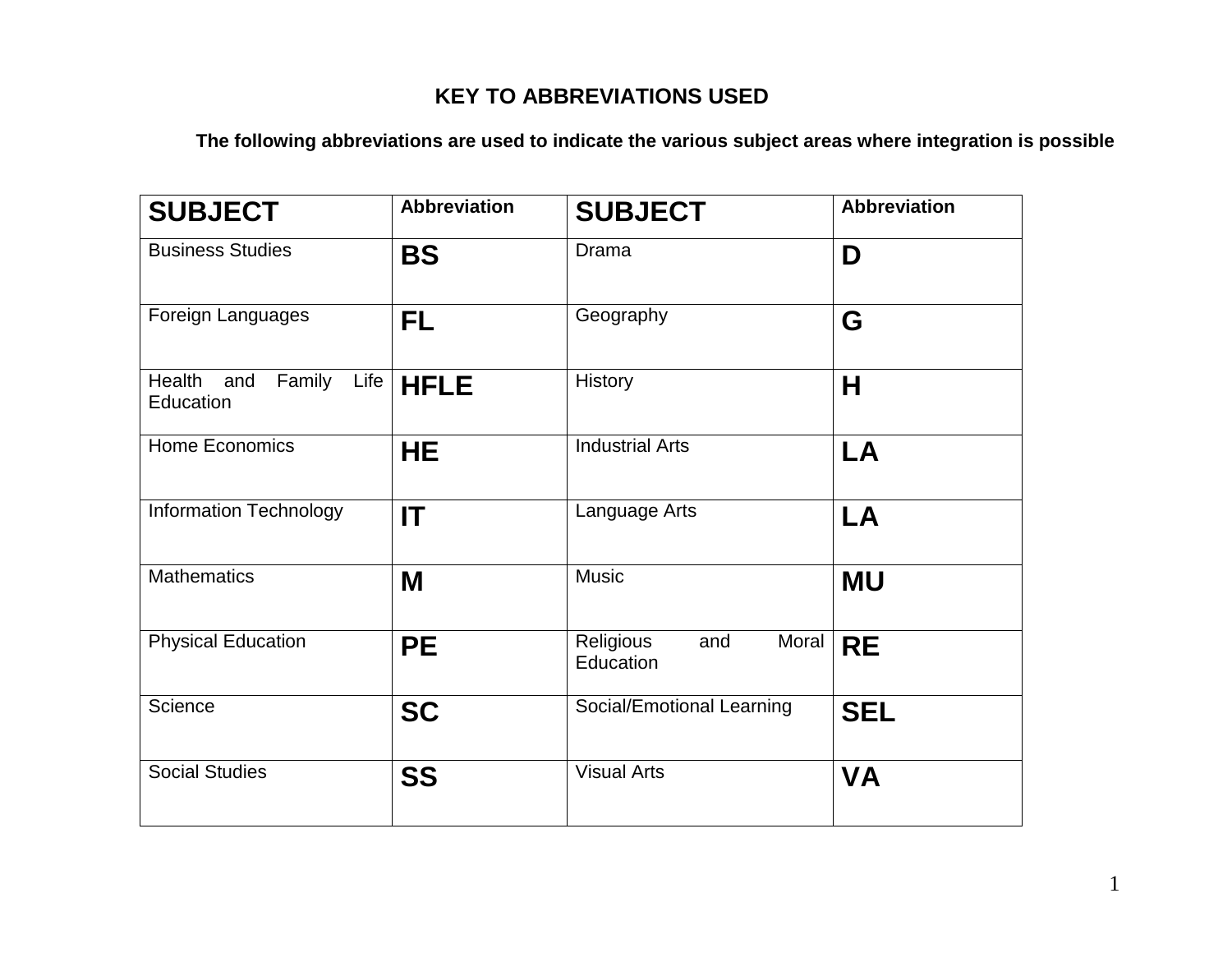## **PRIMARY LANGUAGE ARTS SYLLABUS FOR CLASSES 1, 2, 3 AND 4 SCOPE AND SEQUENCE**

■ Begin teaching skill/concept

 $\checkmark$  Maintain and develop skill/concept taught

|    |                              | <b>TOPIC</b>                                                        |                | <b>CLASSES</b> |              |              |
|----|------------------------------|---------------------------------------------------------------------|----------------|----------------|--------------|--------------|
| 1. |                              | <b>SPEAKING AND LISTENING</b>                                       | $\mathbf 1$    | $\overline{2}$ | 3            | 4            |
|    | <b>SPEAKING</b><br>1.1       |                                                                     |                |                |              |              |
|    | 1.1.1 Oral communication     |                                                                     | ■              | $\checkmark$   | $\checkmark$ |              |
|    |                              | 1.1.2 Oral Comprehension - Questions - details, sequencing          | ■              | ✓              | $\checkmark$ |              |
|    | 1.1.3 Recounting experiences |                                                                     | ■              | ✓              | $\checkmark$ |              |
|    | 1.1.4 Reporting              |                                                                     | ■              | ✓              | $\checkmark$ |              |
|    | 1.1.5 Role play              |                                                                     | ■              | ✓              | $\checkmark$ | ✓            |
|    |                              | 1.1.6 Explanations                                                  | $\blacksquare$ | ✓              | $\checkmark$ | ✓            |
|    |                              | Intonation, rate, vocabulary and expression<br>1.1.7                | ■              | $\checkmark$   | $\checkmark$ | ✓            |
|    |                              | Standard English rules and language appropriate to context<br>1.1.8 | ■              | $\checkmark$   | $\checkmark$ | $\checkmark$ |
| 2. |                              | <b>LISTENING</b>                                                    |                |                |              |              |
|    | <b>Attentive</b><br>2.1      |                                                                     |                |                |              |              |
|    |                              | Directions and instructions<br>2.1.1                                | $\blacksquare$ | $\checkmark$   | $\checkmark$ |              |
|    |                              | Announcements and introductions<br>2.1.2                            | $\blacksquare$ | $\checkmark$   | $\checkmark$ |              |
|    |                              | Details, sequence and main idea<br>2.1.3                            | ▅              | ✓              | ✓            |              |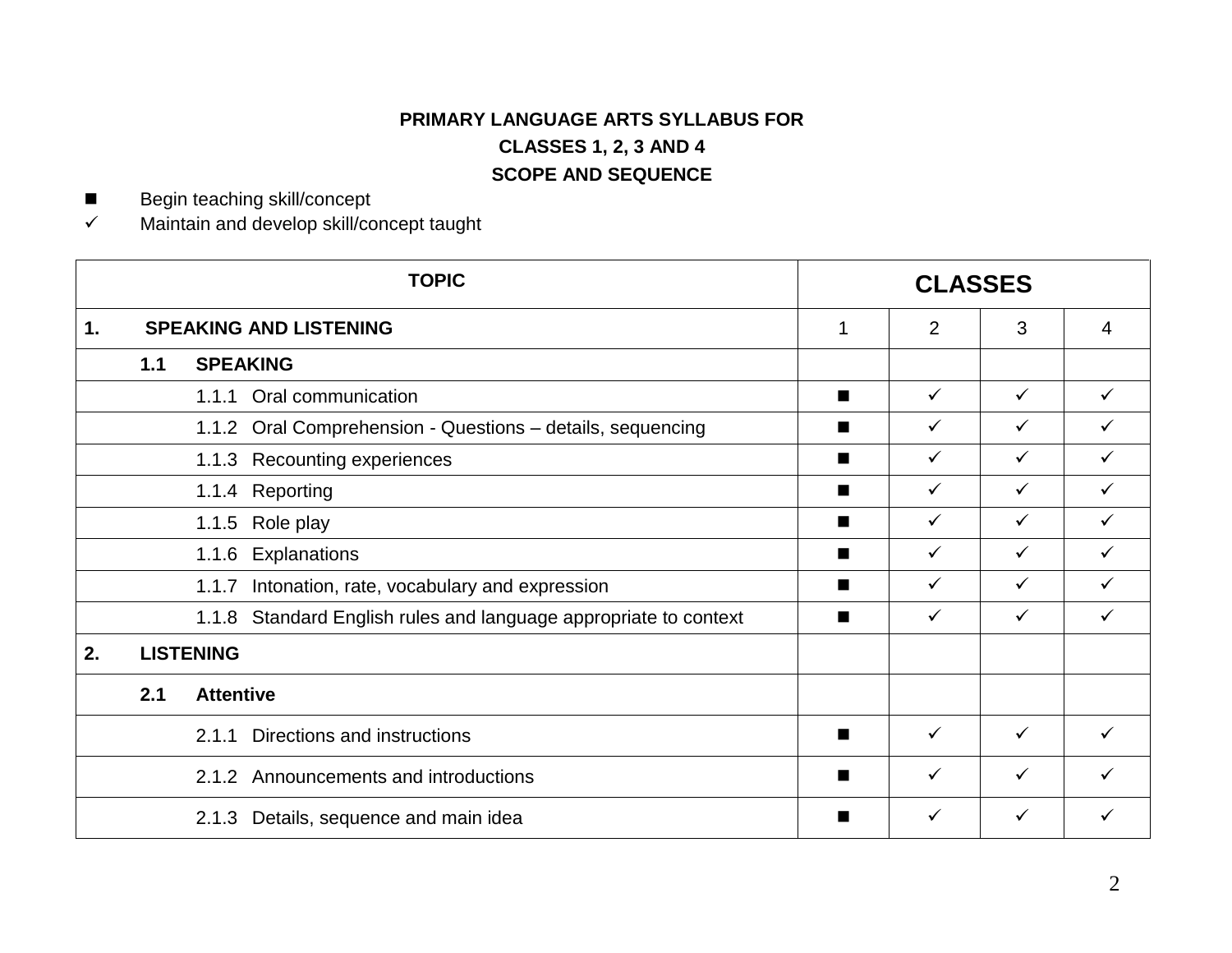|     |     | <b>TOPIC</b>                                                                                   |                | <b>CLASSES</b> |              |   |
|-----|-----|------------------------------------------------------------------------------------------------|----------------|----------------|--------------|---|
|     |     |                                                                                                | 1              | $\mathbf{2}$   | 3            | 4 |
|     |     | 2.1.4 Reproductions and summaries                                                              | ш              | ✓              | ✓            | ✓ |
|     | 2.2 | <b>Responsive/Analytical</b>                                                                   |                |                |              |   |
|     |     | Interpretation, participation, discussion of issues<br>2.2.1                                   | ш              | ✓              | ✓            |   |
|     |     | 2.2.2 Reasoning, responding, inferencing                                                       | ш              | ✓              | ✓            |   |
|     | 2.3 | <b>Appreciative</b>                                                                            |                |                |              |   |
|     |     | Various types of texts<br>2.3.1                                                                | ш              | ✓              | ✓            |   |
|     |     | Moods and emotions<br>2.3.2                                                                    | ш              | $\checkmark$   | $\checkmark$ | ✓ |
| 3.1 |     | <b>READING</b>                                                                                 |                |                |              |   |
|     | 3.1 | <b>Word Attack</b>                                                                             |                |                |              |   |
|     |     | Word power, words from other subject areas, development of<br>3.1.1<br>personalized vocabulary | $\blacksquare$ | ✓              | ✓            | ✓ |
|     |     | Basic sight words, context clues, word meaning<br>3.1.2                                        | $\blacksquare$ | $\checkmark$   | $\checkmark$ | ✓ |
|     |     | 3.1.3<br>Compound words -                                                                      | п              | ✓              | ✓            | ✓ |
|     |     | Synonyms, antonyms, homophones, prefixes and suffixes                                          |                |                |              |   |
|     |     | Contractions, blends (three letters etc.) and silent letters<br>3.1.4                          | П              | ✓              | $\checkmark$ | ✓ |
|     |     | Possessives, root words and syllabication<br>3.1.5                                             | ■              | ✓              | ✓            | ✓ |
|     |     | Dictionary usage<br>3.1.6                                                                      | $\blacksquare$ | ✓              | ✓            | ✓ |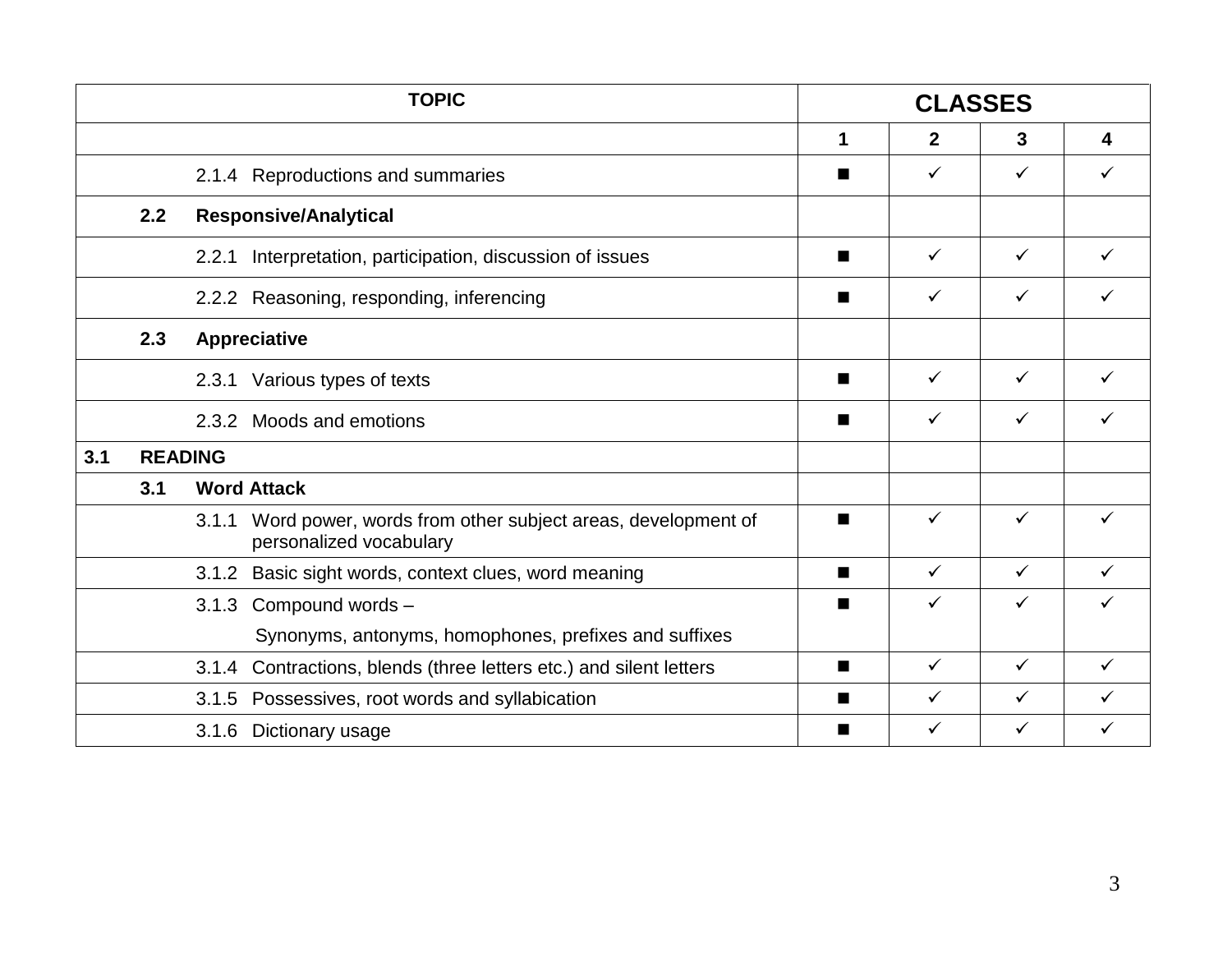|     | <b>TOPIC</b>                                                               |                | <b>CLASSES</b> |              |   |
|-----|----------------------------------------------------------------------------|----------------|----------------|--------------|---|
|     |                                                                            | 1              | $\mathbf{2}$   | 3            | 4 |
| 3.2 | <b>Oral Reading</b>                                                        |                |                |              |   |
|     | Decoding of words<br>3.2.1                                                 | $\blacksquare$ | $\checkmark$   | $\checkmark$ | ✓ |
|     | Volume, pitch, enunciation, phrasing<br>3.2.2                              | ш              | $\checkmark$   | $\checkmark$ | ✓ |
|     | <b>Standard English pronunciation</b><br>3.2.3                             | $\blacksquare$ | $\checkmark$   | $\checkmark$ | ✓ |
|     | Efficient eye movement<br>3.2.4                                            |                | $\checkmark$   | $\checkmark$ | ✓ |
|     | Eye voice span<br>3.2.5                                                    |                | $\checkmark$   | ✓            | ✓ |
|     | 3.2.6 Breath control, voice control, projection and good rhythm            |                | $\checkmark$   | ✓            | ✓ |
| 3.3 | <b>Silent Reading</b>                                                      |                |                |              |   |
|     | Elimination of vocalization<br>3.3.1                                       |                | $\blacksquare$ | $\checkmark$ | ✓ |
|     | 3.3.2 Decoding of words                                                    |                | $\checkmark$   | ✓            |   |
|     | Effective eye phrasing and fluency<br>3.3.3                                |                | $\checkmark$   | ✓            |   |
|     | 3.3.4 Coordination of reading rate with comprehension                      | ш              | $\checkmark$   | ✓            |   |
| 3.4 | <b>Comprehension/interpretation</b>                                        |                |                |              |   |
|     | Oral and written directions<br>3.4.1                                       | $\blacksquare$ | $\checkmark$   | $\checkmark$ | ✓ |
|     | Graphic information (diagrams, statistics, pictograms)<br>3.4.2            | ш              | $\checkmark$   | $\checkmark$ |   |
|     | 3.4.3 Sequence of facts and events, main idea and anticipating<br>outcomes | ш              | $\checkmark$   | $\checkmark$ | ✓ |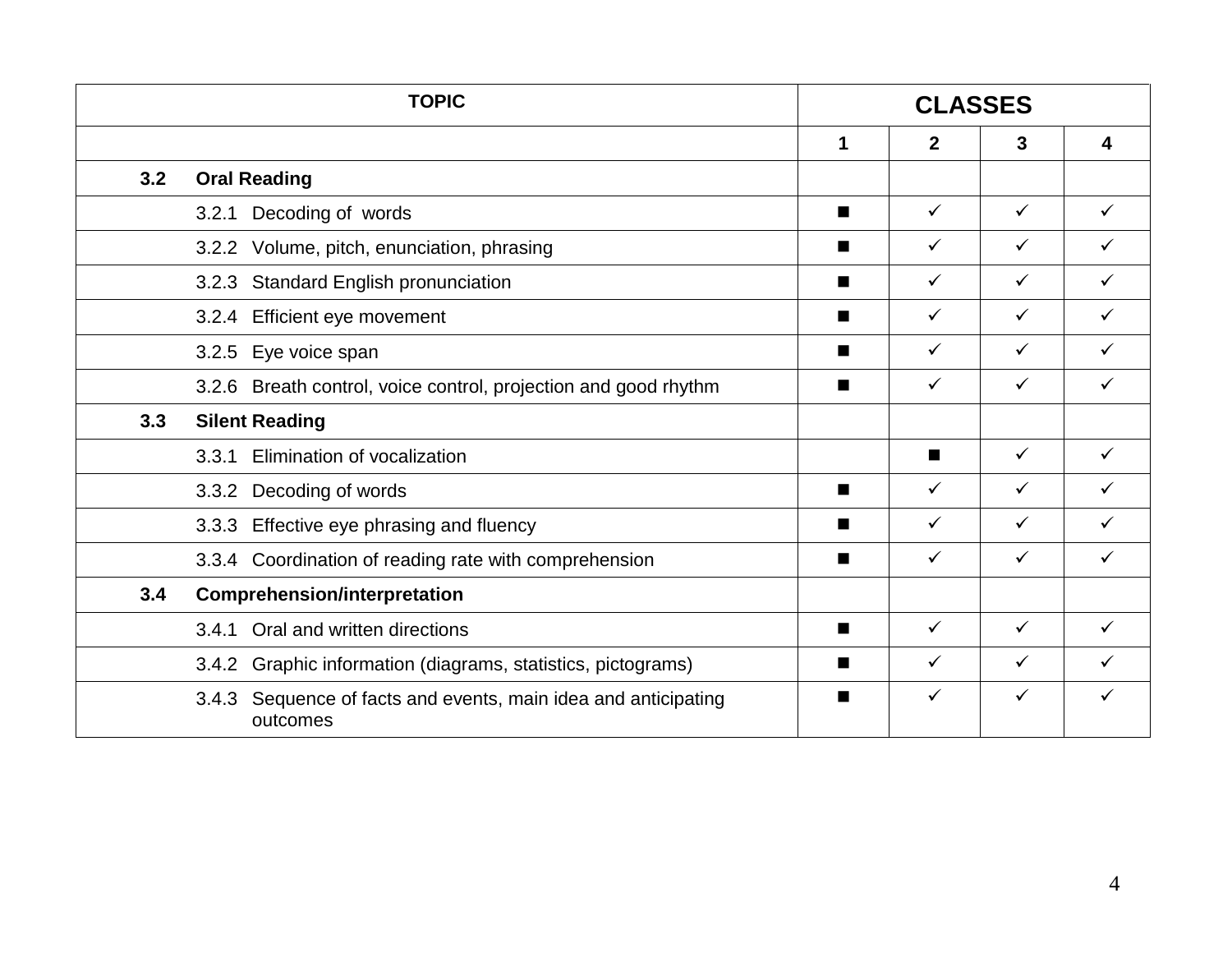|                   | <b>TOPIC</b>                                                                                                                                     |                | <b>CLASSES</b> |              |              |  |
|-------------------|--------------------------------------------------------------------------------------------------------------------------------------------------|----------------|----------------|--------------|--------------|--|
|                   |                                                                                                                                                  | 1              | $\mathbf{2}$   | 3            | 4            |  |
| 3.4.4             | Categorization                                                                                                                                   | $\blacksquare$ | $\checkmark$   | $\checkmark$ | $\checkmark$ |  |
|                   | 3.4.5 Cause and effect relationships, making comparisons, inferences<br>and drawing conclusions                                                  | $\blacksquare$ | ✓              | $\checkmark$ | ✓            |  |
|                   | 3.4.6 Different points of view                                                                                                                   | ■              | ✓              | $\checkmark$ |              |  |
|                   | 3.4.7 Evaluations – emotional reactions, likes and dislikes, worth of<br>character, use of language                                              |                | ✓              | $\checkmark$ |              |  |
| 3.4.8             | Story setting, plot and character traits                                                                                                         | ■              | $\checkmark$   | $\checkmark$ | $\checkmark$ |  |
| 3.4.9             | Best summary of a selection, main and supporting details                                                                                         | ■              | ✓              | $\checkmark$ | ✓            |  |
|                   | 3.4.10 Moods/feelings, tones of text and author's point of view                                                                                  |                |                | ш            | $\checkmark$ |  |
|                   | 3.4.11 Vocabulary – context clues, word meaning and technical terms                                                                              | ■              | $\checkmark$   | $\checkmark$ | $\checkmark$ |  |
| 3.5               | <b>Functional Reading</b>                                                                                                                        |                |                |              |              |  |
| 3.5.1             | $1st - 2nd$ letters<br>Alphabetizing of words                                                                                                    | ■              | $\checkmark$   | $\checkmark$ | $\checkmark$ |  |
|                   | $3rd$ letter                                                                                                                                     |                | ш              | $\checkmark$ | ✓            |  |
|                   | $4th$ letter                                                                                                                                     |                | $\blacksquare$ | $\checkmark$ | $\checkmark$ |  |
| 3.5.2<br>computer | Locating information using pictures, diagrams, graphs, tables, charts,<br>maps, table of contents, index, glossary, dictionary, encyclopedia and | ■              | ✓              | ✓            |              |  |
| 3.6               | <b>Recreational Reading</b>                                                                                                                      |                |                |              |              |  |
| 3.6.1 Pleasure    |                                                                                                                                                  |                |                |              |              |  |
|                   | 3.6.2 Selection of material                                                                                                                      |                | ✓              | ✓            |              |  |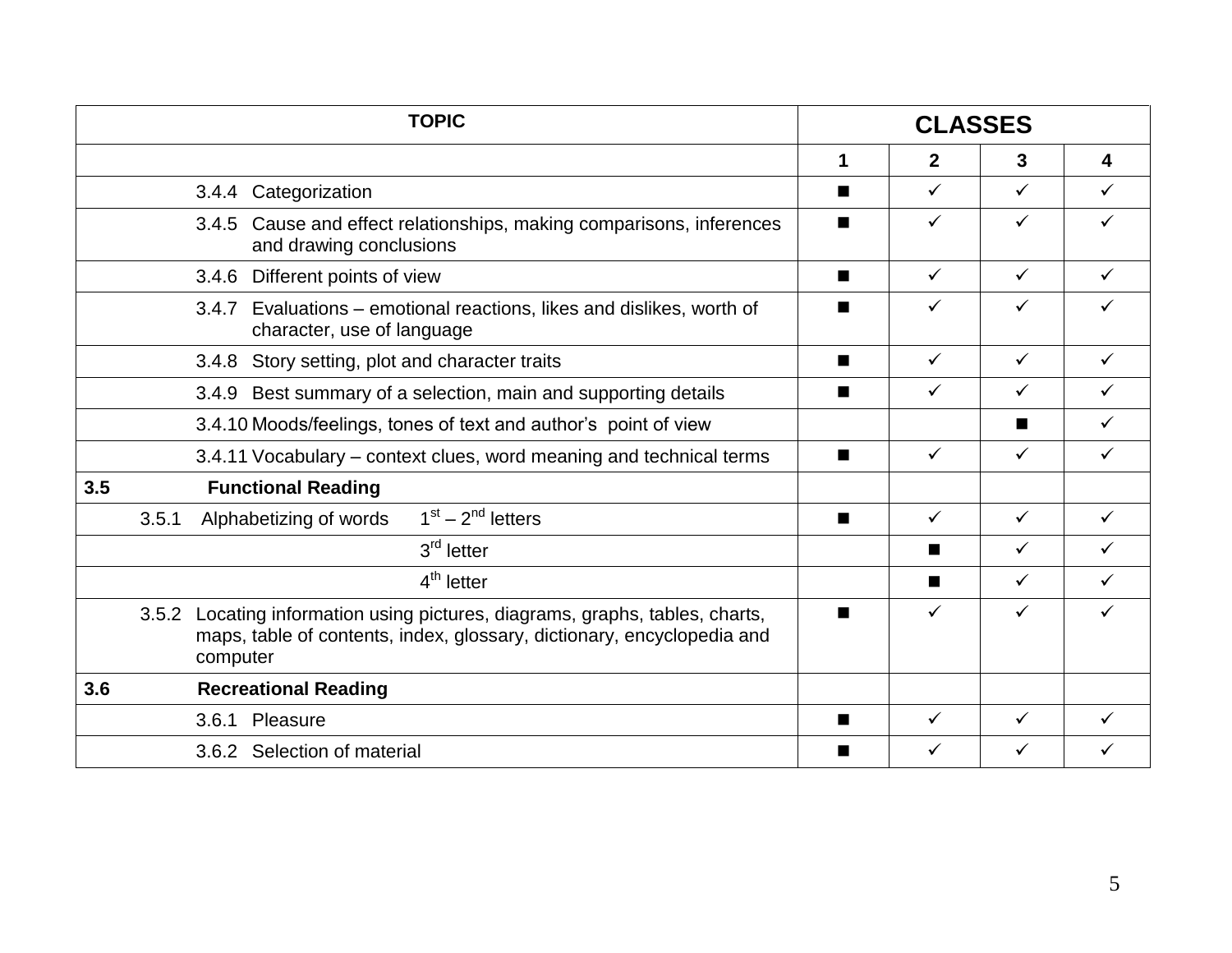|     | <b>TOPIC</b>                                           |                | <b>CLASSES</b> |                |              |
|-----|--------------------------------------------------------|----------------|----------------|----------------|--------------|
|     |                                                        | 1              | $\overline{2}$ | 3              | 4            |
| 3.7 | <b>ORGANISATIONAL</b>                                  |                |                |                |              |
|     | Sequencing of facts<br>3.7.1                           | п              | $\checkmark$   | $\checkmark$   | $\checkmark$ |
|     | 3.7.2 Paragraph with one idea                          | ■              | ✓              | $\checkmark$   | $\checkmark$ |
|     | Topic sentences - pictures/paragraphs/stories<br>3.7.3 | п              | $\checkmark$   | $\checkmark$   | $\checkmark$ |
|     | 3.7.4 Classification of facts/events etc.              |                | П              | $\checkmark$   | $\checkmark$ |
|     | 3.7.5 Main and supporting ideas                        | п              | $\checkmark$   | $\checkmark$   | $\checkmark$ |
|     | 3.7.6 Paragraph structure                              |                |                | $\blacksquare$ | $\checkmark$ |
|     | 3.7.7 Transitional devices/words                       | $\blacksquare$ | $\checkmark$   | $\checkmark$   | $\checkmark$ |
|     | 3.7.8 Outlines                                         | п              | $\checkmark$   | $\checkmark$   | $\checkmark$ |
| 4.1 | <b>WRITING: PROCESS</b>                                |                |                |                |              |
|     | 4.1.1 Brainstorming                                    | $\blacksquare$ | $\checkmark$   | $\checkmark$   | $\checkmark$ |
|     | 4.1.2 Logical Sequence                                 | $\blacksquare$ | $\checkmark$   | $\checkmark$   | $\checkmark$ |
|     | 4.1.3 Appropriate and relevant facts and details       | $\blacksquare$ | $\checkmark$   | $\checkmark$   | $\checkmark$ |
|     | 4.1.4 Self editing                                     | $\blacksquare$ | $\checkmark$   | $\checkmark$   | $\checkmark$ |
|     | 4.1.5 Peer editing                                     | п              | ✓              | $\checkmark$   | $\checkmark$ |
|     | 4.1.6 Proof reading                                    | $\blacksquare$ | $\checkmark$   | $\checkmark$   | $\checkmark$ |
|     | 4.1.7 Revising                                         | ■              | $\checkmark$   | $\checkmark$   | $\checkmark$ |
|     | 4.1.8 Publishing                                       | $\blacksquare$ | $\checkmark$   | $\checkmark$   | ✓            |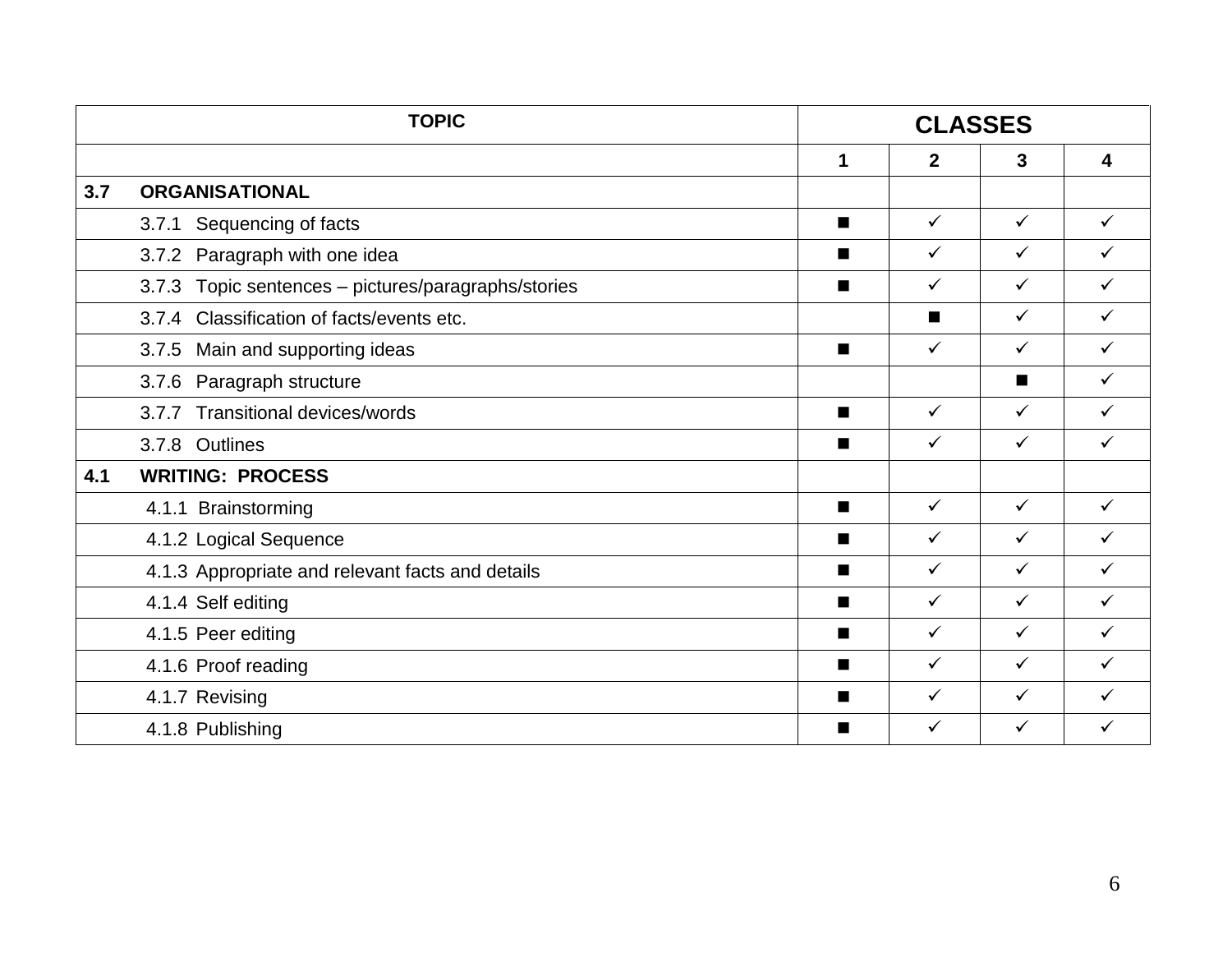|     | <b>TOPIC</b>                                                             |                |                | <b>CLASSES</b> |              |
|-----|--------------------------------------------------------------------------|----------------|----------------|----------------|--------------|
| 4.2 | <b>WRITING: COMMUNICATION</b>                                            | 1              | $\mathbf{2}$   | $\mathbf{3}$   | 4            |
|     | 4.2.1 Literal understanding of topic                                     |                | $\checkmark$   | $\checkmark$   | $\checkmark$ |
|     | 4.2.2 Appropriate and relevant facts and details                         | $\blacksquare$ | $\checkmark$   | $\checkmark$   | $\checkmark$ |
|     | 4.2.3 Organization                                                       | ■              | $\checkmark$   | $\checkmark$   | ✓            |
|     | 4.2.4 Narrative, descriptive, expository, argumentative                  | $\blacksquare$ | $\checkmark$   | $\checkmark$   | $\checkmark$ |
|     | 4.2.5 Skits, plays, in Standard English                                  | п              | $\checkmark$   | $\checkmark$   | $\checkmark$ |
|     | 4.2.6 Invitations, praise, requests, sympathy                            |                | $\checkmark$   | $\checkmark$   | $\checkmark$ |
|     | 4.2.7 Directions in prose, home to school, making various things         | п              | $\checkmark$   | $\checkmark$   | $\checkmark$ |
| 4.3 | <b>Expository Writing</b>                                                |                |                |                |              |
|     | 4.3.1 Class rules, news items, announcements, advertisements and reports | $\blacksquare$ | $\checkmark$   | $\checkmark$   | $\checkmark$ |
|     | 4.3.2 Poetry – Bio poems, colour poems, limericks, post cards            |                | $\blacksquare$ | $\checkmark$   | $\checkmark$ |
|     | 4.33 Writing from different perspectives                                 |                |                | $\blacksquare$ | $\checkmark$ |
|     | 4.3.4 Letters-friendly, thanks and invitations                           | $\blacksquare$ | $\checkmark$   | $\checkmark$   | $\checkmark$ |
|     | 4.3.5 Reply and excuse                                                   | п              | $\checkmark$   | $\checkmark$   | $\checkmark$ |
| 4.4 | <b>Writing Conventions</b>                                               |                |                |                |              |
|     | 4.4.1<br><b>Nouns</b>                                                    | п              | $\checkmark$   | $\checkmark$   | $\checkmark$ |
|     | 4.4.2<br>Pronouns                                                        | $\blacksquare$ | $\checkmark$   | $\checkmark$   | $\checkmark$ |
|     | 4.4.3<br>Verbs                                                           | $\blacksquare$ | $\checkmark$   | $\checkmark$   | $\checkmark$ |
|     | 4.4.4<br><b>Capital Letters</b>                                          | $\blacksquare$ | $\checkmark$   | $\checkmark$   | $\checkmark$ |
|     | 4.4.5<br>Punctuation – full stops, commas, quotation marks               | ■              | $\checkmark$   | $\checkmark$   | $\checkmark$ |
|     | 4.4.6<br>Complete sentences                                              | ■              | $\checkmark$   | $\checkmark$   | $\checkmark$ |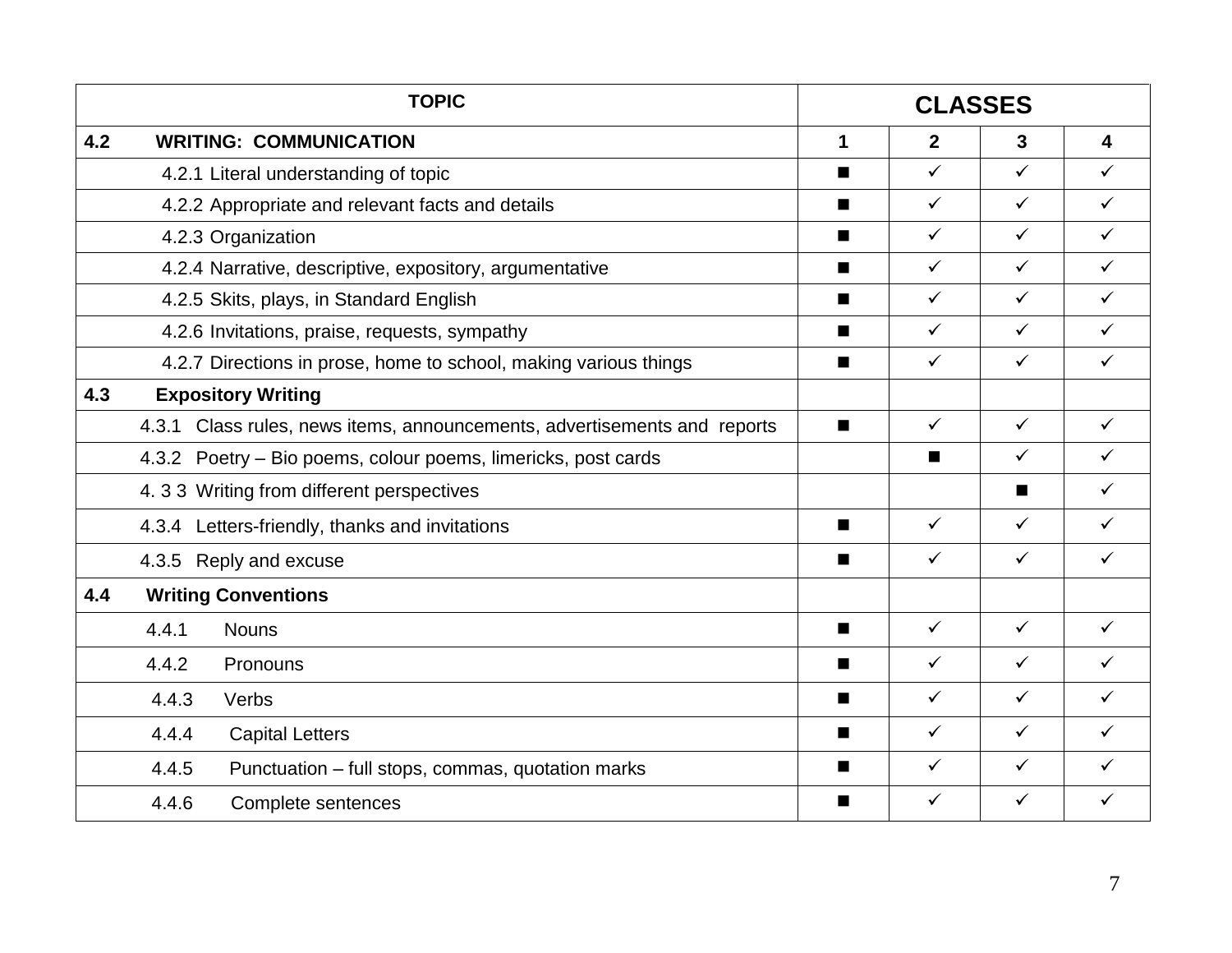|     |        | <b>TOPIC</b>                                               |                | <b>CLASSES</b> |              |                         |
|-----|--------|------------------------------------------------------------|----------------|----------------|--------------|-------------------------|
|     |        |                                                            | 1              | $\overline{2}$ | $\mathbf{3}$ | $\overline{\mathbf{4}}$ |
| 4.4 |        | <b>Writing Conventions</b>                                 |                |                |              |                         |
|     | 4.4.7  | Adjectives and adverbs                                     | $\blacksquare$ | $\checkmark$   | $\checkmark$ | $\checkmark$            |
|     | 4.4.8  | Link words                                                 | ■              | $\checkmark$   | $\checkmark$ | $\checkmark$            |
|     | 4.4.9  | Sentence structures - simple                               | ■              | $\checkmark$   | $\checkmark$ | $\checkmark$            |
|     |        | compound,                                                  | $\blacksquare$ | $\checkmark$   | $\checkmark$ | $\checkmark$            |
|     |        | complex                                                    |                | $\blacksquare$ | $\checkmark$ | $\checkmark$            |
|     | 4.4.10 | Negative forms                                             | $\blacksquare$ | $\checkmark$   | $\checkmark$ | $\checkmark$            |
|     | 4.4.11 | Tenses – present, present continuous, past, future         | ■              | $\checkmark$   | $\checkmark$ | $\checkmark$            |
|     | 4.4.12 | Accurate spelling                                          | $\blacksquare$ | $\checkmark$   | $\checkmark$ | $\checkmark$            |
|     | 4.4.13 | Phonics                                                    | ■              | $\checkmark$   | $\checkmark$ | $\checkmark$            |
|     | 4.4.14 | Vocabulary                                                 | $\blacksquare$ | $\checkmark$   | $\checkmark$ | $\checkmark$            |
|     | 4.4.15 | Synonyms and antonyms                                      | $\blacksquare$ | $\checkmark$   | $\checkmark$ | $\checkmark$            |
|     | 4.4.16 | Homonyms                                                   | $\blacksquare$ | $\checkmark$   | $\checkmark$ | $\checkmark$            |
|     | 4.4.17 | Plurals "s" and "es", irregular plurals                    | $\blacksquare$ | $\checkmark$   | $\checkmark$ | $\checkmark$            |
| 4.5 |        | <b>Creative/Composition</b>                                |                |                |              |                         |
|     | 4.5.1  | Language experience stories, description of persons, pets, | п              | $\checkmark$   | $\checkmark$ | $\checkmark$            |
|     |        | places, animals, hobbies                                   |                |                |              |                         |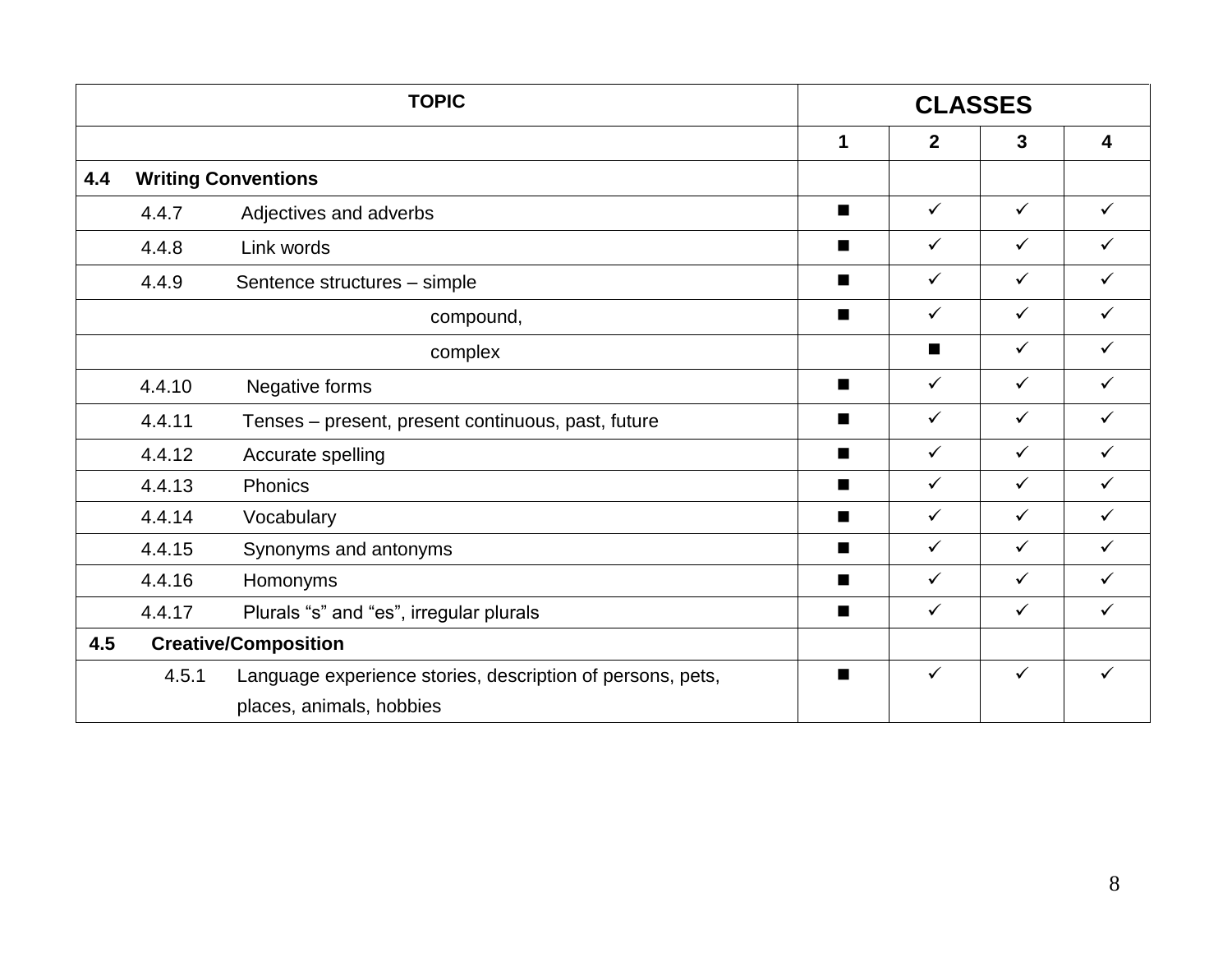|     | <b>TOPIC</b>                                                                                                                                                                                                                                                                                      |                | <b>CLASSES</b> |              |  |
|-----|---------------------------------------------------------------------------------------------------------------------------------------------------------------------------------------------------------------------------------------------------------------------------------------------------|----------------|----------------|--------------|--|
|     |                                                                                                                                                                                                                                                                                                   |                | 2              |              |  |
| 4.6 | <b>WRITING: PENMANSHIP AND PRESENTATION</b>                                                                                                                                                                                                                                                       |                |                |              |  |
|     | Regularity of size and shape of letters<br>4.6.1                                                                                                                                                                                                                                                  |                |                |              |  |
|     | 4.6.2 Regularity of spacing of letters and words                                                                                                                                                                                                                                                  |                |                |              |  |
|     | Heading work in prescribed manner<br>4.6.3                                                                                                                                                                                                                                                        |                | ✓              | $\checkmark$ |  |
|     | 4.6.4<br>Margins as required                                                                                                                                                                                                                                                                      | $\blacksquare$ | ✓              | ✓            |  |
|     | Correct formation of basic joins<br>4.6.5<br>diagonal joins to letters without ascenders e.g. ai, ar, un<br>horizontal joins to letters without ascenders e.g ou, vi, wi<br>diagonal joins to letters with ascenders e.g ab, ul, it<br>horizontal joins to letters with ascenders e.g. ol, wh, ot |                |                |              |  |
|     | 4.6.6<br>Increase handwriting speed                                                                                                                                                                                                                                                               |                |                |              |  |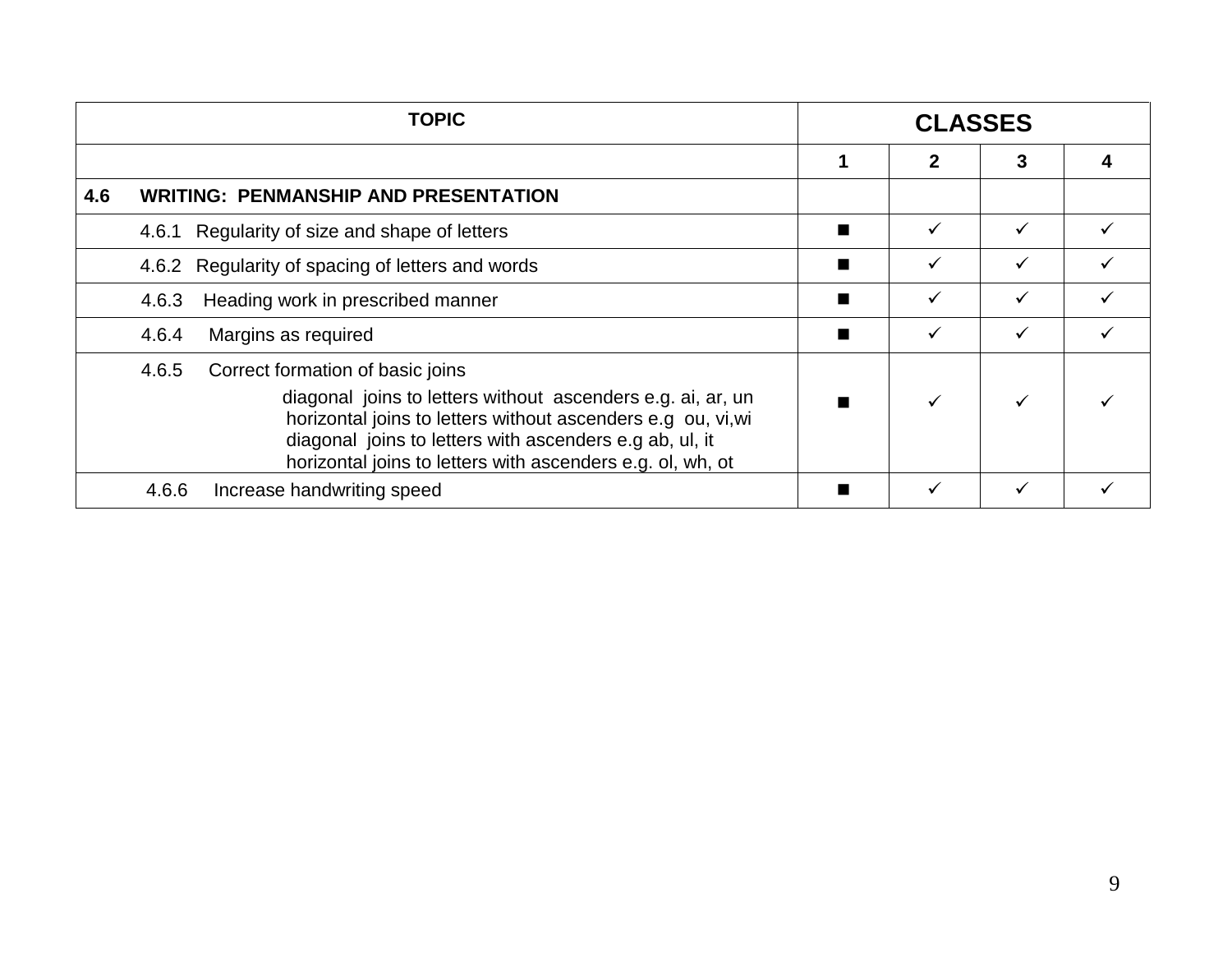## **LANGUAGE ARTS CURRICULUM**

## **ATTAINMENT TARGETS - CLASS 1**

## **SPEAKING AND LISTENING**

#### *Use speaking and listening skills to communicate effectively*

- □ Speak clearly and audibly
- Use language appropriate to context
- Present information clearly, concisely and adequately
- Speak fluently in recounting experiences
- $\Box$  Initiate discussion using sensory data
- Ask appropriate questions
- Paraphrase and summarize information shared orally by others
- Participate in choral speaking and recite poems, rhymes, songs and stories
- Discuss and orally present plans for solving problems
- Use increasingly complex sentence structures
- Observe and use common courtesies with appropriate register and tone
- Develop and practise the use of eye contact between speaker and listener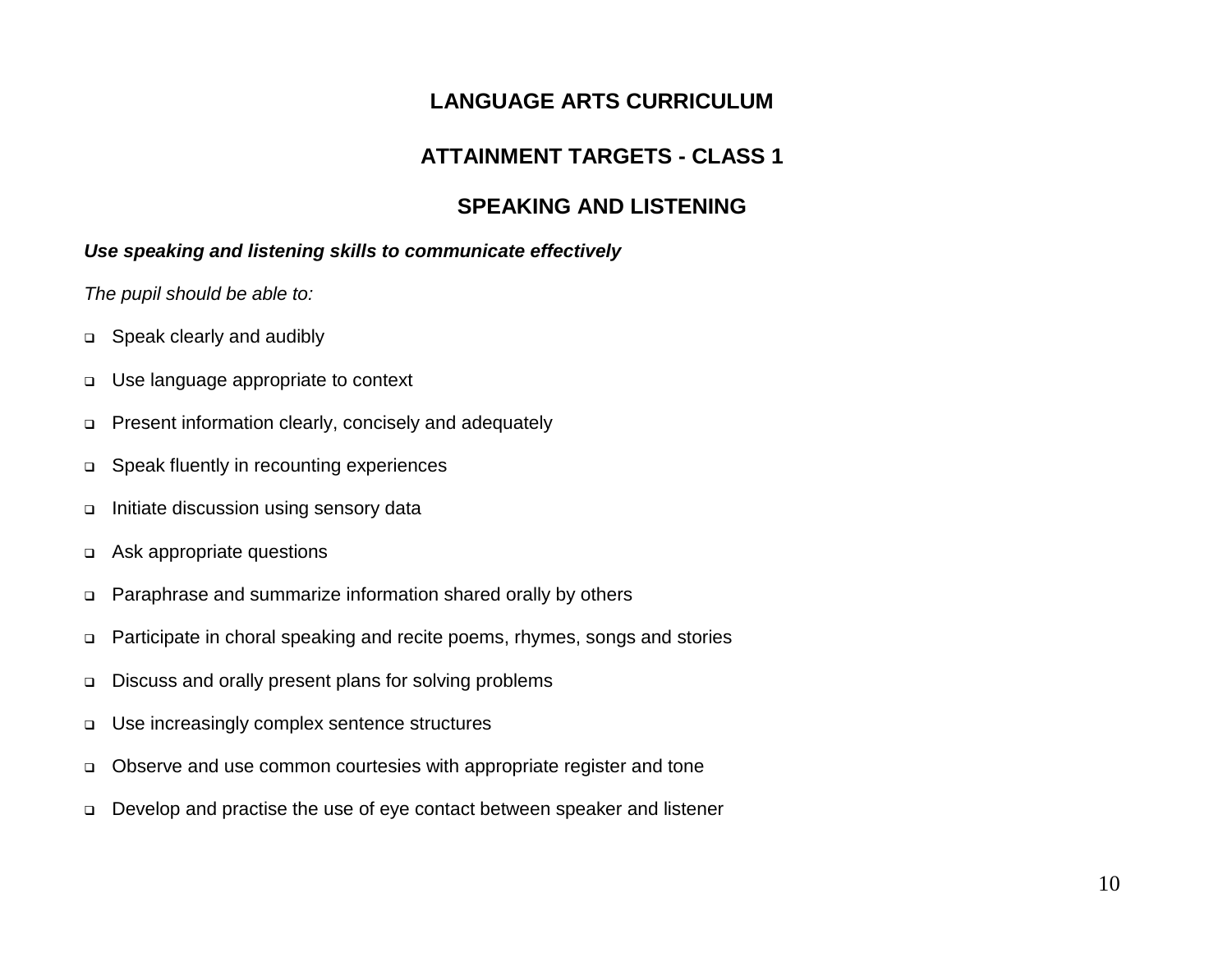- Use a variety of tones and stresses in expressing ideas orally
- Communicate situations in full sentences
- Simulate conversations/dialogue using Standard English
- □ Contribute to group discussion
- □ Listen responsively and respectfully
- Respond appropriately to information given
- Follow oral directions with three or four steps
- Respond appropriately to the questions of others
- Pay attention to the speaker and respond appropriately
- Perform actions based on information given
- □ Respond using sensory data
- □ Respond to cues which signal when to begin a response
- Listen to build memory
- Use appropriate body language when addressing others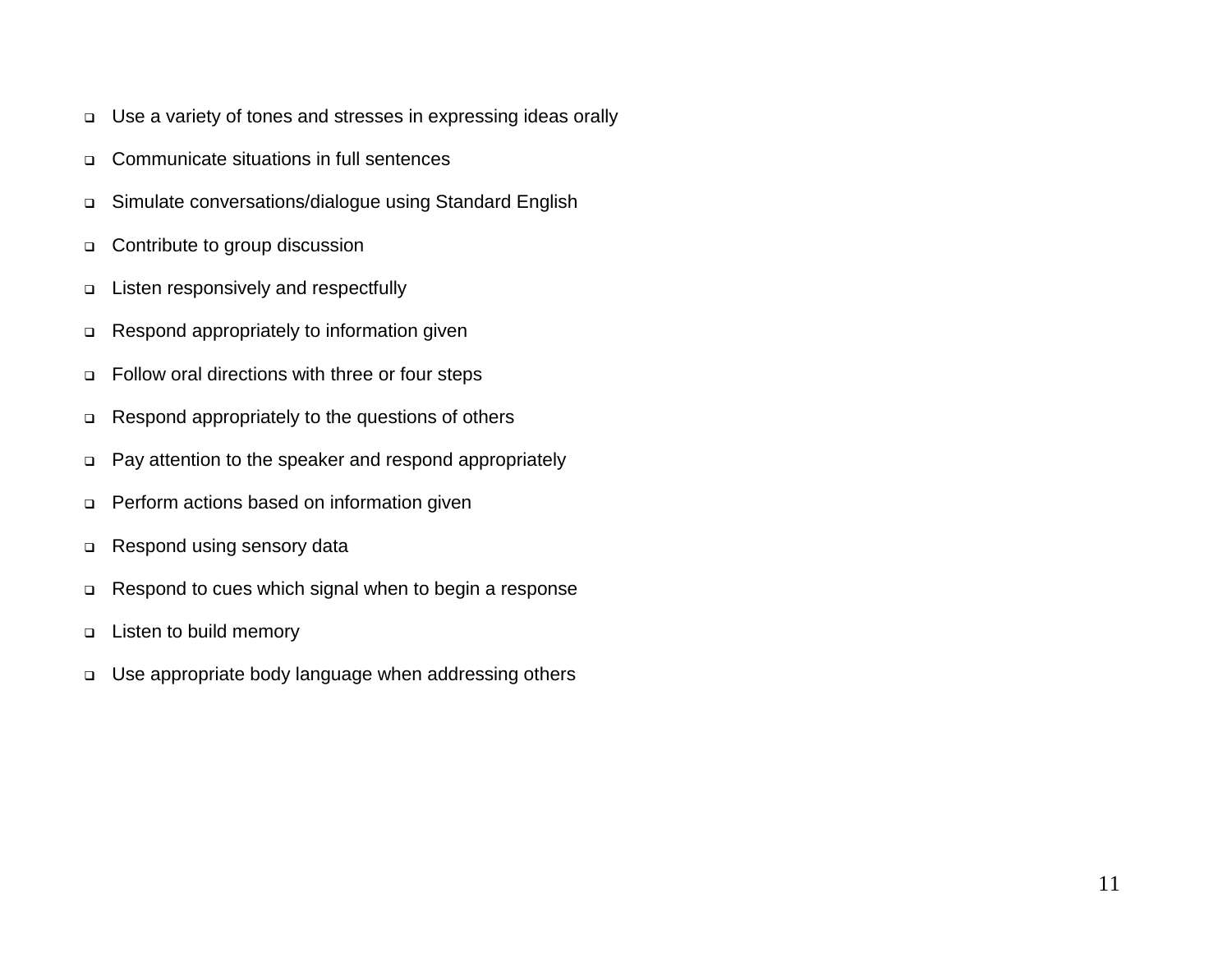#### **READING: SKILLS AND STRATEGIES**

#### *Demonstrate proficiency in basic reading skills and strategies and continue to develop vocabulary and fluency in reading*

- Use appropriate sight vocabulary to recognise words in isolation as well as in context
- Use a range of decoding systems, e.g. phonetic, syntactic and semantic, to determine pronunciation of words
- Determine the meaning of unknown words using context, glossaries, and dictionaries
- Read aloud at independent level
- Self-correct when subsequent reading indicates an earlier miscue
- Use rhythm, pace and intonation associated with Standard English
- □ Use reading for functional purposes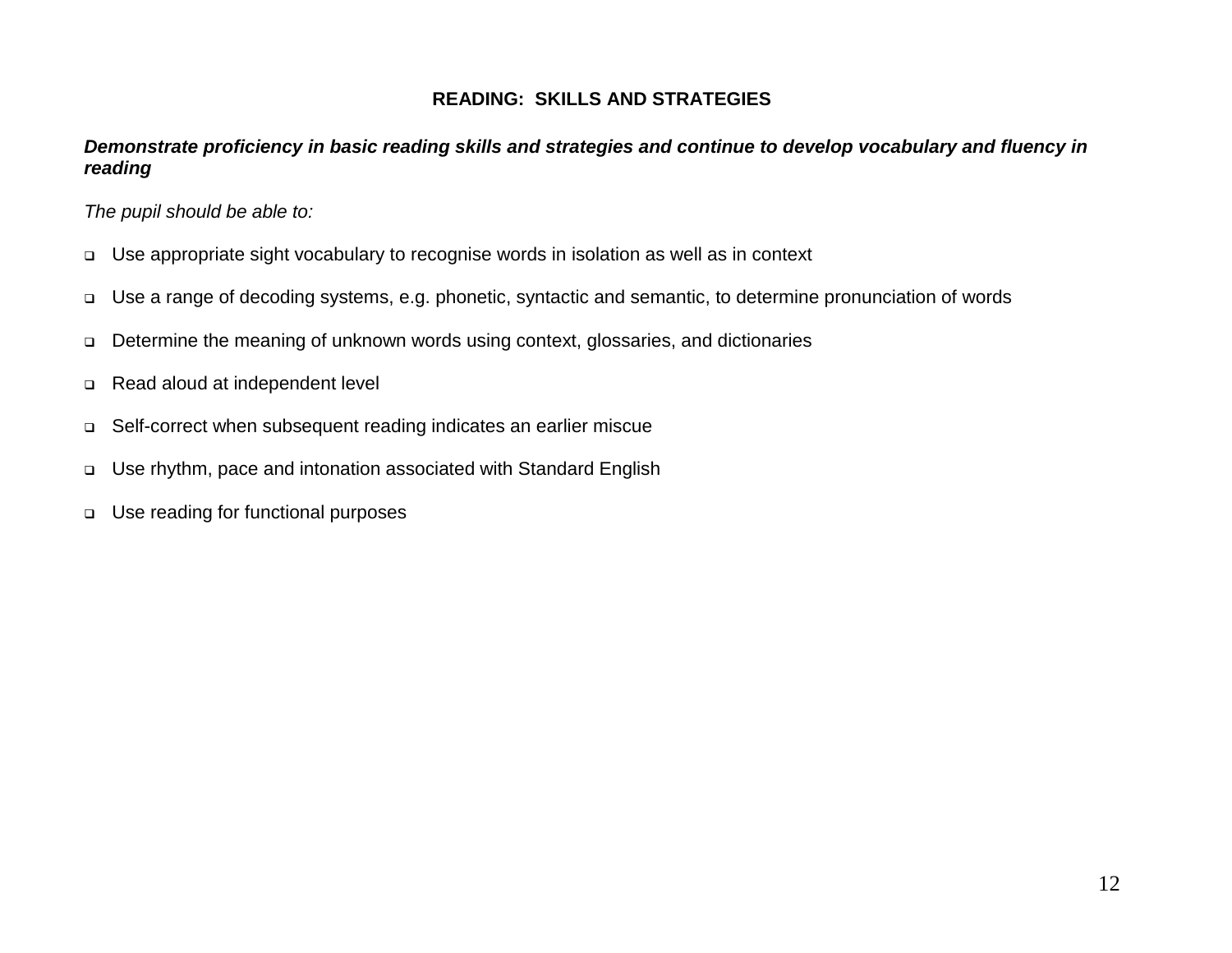#### **READING: LITERATURE**

*Read extensively and in depth, from a diverse collection of texts and other materials, to develop an awareness of the connection between literature and life.*

- □ Discuss the qualities of characters
- Identify with characters
- Develop simple characterization sketches
- Discuss situations which occur within the literature
- Summarize stories
- Transform stories read to connect to personal experiences
- Identify lessons learnt
- □ Select favourite authors and genres
- Give simple explanations of differences in genres
- Produce simple pieces of writing based on the literature read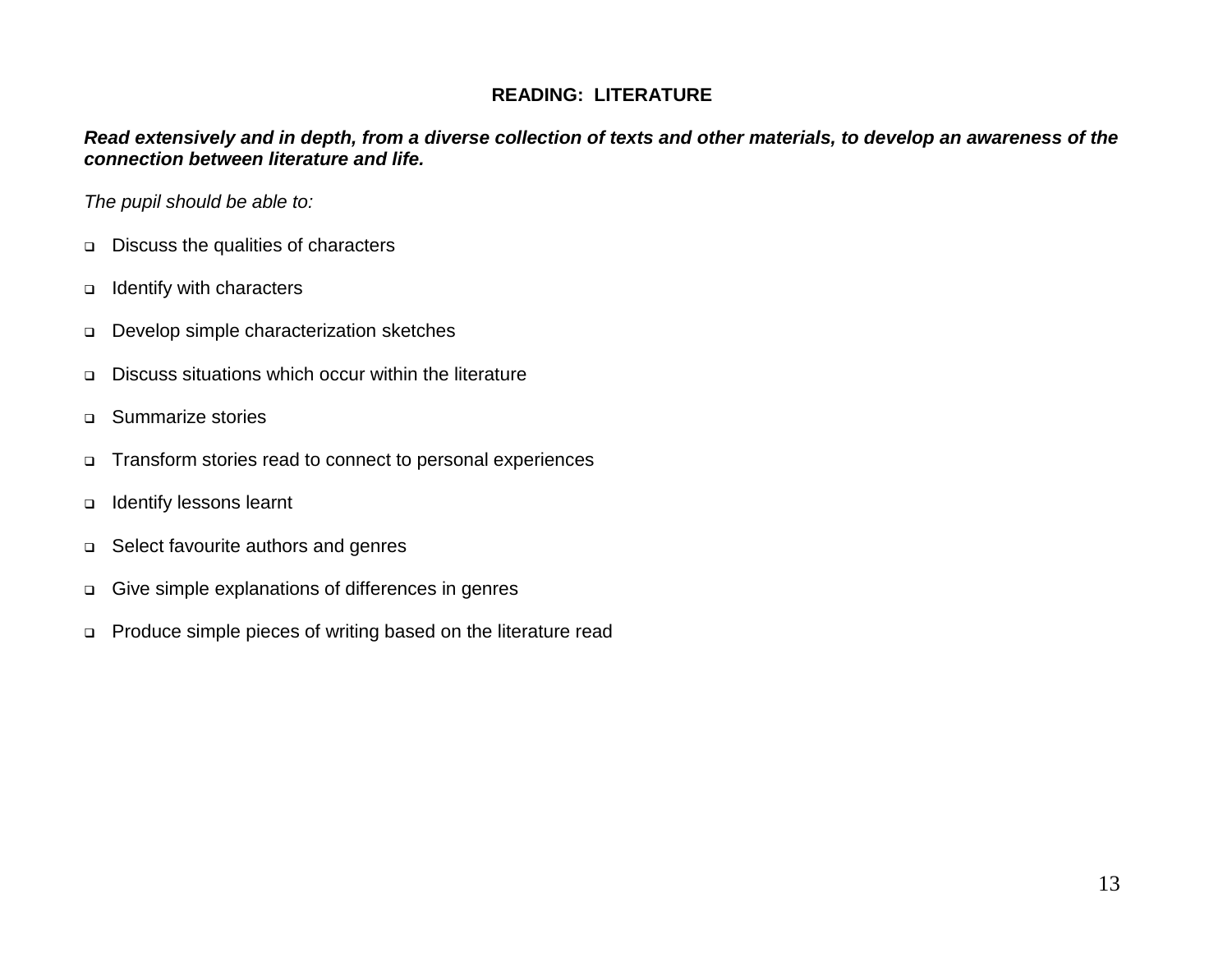#### **READING: COMPREHENSION**

*Read, comprehend, interpret, and evaluate a wide range of materials appropriate to the instructional level of the class.*

- □ Recall details
- Relate what is read to prior knowledge and experience
- □ Identify salient and specific details
- □ Restate ideas in his own words
- Identify and state the main idea
- Distinguish between significant and minor details
- □ Explain how something is done
- □ Say why something happens
- Use cue words and context clues to understand text
- Make, confirm and revise predictions
- □ Summarize the text adequately and accurately
- □ Relate what is read to experiences in other media e.g. films, plays etc.
- Define and sequence information needed to carry out a procedure
- □ Use vocabulary to assist in making inferences and drawing conclusions
- Organise information in order to understand the sequence of events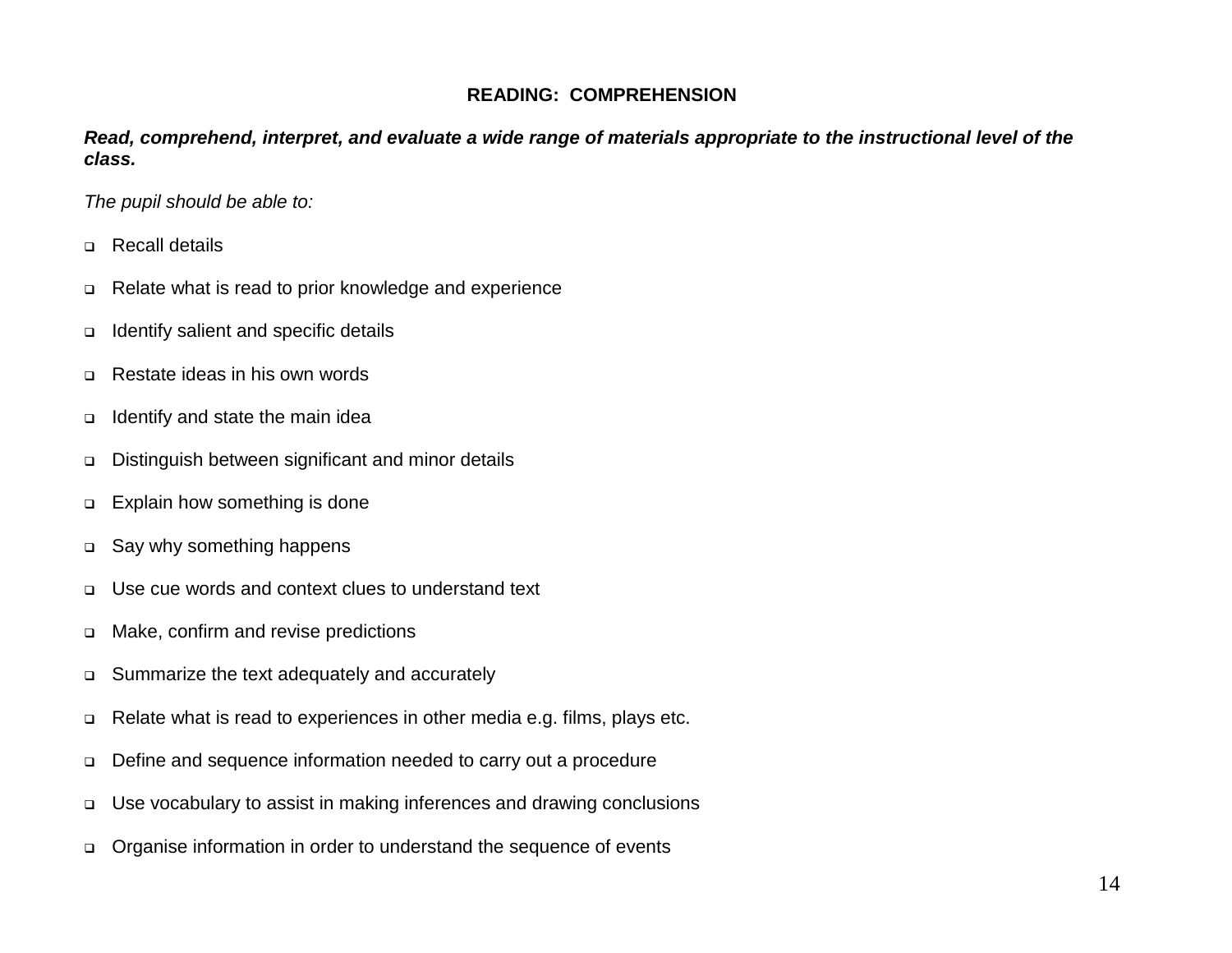- Draw conclusions from information given
- Apply information read to another context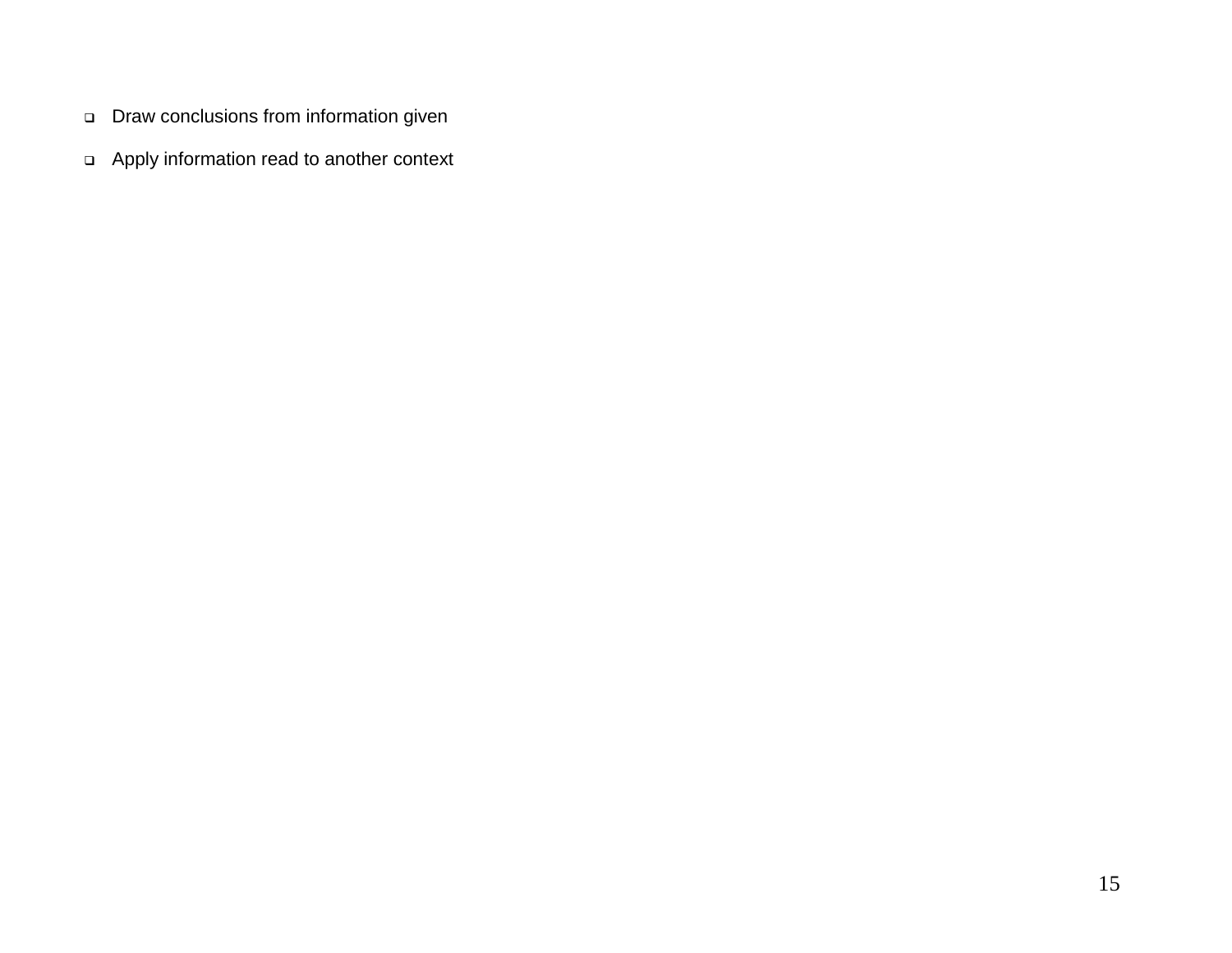#### **WRITING: PROCESS**

*Organise thoughts and information for writing; develop drafts, edit, and revise work as appropriate for audience and purpose*.

- □ Brainstorm to generate ideas for writing
- Organise ideas for writing in a logical sequence
- □ Select appropriate and relevant facts and details
- □ Remain on topic
- □ Self edit own writing
- **Peer edit the writing of others**
- Proof read for appropriate grammar, spelling and structure
- Revise drafts based on feedback to further develop writing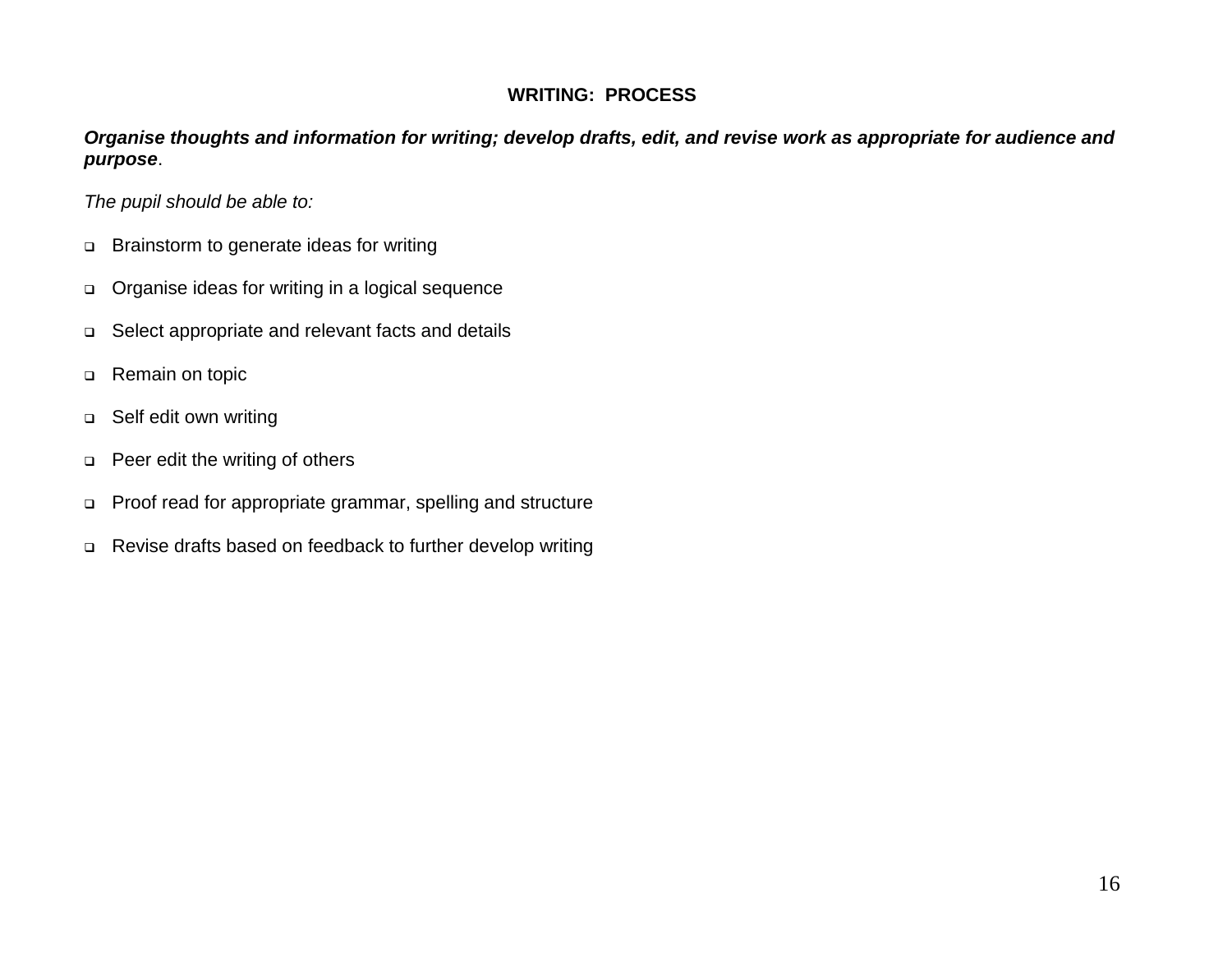#### **WRITING: COMMUNICATION**

#### *Use writing to communicate for a variety of purposes and audiences*

- Demonstrate literal understanding of the topic
- Develop appropriate facts and details based on the topic
- Organise content appropriately
- Maintain a focus
- Produce pieces of writing using the four modes of writing
- □ Communicate ideas for a specific purpose e.g. to describe, relate, inform etc.
- Produce simple skits and plays using Standard English dialogue
- Include a beginning, middle and end
- Write appropriate letters e.g. invitation, praise, request, sympathy, apology
- □ Produce simple directions in prose form e.g. from home to school, how to make a cake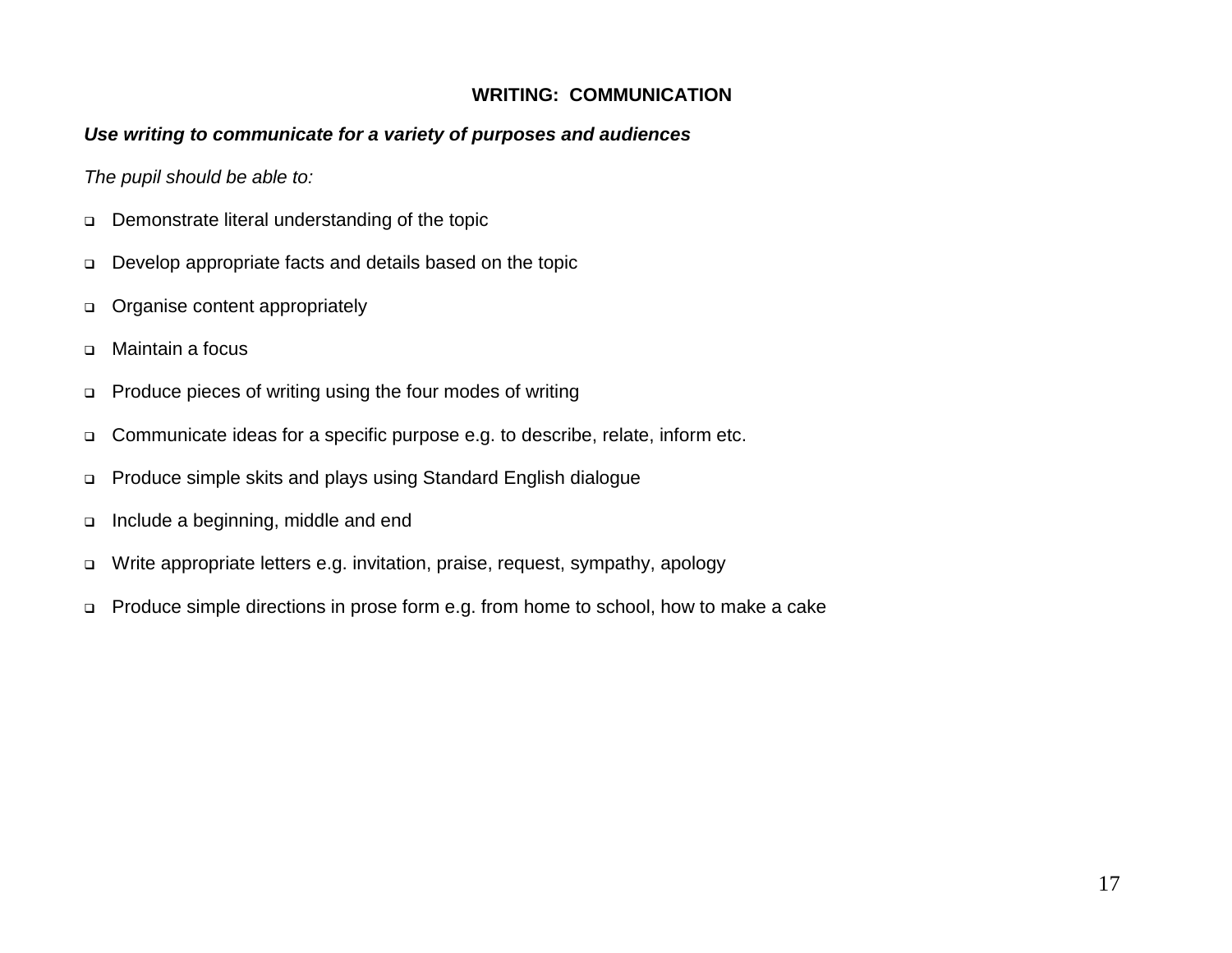#### **WRITING: CONVENTIONS**

#### *Use the conventions of English grammar appropriate to the purpose of writing and the audience for whom it is intended*

- use nouns to name people, places and things
- replace proper nouns with appropriate subject and object pronouns
- capitalize all proper nouns and words at beginning of sentences
- use verbs correctly
- use correct punctuation at the end of sentences
- use commas to separate items in a list
- use commas appropriately in greetings and closures of letters
- use commas appropriately in dates
- use question marks appropriately
- use complete sentences
- use correct spelling to complete written tasks
- use simple adjectives and adverbs appropriately
- extend sentences by using adjectives and adverbs
- use simple link words to join sentences
- use two types of sentence structures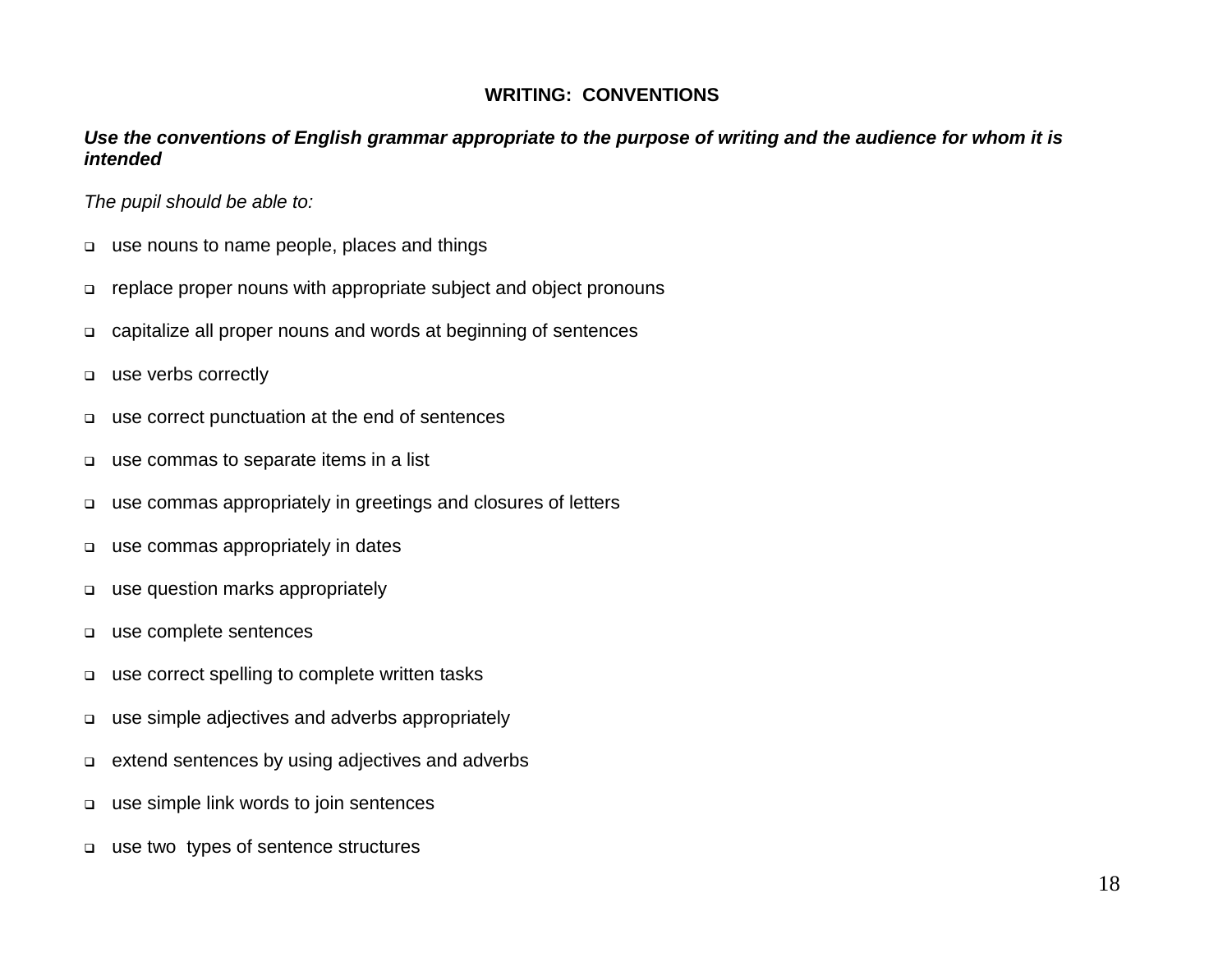- use the negative form in simple and compound sentence structures
- use the three simple tenses
- use the present continuous tense
- correctly spell basic sight words and other commonly used words
- use phonics and word structures to spell more difficult words
- use appropriate vocabulary
- use synonyms to replace words given
- use antonyms to represent opposite of words given
- use simple homonyms in context
- form the plural of regular and irregular nouns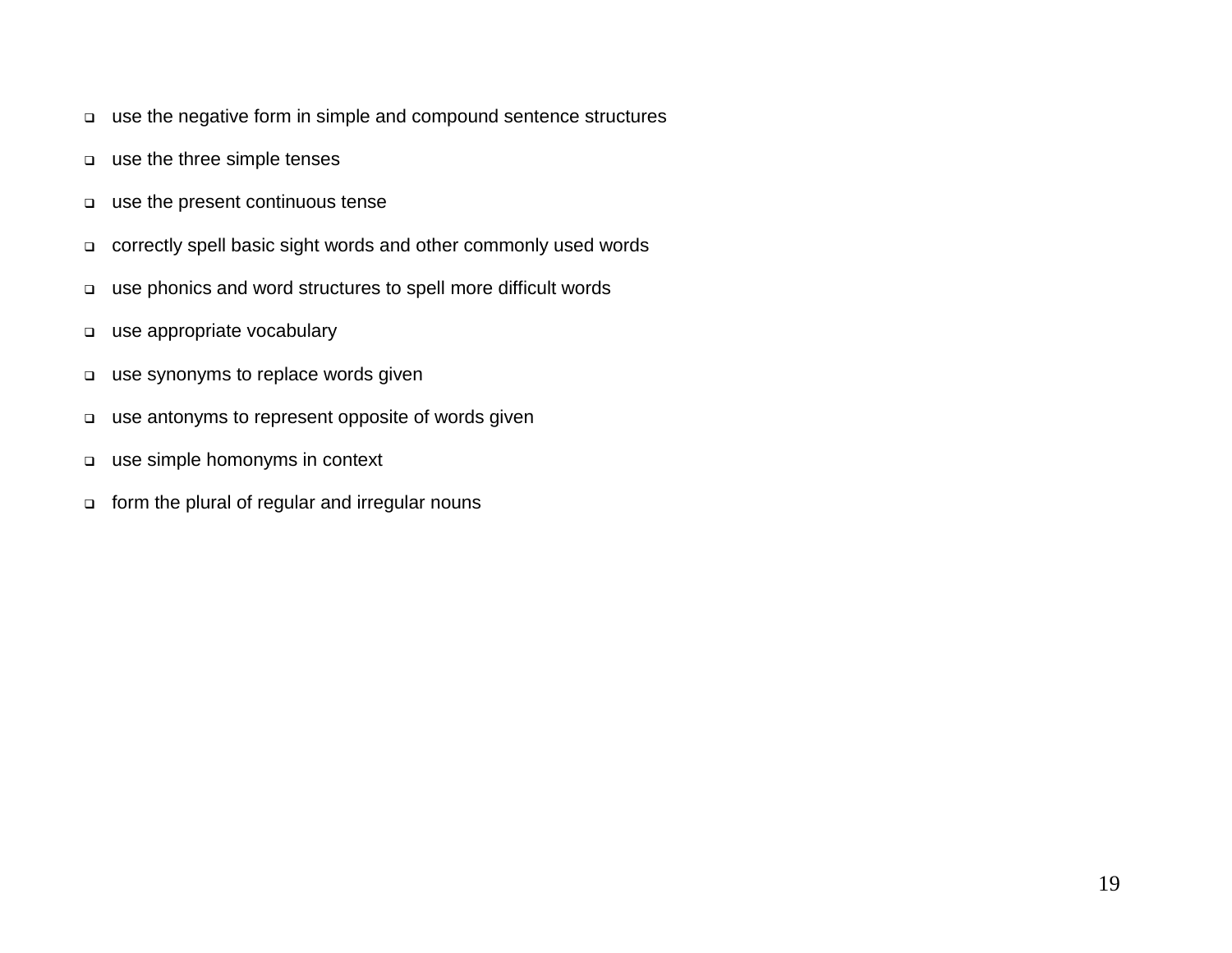#### **WRITING: PENMANSHIP AND PRESENTATION**

#### *Use legible and acceptable handwriting and present work neatly and within specified parameters*

- accurately form and consistently size letters
- use a style of writing that is fluent and legible
- observe appropriate spacing between words
- head all work in a prescribed manner
- leave margins as required
- use the four basic handwriting joins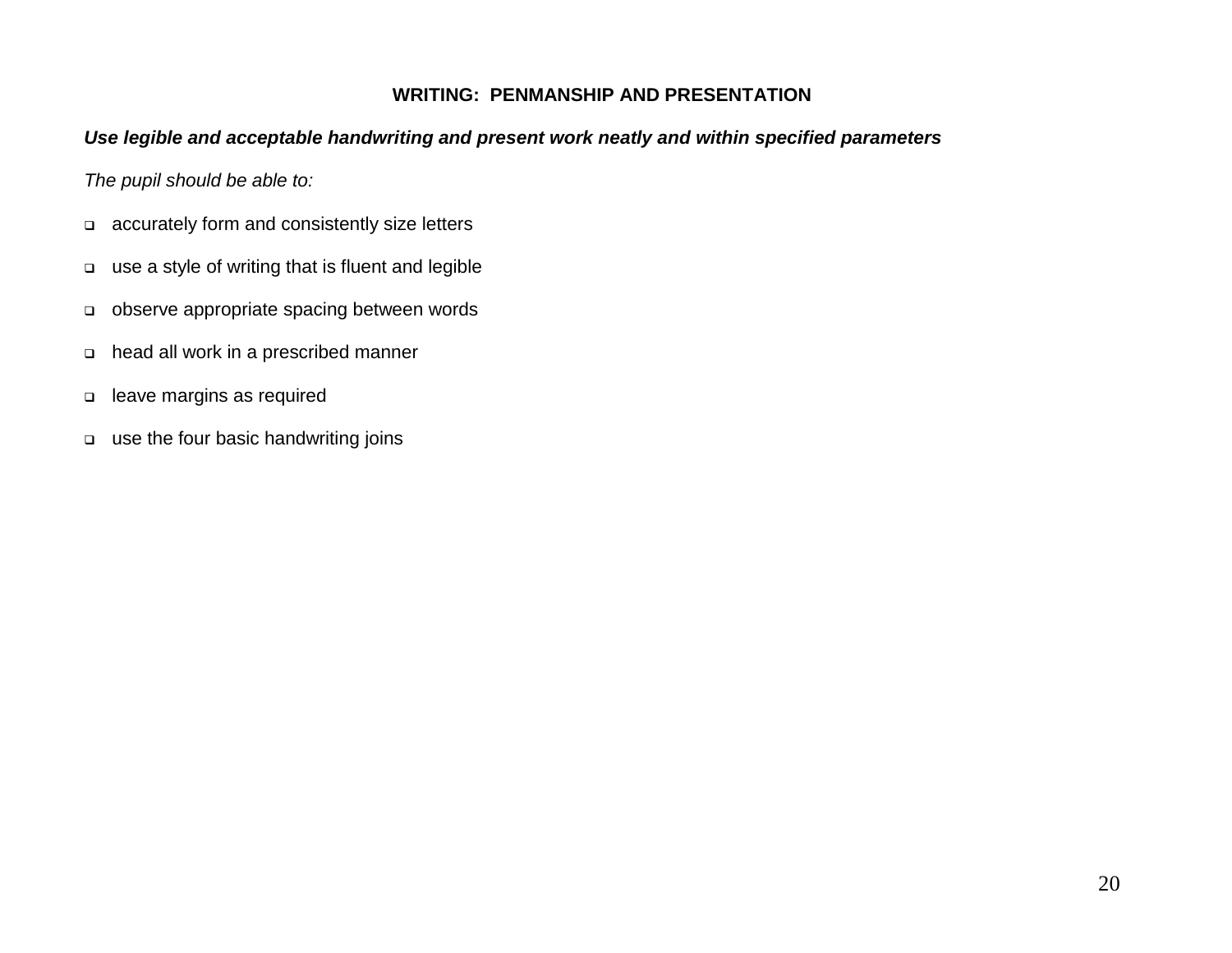|                                         | <b>CLASS1</b>                                                             |                                                                                                                                                    |                                            |                                                              |  |  |
|-----------------------------------------|---------------------------------------------------------------------------|----------------------------------------------------------------------------------------------------------------------------------------------------|--------------------------------------------|--------------------------------------------------------------|--|--|
| <b>TOPIC</b>                            | <b>OBJECTIVES</b><br>(SKILLS,<br><b>KNOWLEDGE, ATTITUDE)</b>              | <b>SUGGESTED ACTIVITIES</b>                                                                                                                        | <b>ASSESSMENT</b>                          | <b>SUGGESTED</b><br><b>RESOURCES</b>                         |  |  |
| <b>SPEAKING AND</b><br><b>LISTENING</b> | Speaks clearly and audibly<br>1 <sub>1</sub><br>Use of habitual present   | Show and tell<br>Oral reports about experiences                                                                                                    | Observation                                | <b>Flash Cards</b>                                           |  |  |
|                                         |                                                                           | such as educational tours<br>Story building<br><b>News</b>                                                                                         | <b>Checklists</b><br>Peer                  | Tape and Video<br>Recorder                                   |  |  |
|                                         |                                                                           | Using the telephone<br>Picture discussion                                                                                                          | assessment                                 | <b>Puppets</b>                                               |  |  |
|                                         |                                                                           | Multisensory description using<br>items pulled from a bag                                                                                          | Conferencing                               | <b>Charts</b>                                                |  |  |
|                                         | 2.<br>Uses language appropriate to<br>context                             | Simulations and role-play.<br>"Pretend operator"/" receptionist"                                                                                   | <b>Speeches</b>                            | Computer &<br>Software<br>packages                           |  |  |
|                                         | Retell story or incident in<br>another tense $-$<br>relating a punishment | Announcements<br>Dramatisation of familiar stories.<br>Subject and verb agreement                                                                  | <b>Recitations</b><br>Oral reports         | Newspapers                                                   |  |  |
|                                         | telling a secret<br>making an apology<br>$\bullet$                        | <b>Interviews</b><br>Appropriate use of tense                                                                                                      | <b>Presentations</b>                       | <b>Magazines</b>                                             |  |  |
|                                         | Presents information clearly,<br>3.<br>concisely and adequately           | Taking/delivering messages<br>Telephone conversations<br><b>Games-Relaying information</b>                                                         | Simple oral<br>research<br>projects<br>Art | Language<br><b>Master</b><br>Trade books<br><b>Big Books</b> |  |  |
|                                         | Speaks fluently to recount<br>4.<br>experiences                           | Modelling of appropriate speech<br>Group and whole class<br>discussions on real life<br>experiences<br>Talks by community helpers SS,<br><b>VA</b> | Drama<br>Puppetry                          | <b>Posters</b>                                               |  |  |
|                                         |                                                                           | Student modeling of 'th' and<br>final consonants                                                                                                   |                                            |                                                              |  |  |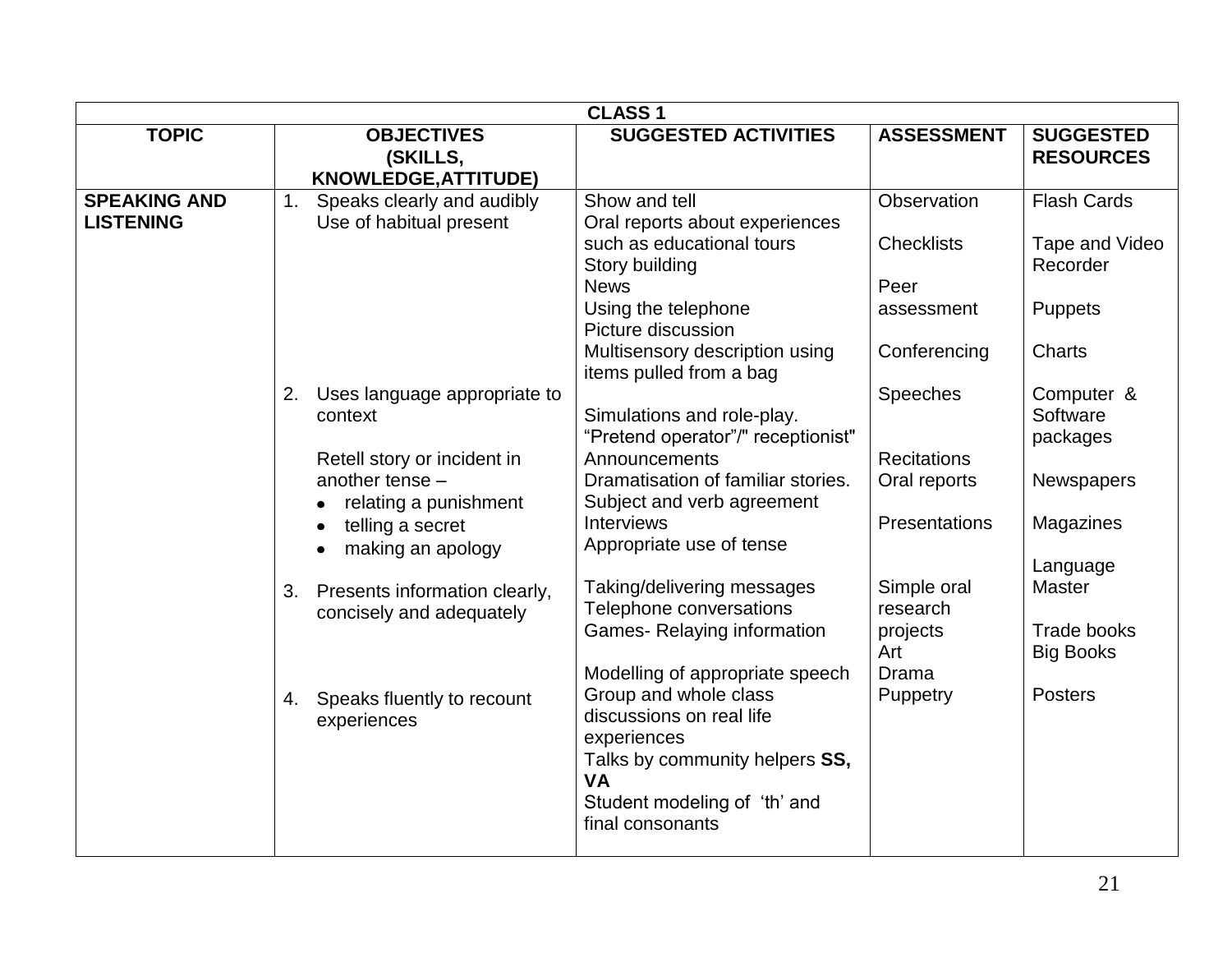|                                         |                                                                                                                                                                                                             | <b>CLASS1</b>                                                                                                                                                                                                                                                                                  |                                                                                                                               |                                                                                                                                                             |
|-----------------------------------------|-------------------------------------------------------------------------------------------------------------------------------------------------------------------------------------------------------------|------------------------------------------------------------------------------------------------------------------------------------------------------------------------------------------------------------------------------------------------------------------------------------------------|-------------------------------------------------------------------------------------------------------------------------------|-------------------------------------------------------------------------------------------------------------------------------------------------------------|
| <b>TOPIC</b>                            | <b>OBJECTIVES</b><br>(SKILLS,<br>KNOWLEDGE, ATTITUDE)                                                                                                                                                       | <b>SUGGESTED ACTIVITIES</b>                                                                                                                                                                                                                                                                    | <b>ASSESSMENT</b>                                                                                                             | <b>SUGGESTED</b><br><b>RESOURCES</b>                                                                                                                        |
| <b>SPEAKING AND</b><br><b>LISTENING</b> | 5. Initiates discussion using<br>sensory data                                                                                                                                                               | Using a variety of cues<br>Based on the senses to<br>Stimulate discussion e.g.<br>Use of audio tape to present<br>sounds of animals, birds,<br>machines and tools in use.<br><b>SC</b><br>Expanding sentences using<br>adjectives and adverbs.<br>Use of pictures to generate<br>discussion VA | Peer assessment<br><b>Checklists</b><br>Observation                                                                           | <b>Advertisements</b><br>Video and audio<br>tapes<br><b>Pictures</b><br>Sensory objects<br>Sound Lotto                                                      |
|                                         | Asks appropriate questions<br>6.<br>7.<br>Integrates feelings and<br>thinking with language<br>8.<br>Listens to and appreciates<br>the opinions of others and<br>deals with them in a positive<br>way. HFLE | Roleplay - Author's Chair<br><b>News Reporting</b><br>Who/what am I?<br>Activities - pronouns<br>Circle time HFLE<br>http://www.firstschoolyears.com<br>/pshe/resources/circle.html                                                                                                            | Observation<br><b>Checklists</b><br>Peer assessment<br>Conferencing<br><b>Speeches</b><br><b>Recitations</b><br>Presentations | <b>Flash Cards</b><br>Tape and Video<br>Recorder<br><b>Puppets</b><br><b>Charts</b><br>Computer &<br>Software<br>Packages<br><b>Newspapers</b><br>Magazines |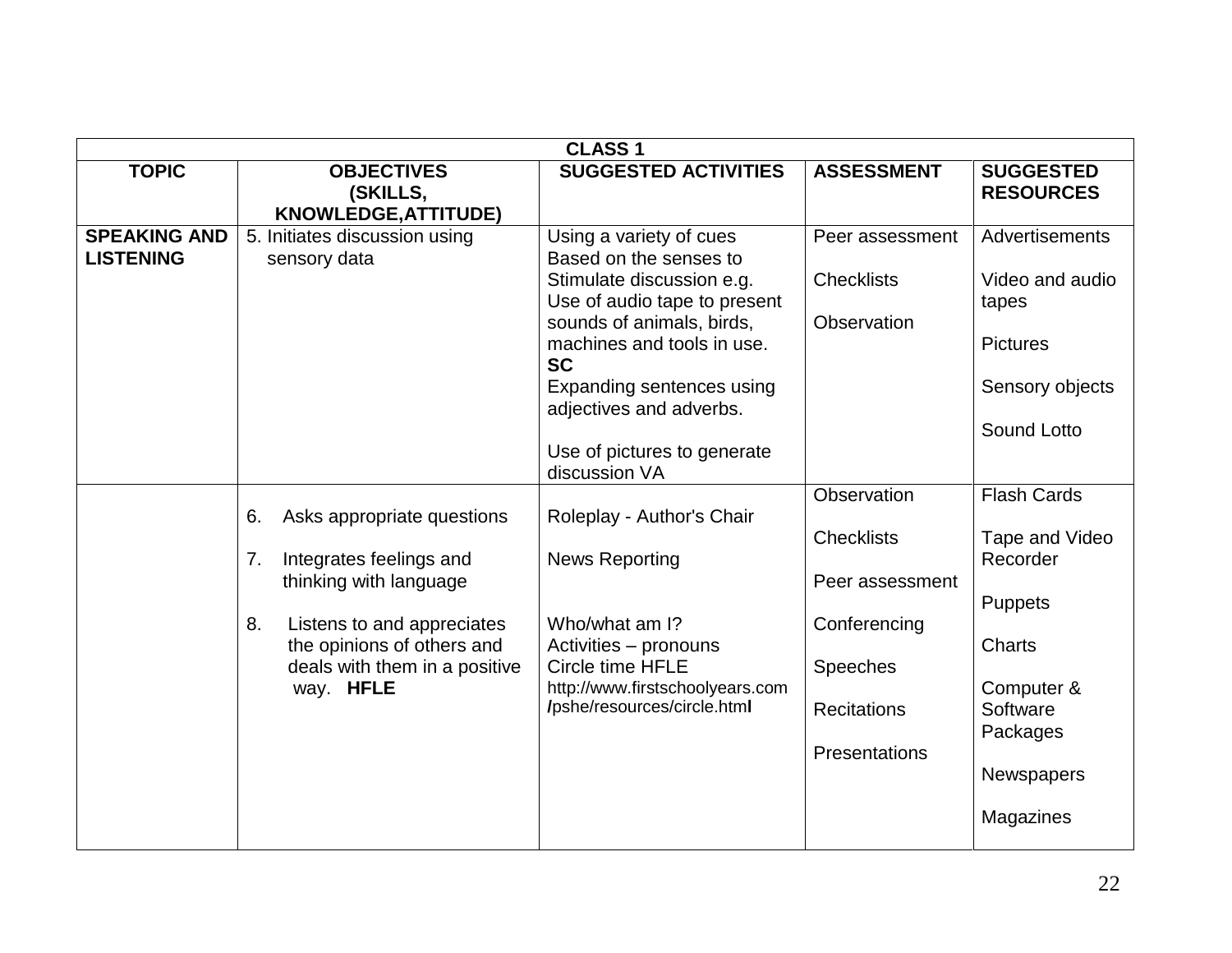|                     | <b>CLASS 1</b>              |                                                                |                   |                        |  |  |  |
|---------------------|-----------------------------|----------------------------------------------------------------|-------------------|------------------------|--|--|--|
| <b>TOPIC</b>        | <b>OBJECTIVES (SKILLS,</b>  | <b>SUGGESTED ACTIVITIES</b>                                    | <b>ASSESSMENT</b> | <b>SUGGESTED</b>       |  |  |  |
|                     | <b>KNOWLEDGE, ATTITUDE)</b> |                                                                |                   | <b>RESOURCES</b>       |  |  |  |
| <b>SPEAKING AND</b> | 9.<br>Paraphrases and       | Recounting personal experiences                                | Observation       | <b>Flash Cards</b>     |  |  |  |
| <b>LISTENING</b>    | summarizes information      | and the experiences of others                                  | during roleplay   |                        |  |  |  |
|                     | shared orally by others     |                                                                | activities        | Tape and Video         |  |  |  |
|                     |                             | <b>Pretend Radio Interview</b>                                 |                   | Recorder               |  |  |  |
|                     |                             |                                                                | <b>Checklists</b> |                        |  |  |  |
|                     | 10. Participates in choral  | Listening to and discussing a                                  |                   | Songs                  |  |  |  |
|                     | speaking and recites        | wide genre of music and                                        | Conferencing      |                        |  |  |  |
|                     | poems, rhymes, song and     | literature/Choral Speaking M                                   |                   | <b>Stories</b>         |  |  |  |
|                     | stories                     |                                                                | Anecdotal         |                        |  |  |  |
|                     |                             | <b>Choral Speaking</b>                                         | records           | Poems                  |  |  |  |
|                     |                             |                                                                |                   |                        |  |  |  |
|                     |                             | Discussing and explaining                                      |                   | <b>Puppets</b>         |  |  |  |
|                     | 11. Discusses and orally    | processes, experiments and<br>activities <b>SC M</b>           | <b>Rubrics</b>    | <b>Charts</b>          |  |  |  |
|                     | presents plans for solving  |                                                                | Self-assessment   |                        |  |  |  |
|                     | problems                    |                                                                |                   |                        |  |  |  |
|                     |                             | Discussing and finding solutions<br>to real life problems HFLE |                   | Computer &<br>Software |  |  |  |
|                     |                             |                                                                |                   | packages               |  |  |  |
|                     |                             | <b>SEL</b><br>Circle time                                      |                   |                        |  |  |  |
|                     |                             | Brainstorming                                                  |                   | Newspapers/            |  |  |  |
|                     |                             |                                                                |                   | Letters to Editor      |  |  |  |
|                     |                             |                                                                |                   |                        |  |  |  |
|                     |                             |                                                                |                   | Magazines              |  |  |  |
|                     |                             |                                                                |                   |                        |  |  |  |
|                     |                             |                                                                |                   |                        |  |  |  |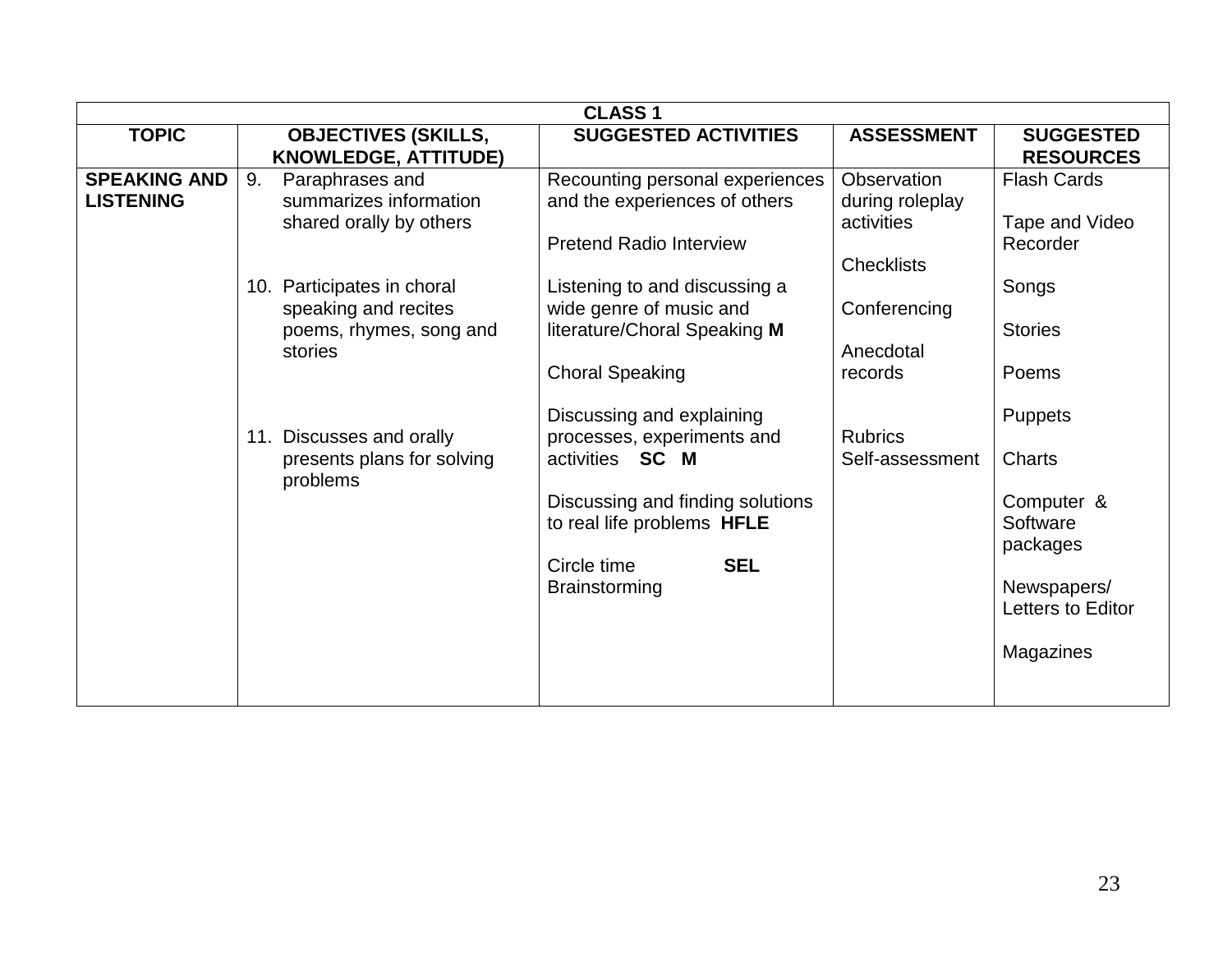|                                         |                                                                                                                                     | <b>CLASS1</b>                                                                                                                     |                                                  |                                                              |
|-----------------------------------------|-------------------------------------------------------------------------------------------------------------------------------------|-----------------------------------------------------------------------------------------------------------------------------------|--------------------------------------------------|--------------------------------------------------------------|
| <b>TOPIC</b>                            | <b>OBJECTIVES (SKILLS,</b><br><b>KNOWLEDGE, ATTITUDE)</b>                                                                           | <b>SUGGESTED ACTIVITIES</b>                                                                                                       | <b>ASSESSMENT</b>                                | <b>SUGGESTED</b><br><b>RESOURCES</b>                         |
| <b>SPEAKING AND</b><br><b>LISTENING</b> | 12.<br>Uses increasingly<br>complex sentence                                                                                        | Garticipatiing in class debates and<br>discussions on topical issues and                                                          | <b>Peer Assessment</b>                           | <b>Trade books</b>                                           |
|                                         | structures in oral<br>communication<br>Phrases<br>$\bullet$<br><b>Clauses</b><br>Word choice<br>Descriptive vocabulary<br>$\bullet$ | on literature SS<br>Author<br>Setting<br>Characters<br>Events<br>Lessons learnt                                                   | <b>Checklists</b><br>Anecdotal<br><b>Records</b> | <b>Posters</b><br>Advertisements<br>Video and audio<br>tapes |
|                                         | Link words<br>$\bullet$                                                                                                             |                                                                                                                                   |                                                  | Television                                                   |
|                                         | Observes and uses<br>13.<br>common courtesies<br>with appropriate register and<br>tone                                              | Participating in situations which<br>Highlight the contrast in language<br>structure between the dialect and<br>Standard English. | <b>Peer Assessment</b><br><b>Checklists</b>      | Camcorder<br>Newspaper<br>articles                           |
|                                         |                                                                                                                                     | Introduction of visitors, prominent<br>Persons, etc SS                                                                            | Anecdotal<br>Records<br>Conferencing             | Magazines<br>Resource                                        |
|                                         |                                                                                                                                     |                                                                                                                                   |                                                  | Persons                                                      |
|                                         | Develops and maintains<br>14.<br>eye contact between                                                                                | Show and Tell<br>Reporting of news- Simulation                                                                                    | Peer Assessment                                  | Camcorder                                                    |
|                                         | speaker and listener                                                                                                                | Broadcasts SS                                                                                                                     | <b>Checklists</b>                                | Tape recorder                                                |
|                                         | Uses a variety of tones<br>15.<br>and stresses in                                                                                   | Roleplay - Class "Announcer"<br><b>Class Debates/Discussions</b>                                                                  | Anecdotal<br>Records                             | Microphone                                                   |
|                                         | expressing ideas orally                                                                                                             | Listening to sports commentaries                                                                                                  | Conferencing                                     | <b>Television</b>                                            |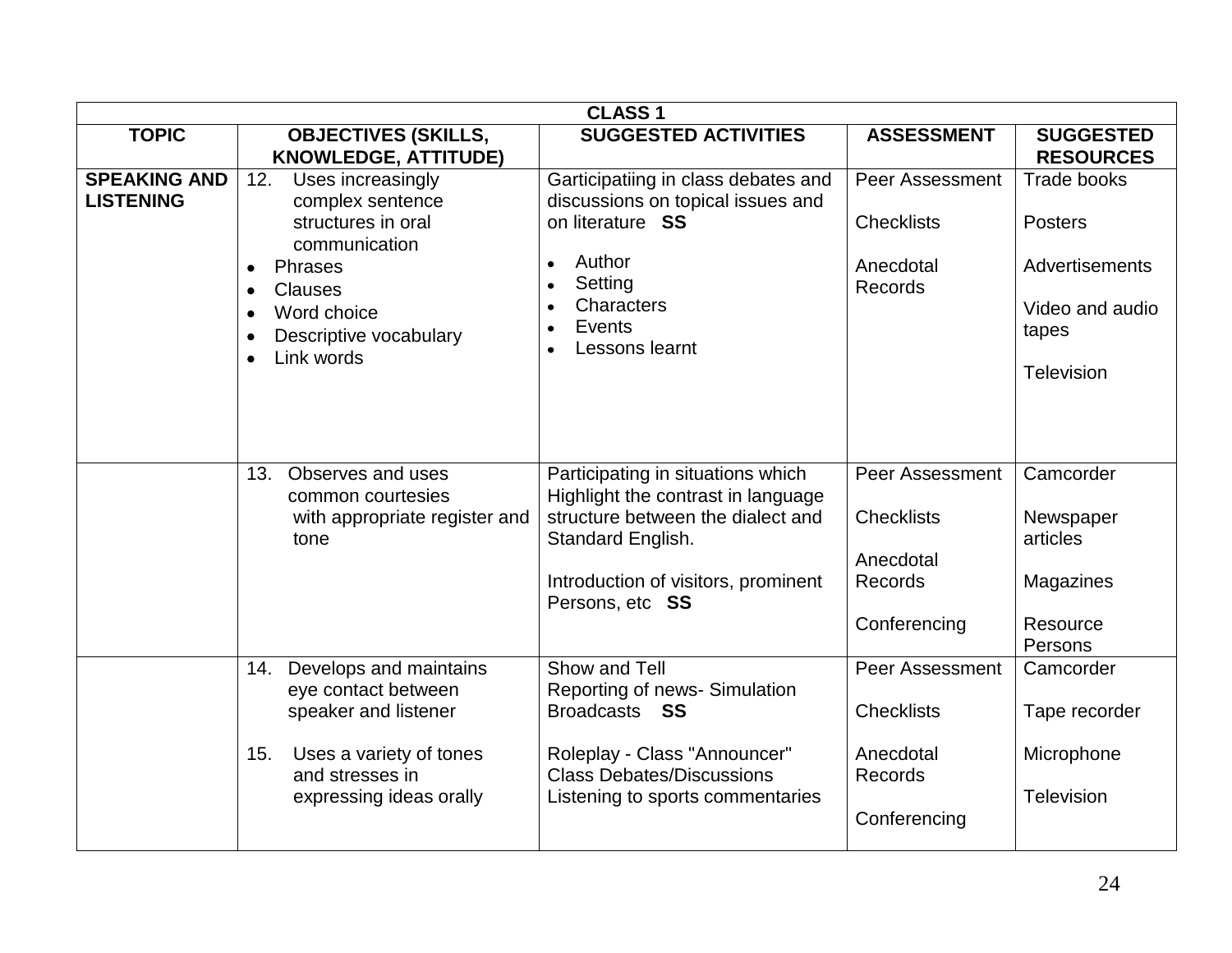| <b>CLASS1</b>                           |                                                                                                                                                       |                                                                                                                                                                                                           |                                                                                                |                                                                                              |  |
|-----------------------------------------|-------------------------------------------------------------------------------------------------------------------------------------------------------|-----------------------------------------------------------------------------------------------------------------------------------------------------------------------------------------------------------|------------------------------------------------------------------------------------------------|----------------------------------------------------------------------------------------------|--|
| <b>TOPIC</b>                            | <b>OBJECTIVES (SKILLS,</b><br><b>KNOWLEDGE, ATTITUDE)</b>                                                                                             | <b>SUGGESTED ACTIVITIES</b>                                                                                                                                                                               | <b>ASSESSMENT</b>                                                                              | <b>SUGGESTED</b><br><b>RESOURCES</b>                                                         |  |
| <b>SPEAKING AND</b><br><b>LISTENING</b> | 16.<br>Communicates<br>situation in full<br>sentences<br>Simulates conversations/<br>17.                                                              | Making announcements and<br>using the telephone. - speaking in<br>formal and informal situations<br>Integrating oral work with writing                                                                    | Peer assessment<br>Observation<br>Anecdotal records                                            | Camcorder<br>Tape recorder<br>Microphone                                                     |  |
|                                         | dialogue using Standard<br>English                                                                                                                    | Roleplay of situations which<br>require use of Standard English.                                                                                                                                          | <b>Presentations</b>                                                                           | <b>Television</b>                                                                            |  |
|                                         | Contributes to group<br>18.<br>discussion<br>Listens responsively and<br>19.<br>respectfully<br>Responds appropriately<br>20.<br>to information given | Viewing and discussion of plays<br>which model Standard English<br>Discussions and debates<br>Participating in cooperative<br>groups<br>Role play, discussions and<br>debates<br><b>Educational tours</b> | <b>Checklists</b><br>Composing:<br>Rhymes<br>Bio-poems<br>Jingles<br>Colour poems<br>Cinquains | Telephone<br>Video<br>Local<br>/Caribbean<br>productions<br>Community<br>resource<br>persons |  |
|                                         |                                                                                                                                                       | Following directions to reach a<br>Particular location.<br>Treasure hunt - using oral<br>instructions.<br>Responding to riddles.<br>Repetition of rhymes, jingles and<br>tongue-twisters.                 |                                                                                                |                                                                                              |  |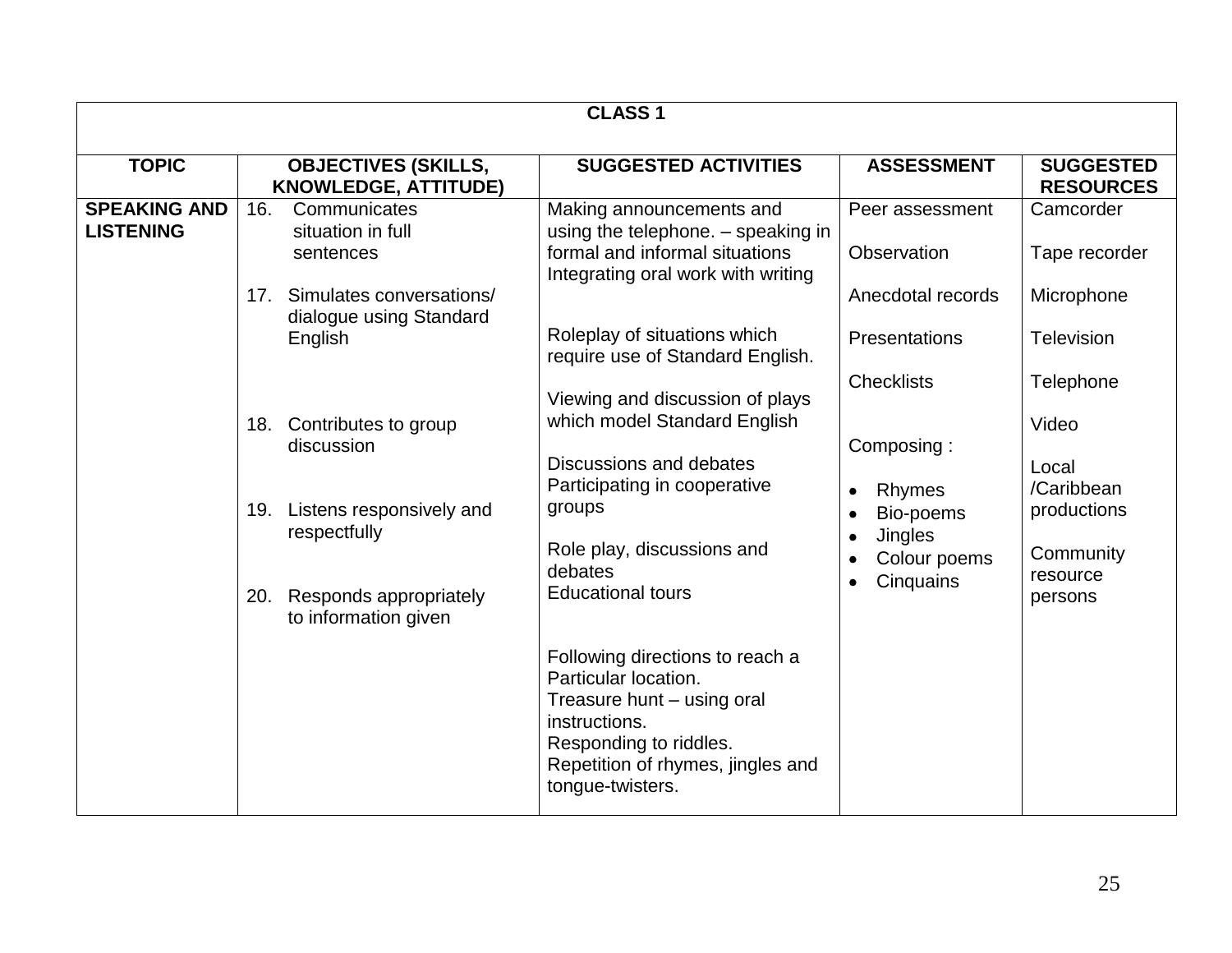|                                         |                                                                       | <b>CLASS1</b>                                                                                            |                    |                                      |  |  |  |
|-----------------------------------------|-----------------------------------------------------------------------|----------------------------------------------------------------------------------------------------------|--------------------|--------------------------------------|--|--|--|
| <b>TOPIC</b>                            | <b>OBJECTIVES (SKILLS,</b><br><b>KNOWLEDGE, ATTITUDE)</b>             | <b>SUGGESTED ACTIVITIES</b>                                                                              | <b>ASSESSMENT</b>  | <b>SUGGESTED</b><br><b>RESOURCES</b> |  |  |  |
| <b>SPEAKING AND</b><br><b>LISTENING</b> | 21. Follows oral directions with<br>three or four steps               | Following directions to complete an<br>activity. Science experiments,                                    | Reports            | Camcorder                            |  |  |  |
|                                         |                                                                       | following recipes,                                                                                       | Peer<br>assessment | <b>Puzzles</b>                       |  |  |  |
|                                         |                                                                       | Following directions to build Models<br>Preparing instructions for classroom                             | Observation        | <b>Models</b>                        |  |  |  |
|                                         | 22.<br>Responds appropriately<br>to<br>the questions of others        | routines, fire drills, disaster plans,<br>feeding and cleaning pets. HFLE SC                             | Anecdotal          | Tape recorder                        |  |  |  |
|                                         |                                                                       |                                                                                                          | records            | Microphone                           |  |  |  |
|                                         |                                                                       | Question and answer - Class<br>"Reporter"                                                                |                    | <b>Television</b>                    |  |  |  |
|                                         | 23.<br>Pays attention to the<br>speaker and responds<br>appropriately | Scenarios and Role Play activites<br><b>Discussions</b>                                                  |                    | Video                                |  |  |  |
|                                         |                                                                       | Interview simulations - recounting                                                                       |                    | <b>Newspapers</b>                    |  |  |  |
|                                         |                                                                       | Information as a witness to an<br>accident                                                               |                    | Magazines                            |  |  |  |
|                                         |                                                                       | Discussion with a "Reporter" during a<br>Sports or television interview -<br>appropriate use of pronouns |                    |                                      |  |  |  |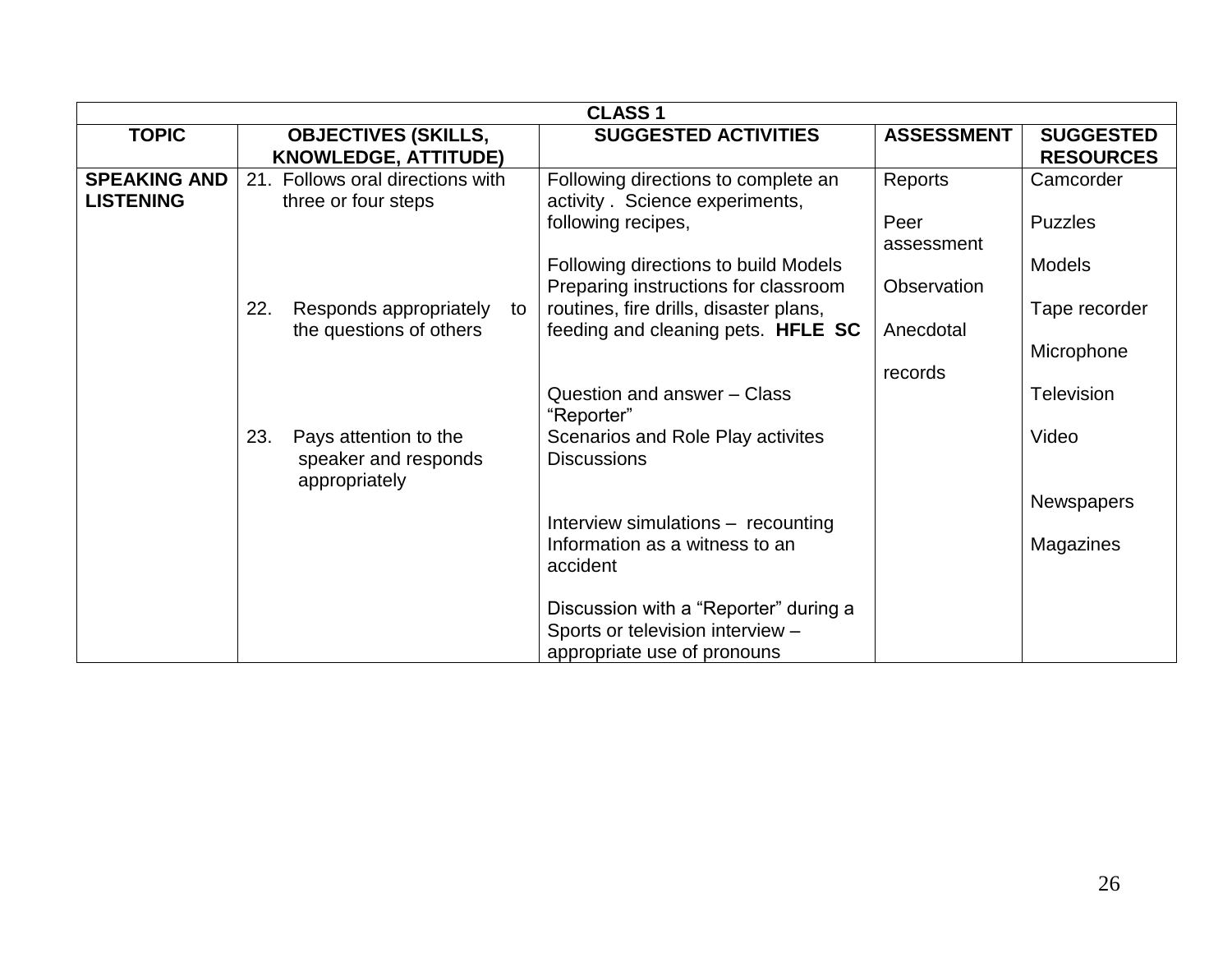|                                         | <b>CLASS1</b> |                                                           |                                                                                                                                                       |                             |                                      |  |  |
|-----------------------------------------|---------------|-----------------------------------------------------------|-------------------------------------------------------------------------------------------------------------------------------------------------------|-----------------------------|--------------------------------------|--|--|
| <b>TOPIC</b>                            |               | <b>OBJECTIVES (SKILLS,</b><br><b>KNOWLEDGE, ATTITUDE)</b> | <b>SUGGESTED ACTIVITIES</b>                                                                                                                           | <b>ASSESSMENT</b>           | <b>SUGGESTED</b><br><b>RESOURCES</b> |  |  |
| <b>SPEAKING AND</b><br><b>LISTENING</b> | 24.           | Performs actions based on<br>information given            | Following directions to reach a<br>particular location                                                                                                | Observation                 | <b>Tape Recorder</b><br>Language     |  |  |
|                                         |               |                                                           | Treasure hunt - using oral instructions.                                                                                                              | Judging of<br>presentations | <b>Master</b>                        |  |  |
|                                         |               | 25. Responds using sensory<br>data                        | Using a variety of cues based on the<br>senses to stimulate discussions. e.g.<br>Listening to stories                                                 | <b>Checklists</b>           | Sensory<br>objects                   |  |  |
|                                         |               |                                                           | Responding to touch when blind folded<br>Describing pictures and outdoor                                                                              | Peer<br>assessment          | <b>Flashcards</b>                    |  |  |
|                                         | 26.           | Responds to cues which<br>signal when to begin a          | scenes - adjectives and adverbs<br>Word choice                                                                                                        |                             | Games<br><b>Musical</b>              |  |  |
|                                         |               | response                                                  | Use of cue cards and signals to prompt<br>responses                                                                                                   |                             | Instruments                          |  |  |
|                                         | 27.           | Listens to build memory                                   |                                                                                                                                                       |                             | Rhymes                               |  |  |
|                                         |               |                                                           | Carrying out instructions that are given<br>orally                                                                                                    | Completion of<br>tasks      | Songs                                |  |  |
|                                         |               |                                                           | Repeating of rhymes, jingles and<br>tongue twisters                                                                                                   | Oral<br>presentations       | Computer/<br>Interactive<br>Software |  |  |
|                                         |               |                                                           | Completing of rhyming lines<br>Listening comprehension and dictation<br>(integration of writing conventions,<br>(speaking and listening and spelling) | Poetry recitation           |                                      |  |  |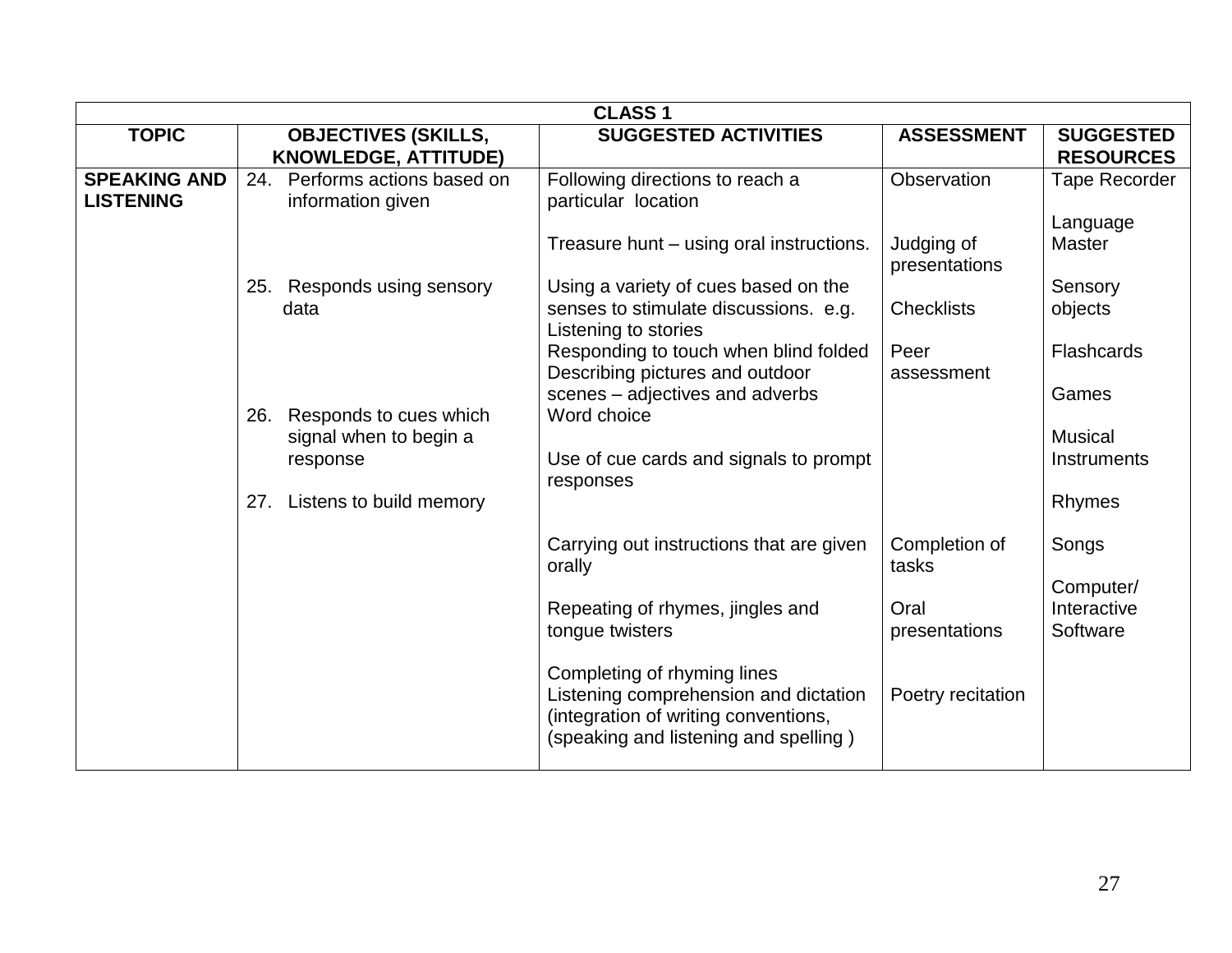|                     |                                     | <b>CLASS1</b>                        |                   |                       |
|---------------------|-------------------------------------|--------------------------------------|-------------------|-----------------------|
| <b>TOPIC</b>        | <b>OBJECTIVES (SKILLS,</b>          | <b>SUGGESTED ACTIVITIES</b>          | <b>ASSESSMENT</b> | <b>SUGGESTED</b>      |
|                     | <b>KNOWLEDGE, ATTITUDE)</b>         |                                      |                   | <b>RESOURCES</b>      |
| <b>ORAL READING</b> | 1. Understanding the purpose for    | Look and say                         | Aided and         | Sentence strips       |
|                     | the oral reading lesson             |                                      | unaided recall of |                       |
|                     |                                     | Phrase and sentence strips           | material read     | <b>Discarded</b>      |
| Interpreting the    | 2. Reading for specific information | Student recordings on Language       |                   | books,                |
| printed word        | or self-development                 | Master or cassette                   | Decoding game     | newspapers            |
|                     |                                     | Pattern reading                      | - Flash           |                       |
| Decoding words      | 3. Decodes words accurately         | Card bank                            |                   | Language              |
| accurately using    |                                     | Guided reading lessons               | Reading a         | <b>Master</b>         |
| a variety of        | 4. Uses appropriate volume, pitch   |                                      | dramatic scene    |                       |
| strategies          | tone, rate and enunciation          | Recitation of poems, folk tales and  | from a play       | <b>Audio Cassette</b> |
|                     |                                     | stories                              |                   |                       |
|                     | 5. Uses appropriate and effective   |                                      | Encourage         |                       |
|                     | phrasing, fluency and               | Choral speaking                      | students to write |                       |
|                     | expression                          |                                      | their own poem    |                       |
|                     |                                     | Reproduction of stories              |                   |                       |
|                     | 6. Uses efficient eye movement      |                                      | Select and        |                       |
|                     |                                     | News reporting                       | display poems     |                       |
|                     | 7. Uses Standard English            |                                      | containing        |                       |
|                     | pronunciation                       | Presenting topical news items orally | contractions and  |                       |
|                     |                                     |                                      | possessives with  |                       |
|                     | 8. Develops effective eye - voice   | <b>Read Alouds</b>                   | these highlighted |                       |
|                     | span                                |                                      |                   |                       |
|                     |                                     | Silent reading activity              | Imitating rhyming |                       |
|                     | 9. Uses efficient breath control    |                                      | schemes           |                       |
|                     |                                     | Reading selections from interesting  |                   |                       |
|                     | 10. Develops audience               | texts - poetry and prose             | Peer review       | Author's chair        |
|                     | awareness by use of eye             |                                      | using checklist   |                       |
|                     | contact                             | Readers theatre                      |                   |                       |
|                     |                                     | Role play                            | Reading for       |                       |
|                     | 11. Maintains good rhythm           | Use of percussion instruments to     | peers, teacher,   |                       |
|                     |                                     | accompany poetry reading             | relatives         |                       |
|                     | 12. Maintains voice projection and  |                                      |                   |                       |
|                     | control                             |                                      |                   |                       |
|                     |                                     |                                      |                   |                       |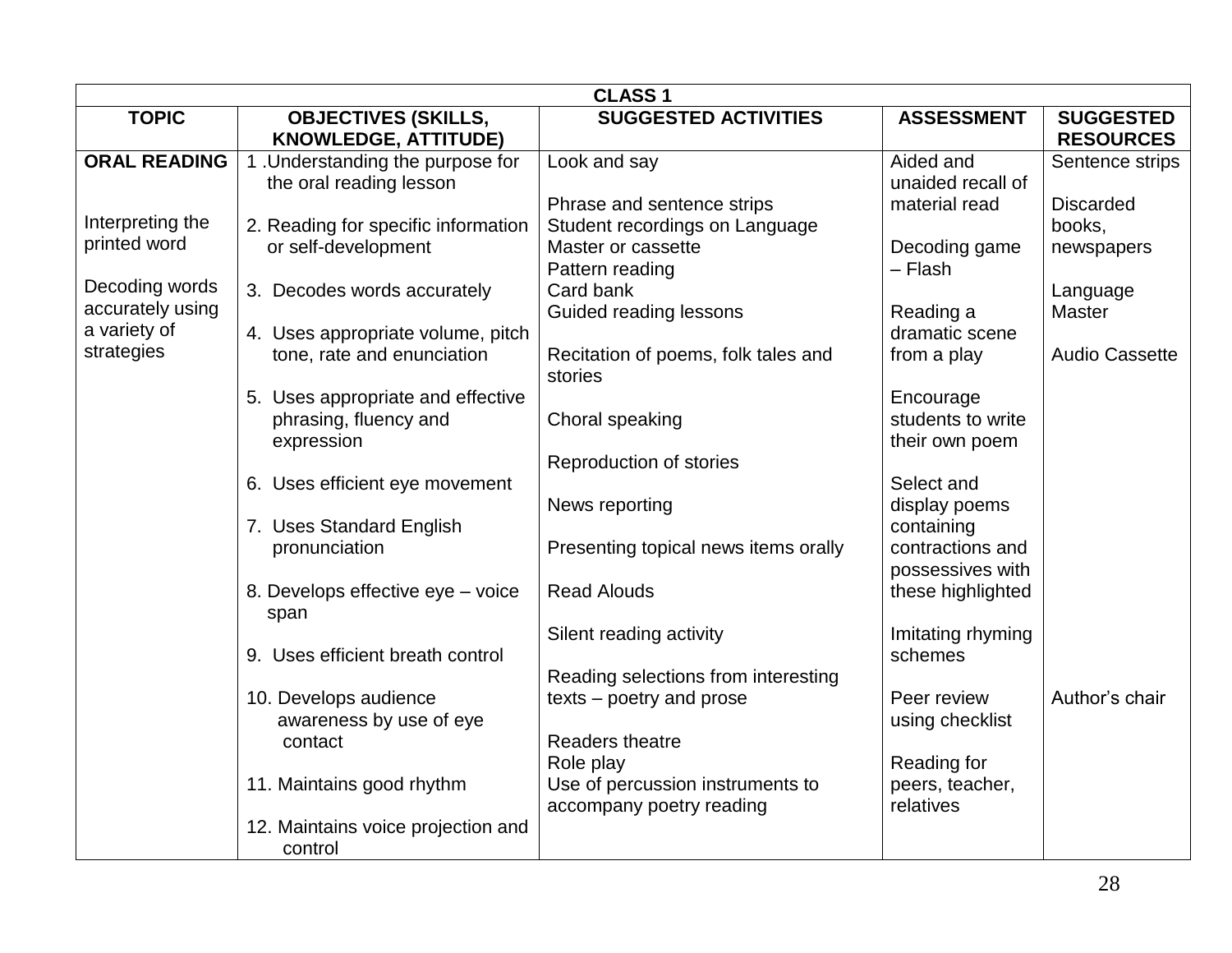|                                                               | <b>CLASS1</b>                                                                         |                                                                                                                                                                                                              |                                                                         |                                                                          |  |  |
|---------------------------------------------------------------|---------------------------------------------------------------------------------------|--------------------------------------------------------------------------------------------------------------------------------------------------------------------------------------------------------------|-------------------------------------------------------------------------|--------------------------------------------------------------------------|--|--|
|                                                               | <b>OBJECTIVES (SKILLS,</b><br><b>KNOWLEDGE, ATTITUDE)</b>                             | <b>SUGGESTED ACTIVITIES</b>                                                                                                                                                                                  | <b>ASSESSMENT</b>                                                       | <b>SUGGESTED</b><br><b>RESOURCES</b>                                     |  |  |
| <b>ORAL READING</b><br><b>Skills and</b><br><b>Strategies</b> | 13.<br>Reads aloud at<br>Independent level                                            | <b>Simulation of News Broadcasts</b><br>Students read aloud, favourite<br>newspaper article or story<br>Students participate in Literature<br>Circles and group readings                                     | Oral<br><b>Presentations</b><br>Peer<br>assessment<br><b>Checklists</b> | <b>Newspapers</b><br><b>Trade Books</b><br><b>Stories</b><br>Video/audio |  |  |
|                                                               | Self-corrects when<br>14.<br>subsequent reading<br>indicates an earlier miscue        | Allow students to record their own<br>stories on audio tape<br>Allow for group discussion of specific<br>miscues made by students<br>Use of video clips of News Presenters<br>as examples of self-correction | <b>Miscue Analysis</b>                                                  | tape<br>Resource<br>Persons                                              |  |  |
|                                                               | Uses rhythm, pace and<br>15.<br>intonation associated with<br><b>Standard English</b> | Use of audio tape to record student<br>speech<br>Modelling of appropriate practice by<br>teacher/student<br>Discuss examples of rhythm, pace and<br>intonation from selected video/audio<br>clips            | <b>Portfolios</b><br>Anecdotal data<br><b>Observations</b>              |                                                                          |  |  |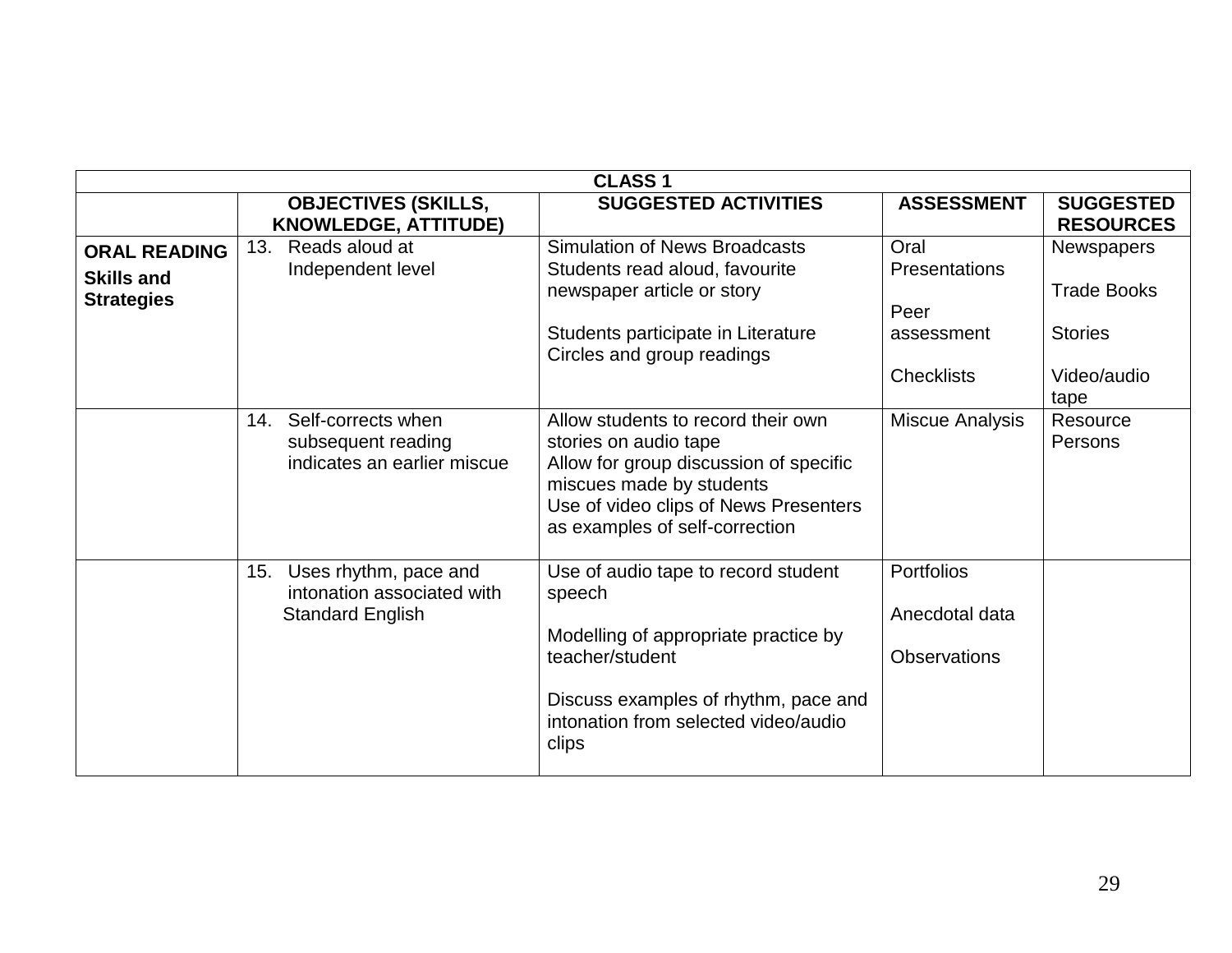|                                     |                                                                                                      | <b>CLASS1</b>                                                                                                |                                                     |                                                        |
|-------------------------------------|------------------------------------------------------------------------------------------------------|--------------------------------------------------------------------------------------------------------------|-----------------------------------------------------|--------------------------------------------------------|
| <b>TOPIC</b>                        | <b>OBJECTIVES (SKILLS,</b><br><b>KNOWLEDGE, ATTITUDE)</b>                                            | <b>SUGGESTED ACTIVITIES</b>                                                                                  | <b>ASSESSMENT</b>                                   | <b>SUGGESTED</b><br><b>RESOURCES</b>                   |
| <b>READING</b><br><b>Skills and</b> | 1.<br>Uses appropriate sight<br>vocabulary to recognise<br>words in isolation as well as in          | Use of word games e.g. Word Bingo<br>Use of environmental print to identify                                  | Cloze exercise                                      | Tape Reorder<br><b>Word Games</b>                      |
| <b>Strategies</b>                   | context (Dolch, Fry, Ekwall)                                                                         | sight words e.g. newspaper,<br>magazines                                                                     | <b>Checklists</b>                                   | <b>Word Puzzles</b>                                    |
|                                     | 2.<br>Uses a range of decoding<br>systems, e.g. phonetic,<br>syntactic and semantic, to              | Use of selected passages to identify<br>and use sight words in context                                       | Informal reading<br>inventory<br>(graded word list, | Household<br>labels                                    |
|                                     | determine<br>pronunciation of<br>words<br>- Phonetic                                                 | Use of selected written exercises that<br>teach and reinforce letter sounds<br>relations and letter patterns | oral reading<br>passage)                            | <b>Newspapers</b><br><b>Stories</b>                    |
|                                     | Sounds out and decodes<br>$\bullet$<br>words using initial letters as a<br>cue to decoding           | Word banks, word walls                                                                                       |                                                     | <b>Trade Books</b>                                     |
|                                     | Uses knowledge of common<br>digraphs to decode words eg.<br>th, sh, wh, ch, ph, ck.                  | Use of word games to teach and<br>reinforce letter patterns and letter<br>sound relations                    |                                                     | <b>Text Books</b>                                      |
|                                     | Uses blends to decode words<br>Initial consonant blends e.g.<br>$\bullet$<br>Bl, pl, gr, br, sp, str |                                                                                                              |                                                     | <b>Word Wheel</b><br><b>Flash Cards</b>                |
|                                     | Final consonant blends e.g.<br>$\bullet$<br>ng, ck, tch, nk.                                         |                                                                                                              |                                                     | Computer/<br><b>Word Building</b><br><b>Activities</b> |
|                                     |                                                                                                      |                                                                                                              |                                                     | <b>Word Lists-</b><br>Dolch, Ekwall<br>etc.            |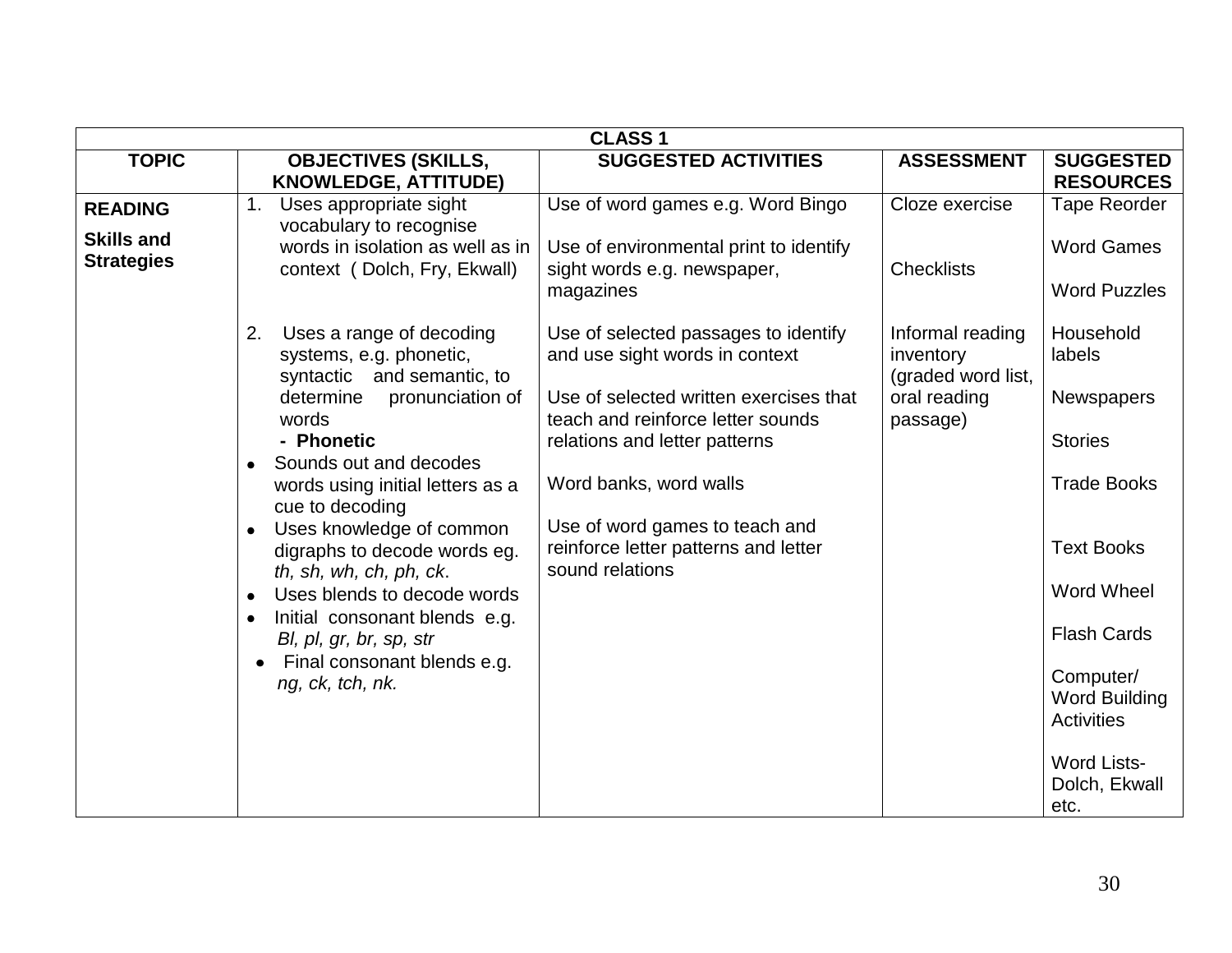|                                                          |                                                                                                                                                                                                                                                                                                                                                                                                                                                                                                | <b>CLASS1</b>                                                                                                                                                                                                                                                                                                                                                              |                                                                                                                                                                                                      |                                                                                                                                                                                                                                                       |
|----------------------------------------------------------|------------------------------------------------------------------------------------------------------------------------------------------------------------------------------------------------------------------------------------------------------------------------------------------------------------------------------------------------------------------------------------------------------------------------------------------------------------------------------------------------|----------------------------------------------------------------------------------------------------------------------------------------------------------------------------------------------------------------------------------------------------------------------------------------------------------------------------------------------------------------------------|------------------------------------------------------------------------------------------------------------------------------------------------------------------------------------------------------|-------------------------------------------------------------------------------------------------------------------------------------------------------------------------------------------------------------------------------------------------------|
| <b>TOPIC</b>                                             | <b>OBJECTIVES (SKILLS,</b><br><b>KNOWLEDGE, ATTITUDE)</b>                                                                                                                                                                                                                                                                                                                                                                                                                                      | <b>SUGGESTED ACTIVITIES</b>                                                                                                                                                                                                                                                                                                                                                | <b>ASSESSMENT</b>                                                                                                                                                                                    | <b>SUGGESTED</b><br><b>RESOURCES</b>                                                                                                                                                                                                                  |
| <b>READING</b><br><b>Skills and</b><br><b>Strategies</b> | Uses phonic analysis to<br>$\bullet$<br>identify and create new words<br>containing<br>Three letter consonant blends<br>(spr, str, spl)<br><b>Silent letters</b><br>$\bullet$<br>Variant consonant sounds e.g.<br>$\bullet$<br>c (cat, cent), g (get, gender) q<br>(k w), s (sat, as).<br>Like sounds in different<br>digraphs $-$ ph, gh,<br>Vowel sounds: Single vowels<br>e.g. Long: a (cake), e (be), u<br>(mule)<br>Short: a (hat), e (get), u<br>(cup)<br>Vowel digraphs: ea, ai, oa, ee | Creation of stories which reinforce<br>letter patterns<br>Dictionary search for words with<br>specific patterns<br>Spell Master, Crossword Puzzles,<br>Word Searches, Word Meaning Bingo,<br>Word Tree, Word Worm, Flash Cards<br>Tachistoscope, Word Ladder, Busy<br>Bee, Scrambled Letters, Oral Drills -<br>Dividing words into syllables, written<br>tests, dictation, | <b>Miscue Analysis</b><br>Oral<br>Presentations<br>Written exercises<br><b>Dictation</b><br><b>Exercises</b><br><b>Phonic Charts</b><br><b>Flash Cards</b><br><b>Word Banks</b><br><b>Checklists</b> | Computer<br>Interactive<br><b>Word Building</b><br>Games<br>/Activities<br><b>Text Books</b><br>Dictionary<br>Sound games<br>Word Bingo<br>Tongue<br>twisters<br>Elizabeth<br>$Wood -$<br>Strengthen<br>your spelling -<br>Work sheets<br>on spelling |
|                                                          | Spells words by doubling the<br>$\bullet$<br>final consonant e.g. shop -<br>shopping<br>Spells words by dropping final<br>'e' before adding suffix e.g.<br>make - making<br>Differentiates between 'ie' and<br>ʻei'                                                                                                                                                                                                                                                                            |                                                                                                                                                                                                                                                                                                                                                                            |                                                                                                                                                                                                      | phonics and<br>punctuation -<br>Hodder &<br>Stoughton<br>ISBN 0340-<br>$66349 - 9$<br>Exercise your<br>$spelling -$<br>ISBN 0340-<br>52234 -8                                                                                                         |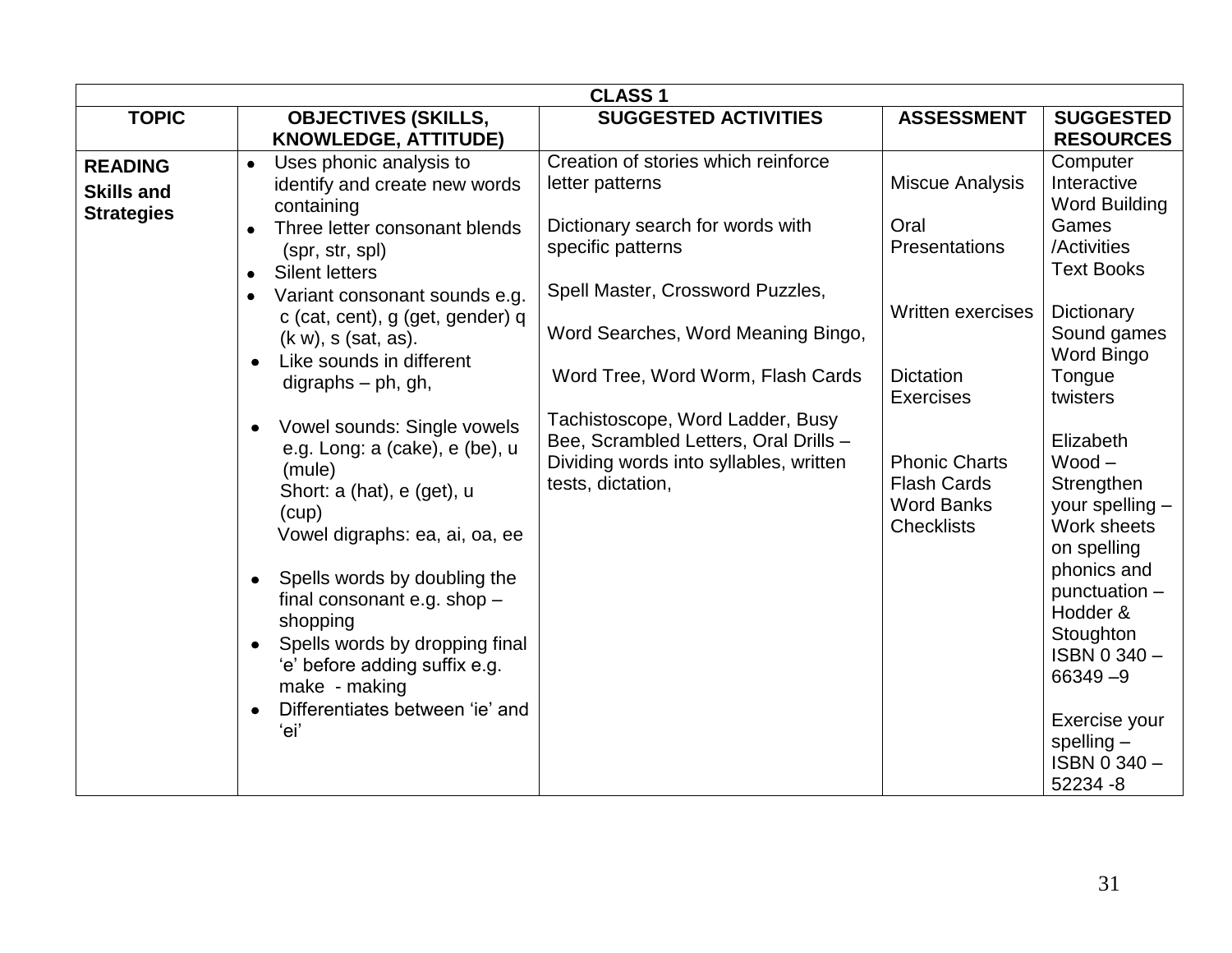| <b>CLASS1</b> |                                                                                                    |                                           |                             |                                      |  |
|---------------|----------------------------------------------------------------------------------------------------|-------------------------------------------|-----------------------------|--------------------------------------|--|
| <b>TOPIC</b>  | <b>OBJECTIVES (SKILLS,</b><br><b>KNOWLEDGE, ATTITUDE)</b>                                          | <b>SUGGESTED ACTIVITIES</b>               | <b>ASSESSMENT</b>           | <b>SUGGESTED</b><br><b>RESOURCES</b> |  |
|               | Spells words with hard and soft<br>'c' and 'g'                                                     | Specially constructed reading<br>passages | Composition of<br>sentences | Charts                               |  |
|               | Spells words with various sounds<br>of consonants<br>Spells words with various sounds<br>of vowels | Word Books<br><b>Word Walls</b>           | <b>Dictation</b>            | Readers                              |  |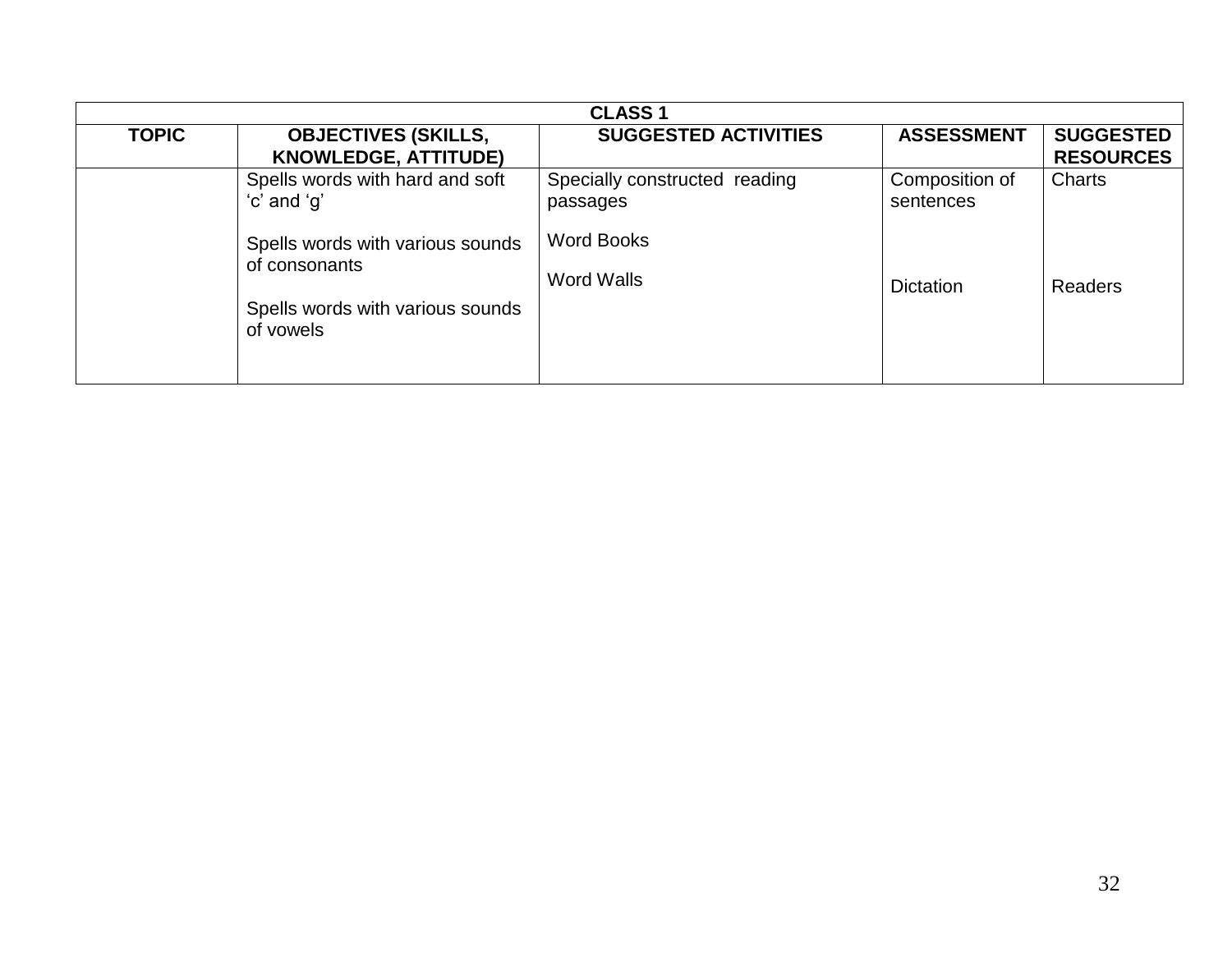|                                                          |                                                                                                                                                                                                                                                                                                                                                                                                                                                                                                                                                                                                     | <b>CLASS1</b>                                                                                                                                                                                                                                                                                                                                                                                                                                                                                                                                                                                                                                                                                       |                                                                                                                  |                                                                                                                                                                                                                                                              |
|----------------------------------------------------------|-----------------------------------------------------------------------------------------------------------------------------------------------------------------------------------------------------------------------------------------------------------------------------------------------------------------------------------------------------------------------------------------------------------------------------------------------------------------------------------------------------------------------------------------------------------------------------------------------------|-----------------------------------------------------------------------------------------------------------------------------------------------------------------------------------------------------------------------------------------------------------------------------------------------------------------------------------------------------------------------------------------------------------------------------------------------------------------------------------------------------------------------------------------------------------------------------------------------------------------------------------------------------------------------------------------------------|------------------------------------------------------------------------------------------------------------------|--------------------------------------------------------------------------------------------------------------------------------------------------------------------------------------------------------------------------------------------------------------|
| <b>TOPIC</b>                                             | <b>OBJECTIVES (SKILLS,</b>                                                                                                                                                                                                                                                                                                                                                                                                                                                                                                                                                                          | <b>SUGGESTED ACTIVITIES</b>                                                                                                                                                                                                                                                                                                                                                                                                                                                                                                                                                                                                                                                                         | <b>ASSESSMENT</b>                                                                                                | <b>SUGGESTED</b>                                                                                                                                                                                                                                             |
| <b>READING</b><br><b>Skills and</b><br><b>Strategies</b> | <b>KNOWLEDGE, ATTITUDE)</b><br><b>Syntactic</b><br>Recognises and uses various<br>types of sentence structures<br>such as (a) statements, (b)<br>questions<br>Recognises and uses negative<br>$\bullet$<br>form of basic sentence<br>structure<br>Adds suffixes to form new<br>$\bullet$<br>words eg. s, es, ies, ed, ied,<br>ing<br>• Adds prefixes to form new<br>words eg. fair - un-unfair;<br>honest - dishonest<br>Recognises roots and creates<br>$\bullet$<br>new words based on the root.<br>Blends and uses compound<br>$\bullet$<br>words appropriately (sea-side,<br>to-day, cup-board) | Participation in interview simulation<br>using words such as, How? When?<br>Where? to elicit appropriate responses<br>Activities, which allow students to:<br>Change statements into questions<br>noting the positions of the subject and<br>verb e.g. He was ill. (Statement)<br>Was he ill? (Question)<br>Use and identify negative forms of<br>sentences<br>Expand sentence types using negative<br>words e.g. He is going to school<br>He is not going to school<br>Use of various forms of words in<br>sentences to demonstrate meaning<br>Use of games which reinforce the use<br>of affixes and how affixes affect word<br>meaning<br>Use of words from Word Bank to build<br>compound words | Assessment of<br>oral/ written<br>exercises<br>Peer<br>assessment<br><b>Checklists</b><br><b>Cloze Procedure</b> | <b>RESOURCES</b><br><b>Text Books</b><br>Computer<br><b>Activities</b><br>Games<br><b>Word Charts</b><br>Video/Audio<br><b>Tapes</b><br><b>Board Games</b><br>Crossword<br><b>Puzzles</b><br>Word Wheel<br><b>Word Bank</b><br>Dictionary<br><b>Pictures</b> |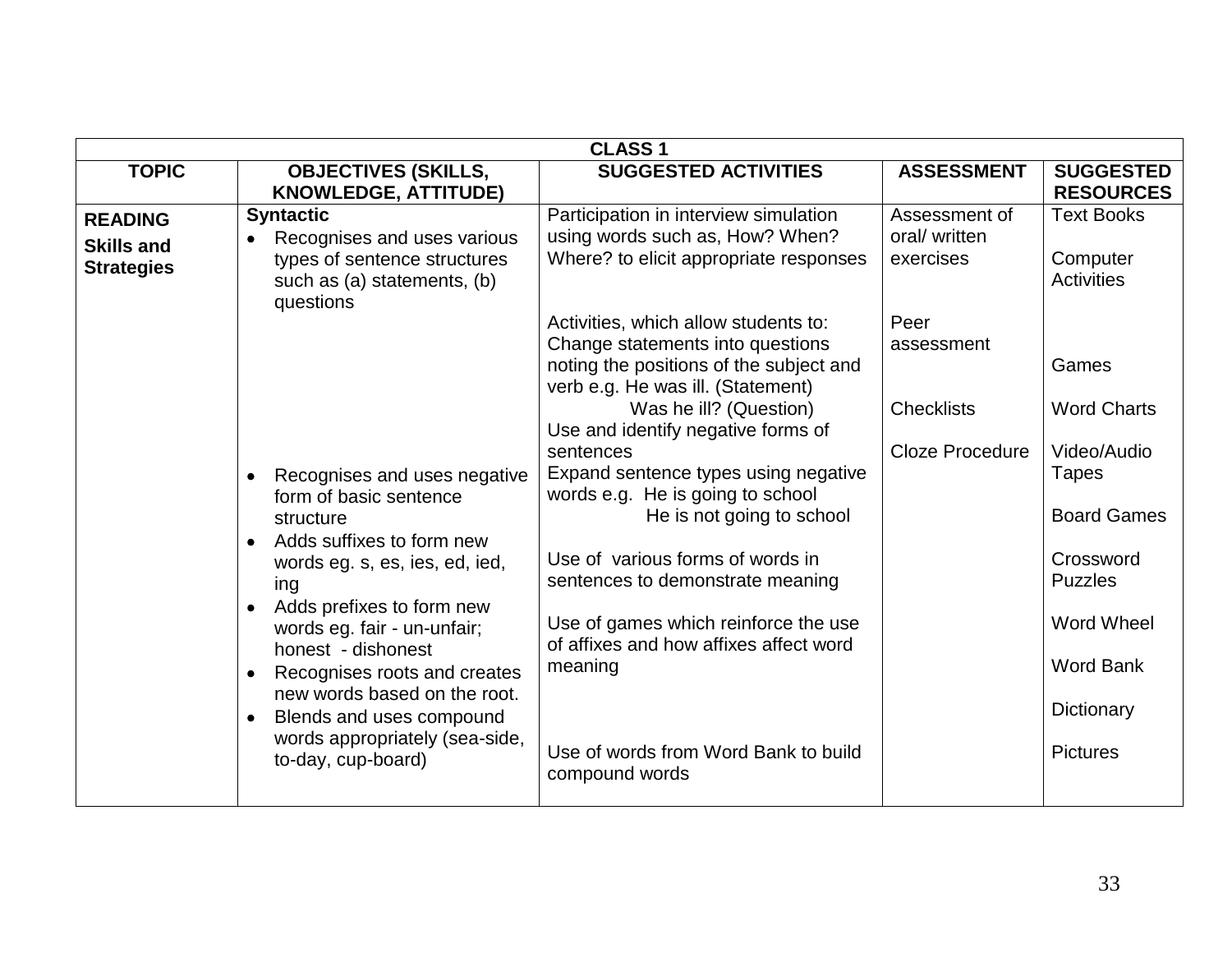|                                                          | <b>CLASS1</b>                                                                                                                                                                                                                      |                                                                                                                                                                                                             |                                                                                  |                                                                                                                               |  |  |  |  |  |
|----------------------------------------------------------|------------------------------------------------------------------------------------------------------------------------------------------------------------------------------------------------------------------------------------|-------------------------------------------------------------------------------------------------------------------------------------------------------------------------------------------------------------|----------------------------------------------------------------------------------|-------------------------------------------------------------------------------------------------------------------------------|--|--|--|--|--|
| <b>TOPIC</b>                                             | <b>OBJECTIVES (SKILLS,</b><br><b>KNOWLEDGE, ATTITUDE)</b>                                                                                                                                                                          | <b>SUGGESTED ACTIVITIES</b>                                                                                                                                                                                 | <b>ASSESSMENT</b>                                                                | <b>SUGGESTED</b><br><b>RESOURCES</b>                                                                                          |  |  |  |  |  |
| <b>READING</b><br><b>Skills and</b><br><b>Strategies</b> | Uses word segmentation and<br>syllabication to make sense of<br>the whole word<br>Recognises, writes and spells<br>words using a variety of syllable<br>divisions.<br>Uses known parts of words to make<br>sense of the whole word | Use of activities and games which<br>teach and reinforce syllabication<br>Games: Scrabble, Boggle<br>Cloze spelling<br>Use of activities which allow students                                               | Oral/Written<br><b>Exercises</b><br>Peer<br>Assessment<br><b>Cloze Procedure</b> | <b>Word Puzzles</b><br>Word games e.g<br>Book Worm<br>www.yahooligans.<br>com<br>Key Stage 2<br><b>Spelling Tests</b><br>Ginn |  |  |  |  |  |
| $\bullet$<br>a)<br>b)                                    | <b>Semantic</b><br>• Uses synonyms to replace words<br>• Uses antonyms to replace words<br>• Uses homophones in appropriate                                                                                                        | to decode words<br>Incomplete sentences which allow<br>students to supply a suitable word<br>using context.                                                                                                 |                                                                                  | <b>Word Searches</b><br><b>Text Books</b>                                                                                     |  |  |  |  |  |
|                                                          | context<br>Uses context clues to:<br>decode unfamiliar words<br>identify meaning of words                                                                                                                                          | Use of games/activities which allow<br>students to substitute words<br>meaningfully<br>Have students create poems,<br>sentences, stories showing the correct<br>use of synonyms, antonyms and<br>homophones | Assessment of<br>original poems,<br>stories and<br>songs                         | <b>Trade Books</b><br><b>Stories</b><br>Newspapers<br>Poems<br>Songs                                                          |  |  |  |  |  |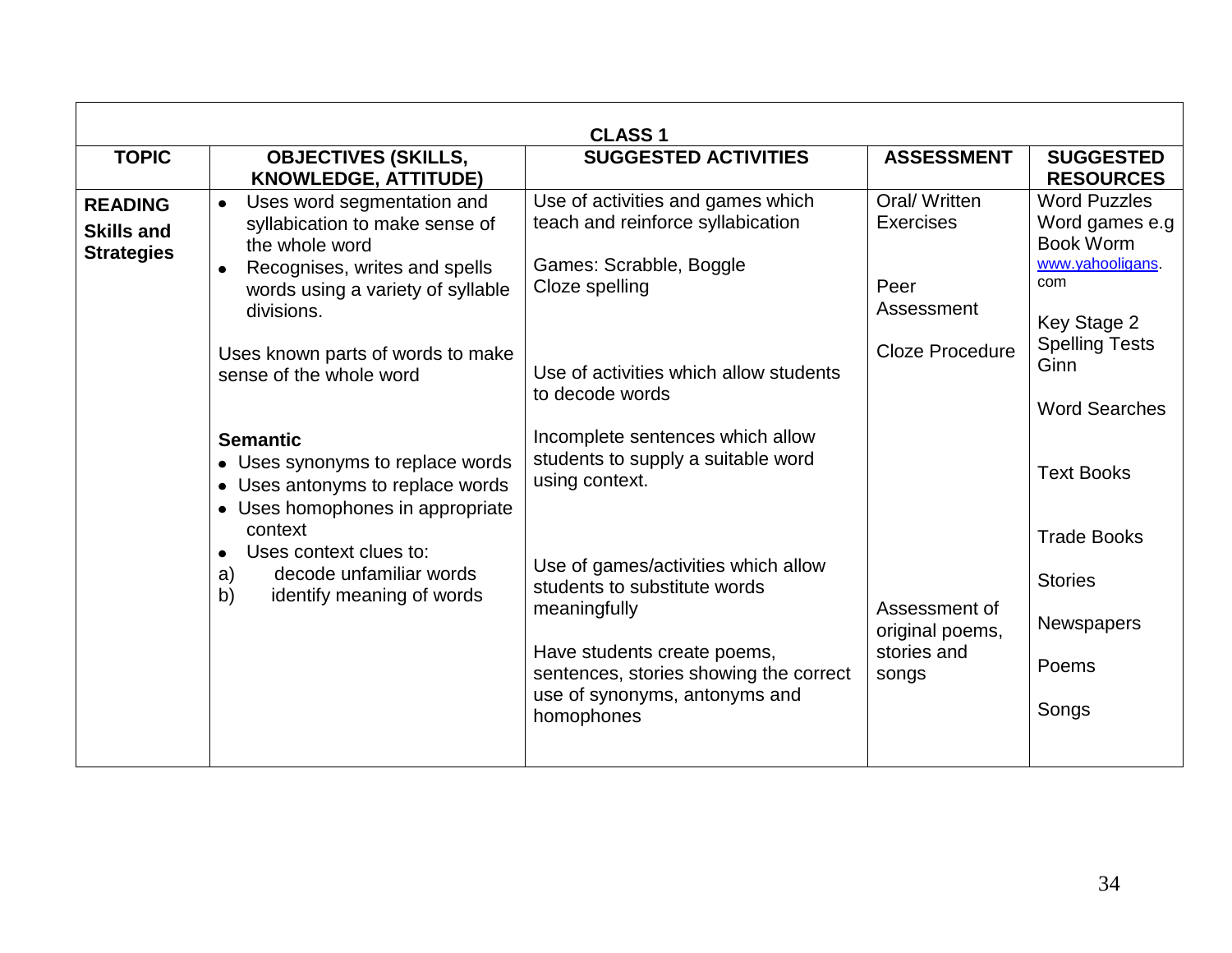| <b>CLASS1</b>                                            |                                                                                                 |                                                                                    |                                                       |                                        |  |  |  |  |
|----------------------------------------------------------|-------------------------------------------------------------------------------------------------|------------------------------------------------------------------------------------|-------------------------------------------------------|----------------------------------------|--|--|--|--|
| <b>TOPIC</b>                                             | <b>OBJECTIVES (SKILLS,</b><br><b>KNOWLEDGE, ATTITUDE)</b>                                       | <b>SUGGESTED ACTIVITIES</b>                                                        | <b>ASSESSMENT</b>                                     | <b>SUGGESTED</b><br><b>RESOURCES</b>   |  |  |  |  |
| <b>READING</b><br><b>Skills and</b><br><b>Strategies</b> | 2.<br>Determines the meaning of<br>unknown words using context,<br>glossaries, and dictionaries | Use of pictures, diagrams and<br>illustrations to extract meaning                  | Observation                                           | <b>Dictionaries</b><br><b>Pictures</b> |  |  |  |  |
|                                                          |                                                                                                 | Use of dictionary to identify and<br>differentiate between the meaning of<br>words | Oral/Written<br><b>Exercises</b>                      | Diagrams                               |  |  |  |  |
|                                                          |                                                                                                 | Use of glossary to check spelling and<br>definitions                               | Creation of                                           | <b>Text Books</b><br>Computer with     |  |  |  |  |
|                                                          |                                                                                                 | Use of encyclopedia/Internet source to<br>locate information                       | Student-made<br>booklets with<br>Table of             | Internet<br>Encyclopedia               |  |  |  |  |
|                                                          |                                                                                                 | Allow students to create a class                                                   | Contents etc.                                         |                                        |  |  |  |  |
|                                                          |                                                                                                 | glossary                                                                           | Assessment of<br>Group Work-<br><b>Class Glossary</b> | Telephone<br><b>Directories</b>        |  |  |  |  |
|                                                          |                                                                                                 |                                                                                    |                                                       |                                        |  |  |  |  |
|                                                          |                                                                                                 |                                                                                    |                                                       |                                        |  |  |  |  |
|                                                          |                                                                                                 |                                                                                    |                                                       |                                        |  |  |  |  |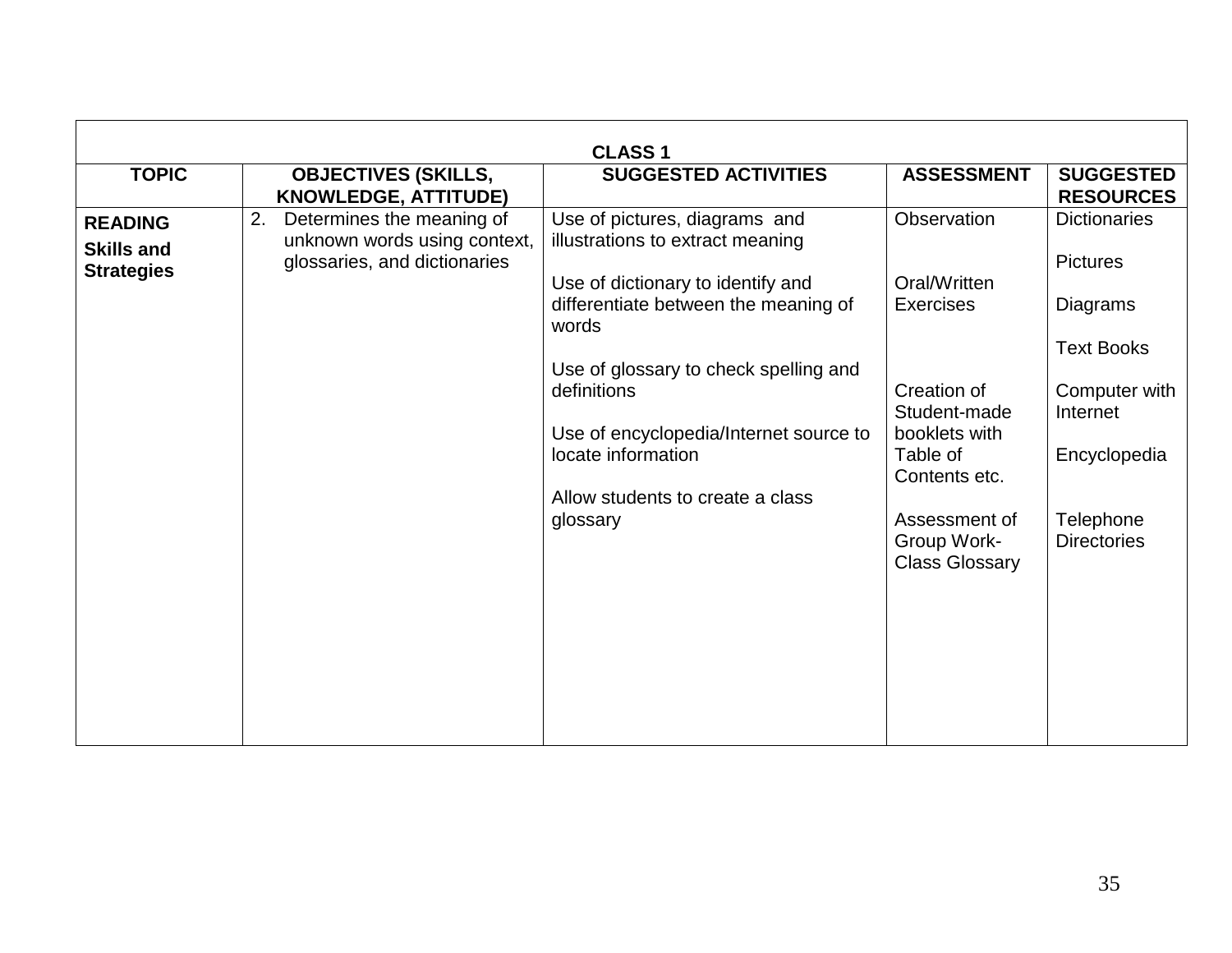|                                       |                                                                                                                                                        | <b>CLASS 1</b>                                                                                                                                                                                                                                                                |                                                                                                                    |                                      |
|---------------------------------------|--------------------------------------------------------------------------------------------------------------------------------------------------------|-------------------------------------------------------------------------------------------------------------------------------------------------------------------------------------------------------------------------------------------------------------------------------|--------------------------------------------------------------------------------------------------------------------|--------------------------------------|
| <b>TOPIC</b>                          | <b>OBJECTIVES (SKILLS,</b><br><b>KNOWLEDGE, ATTITUDE)</b>                                                                                              | <b>SUGGESTED ACTIVITIES</b>                                                                                                                                                                                                                                                   | <b>ASSESSMENT</b>                                                                                                  | <b>SUGGESTED</b><br><b>RESOURCES</b> |
| <b>FUNCTIONAL</b><br><b>READING</b>   | Uses reading for functional<br>1.<br>purposes                                                                                                          | Use of table of contents to find stories<br>songs, poems etc.<br>Skim telephone directories to locate<br>information                                                                                                                                                          |                                                                                                                    |                                      |
|                                       | 2.<br>Places items in alphabetical<br>order                                                                                                            | Alphabetiises using $1st$ and $2nd$ letter                                                                                                                                                                                                                                    |                                                                                                                    |                                      |
|                                       | Reads across the content<br>3.<br>areas                                                                                                                | Reads Newspaper stories, letters,<br>advertisements, textbooks<br>Interprets simple graphical, pictorial,<br>tabular and statistical data e.g. a<br>pictogram showing students favourite<br>drink<br>Locates information using a glossary,<br>encyclopedia, junior dictionary |                                                                                                                    |                                      |
| <b>RECREATIONAL</b><br><b>READING</b> | Reads for pleasure and to<br>1.<br>widen background experiences<br>Identifies and selects reading<br>2.<br>materials according to special<br>interests | Book corners<br>Use of the Library<br><b>Journals</b><br>Book logs<br>Newspaper<br>Book exchanges                                                                                                                                                                             | <b>Students create</b><br>their own<br>journals<br>Reader response<br>Oral and written<br>reports on books<br>read | National<br>Library<br>Service       |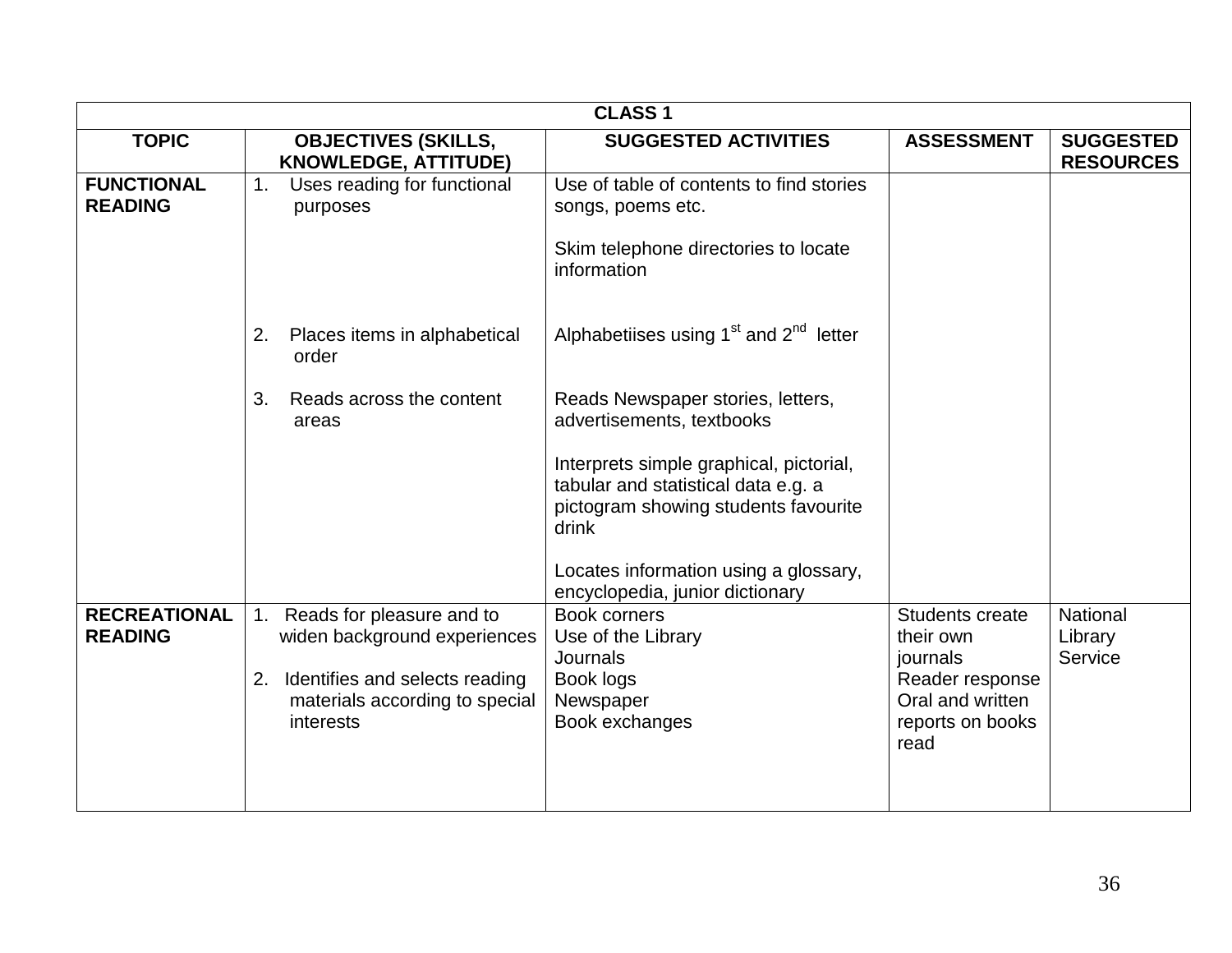|                                      |                                                                     | <b>CLASS1</b>                                                                                         |                                                                                |                                                                |  |  |  |  |  |  |
|--------------------------------------|---------------------------------------------------------------------|-------------------------------------------------------------------------------------------------------|--------------------------------------------------------------------------------|----------------------------------------------------------------|--|--|--|--|--|--|
| <b>TOPIC</b>                         | <b>OBJECTIVES (SKILLS,</b><br><b>KNOWLEDGE, ATTITUDE)</b>           | <b>SUGGESTED ACTIVITIES</b>                                                                           | <b>ASSESSMENT</b>                                                              | <b>SUGGESTED</b><br><b>RESOURCES</b>                           |  |  |  |  |  |  |
| <b>READING:</b><br><b>LITERATURE</b> | 1. Discusses the qualities of<br>characters                         | Express orally or in writing ideas and<br>feelings about characters in stories                        | Book talk<br>presentations                                                     | Tape Recorder<br>Audio tapes                                   |  |  |  |  |  |  |
|                                      | 2. Identifies with characters                                       | Write and present oral reports which<br>connects real life experiences with<br>characters' experience | <b>Class Anthology</b><br>of poems and<br>plays                                | Language<br><b>Master</b>                                      |  |  |  |  |  |  |
|                                      | 3. Develops simple<br>characterizations sketches                    | Write journals, character sketches and<br>skits                                                       | <b>Checklists</b>                                                              | <b>Puppets</b>                                                 |  |  |  |  |  |  |
|                                      |                                                                     | Complete character logs                                                                               | Observation                                                                    | Anthology of<br>Poems                                          |  |  |  |  |  |  |
|                                      | 4. Discusses situations which<br>occur within the literature        | Discuss and write applying moral<br>judgement to the behaviour of<br>characters                       | Peer review<br>Retelling of<br>stories in proper<br>sequence<br>Oral / written | <b>Text books</b><br><b>Trade Books</b><br>Resource<br>Persons |  |  |  |  |  |  |
|                                      | 5. Summarises stories                                               | Writing of summaries using story<br>pyramids and story logs                                           | exercises after<br>reading                                                     | K W L Charts<br>Magazines                                      |  |  |  |  |  |  |
|                                      | 6. Transforms stories read to<br>connect to their own<br>experience | Re-writing traditional stories in modern<br>forms<br>Changing endings of stories                      |                                                                                | <b>Story Logs</b>                                              |  |  |  |  |  |  |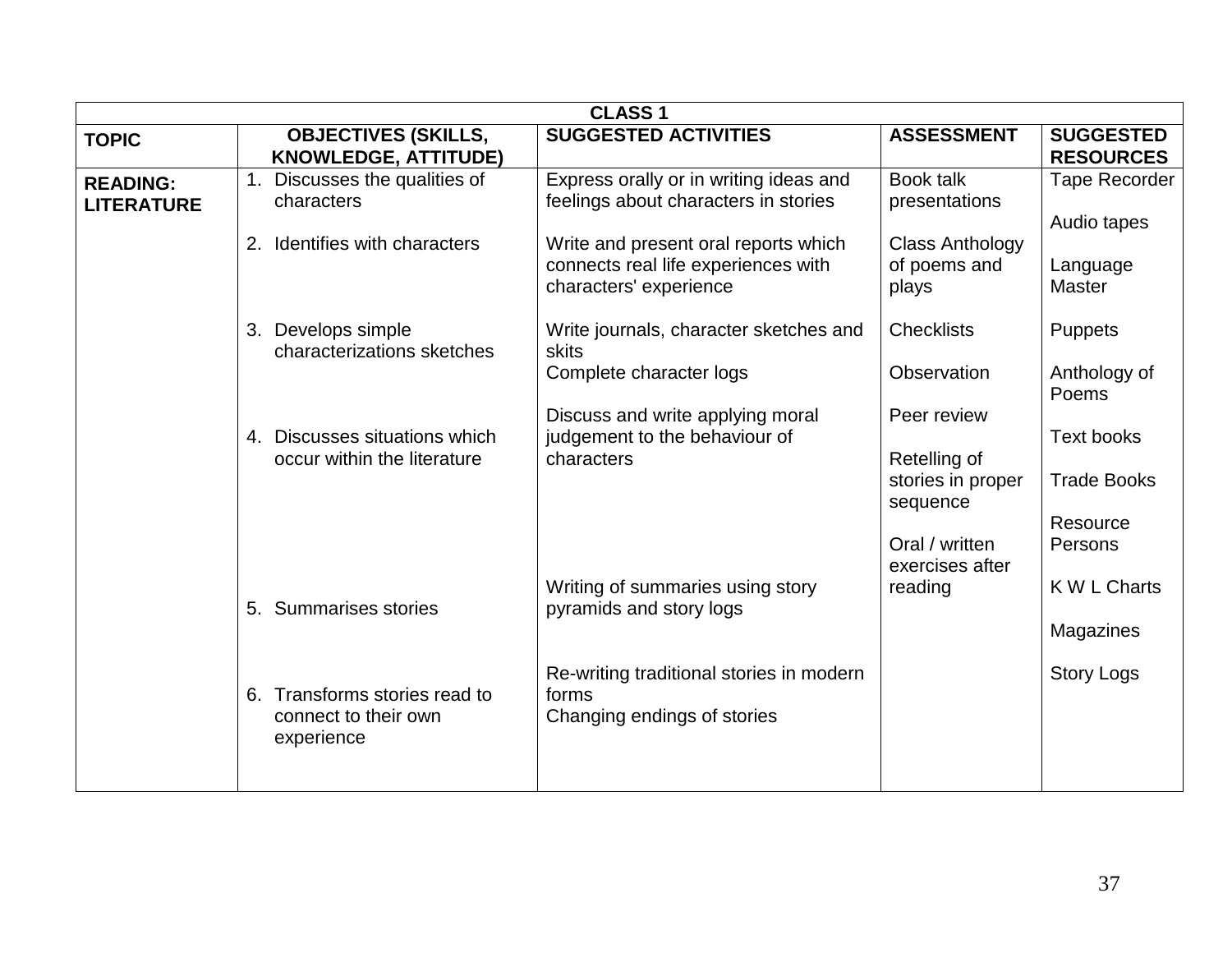|                   | <b>CLASS1</b>                                                    |                                                         |                     |                            |  |  |  |  |
|-------------------|------------------------------------------------------------------|---------------------------------------------------------|---------------------|----------------------------|--|--|--|--|
| <b>TOPIC</b>      | <b>OBJECTIVES (SKILLS,</b>                                       | <b>SUGGESTED ACTIVITIES</b>                             | <b>ASSESSMENT</b>   | <b>SUGGESTED</b>           |  |  |  |  |
|                   | <b>KNOWLEDGE, ATTITUDE)</b>                                      |                                                         |                     | <b>RESOURCES</b>           |  |  |  |  |
| <b>READING:</b>   | 7.<br>Identifies lessons learnt                                  | Engage students in book talk                            | Dramatisation /     | Computer with              |  |  |  |  |
| <b>LITERATURE</b> |                                                                  | sessions                                                | Role Play           | Internet<br>Facility       |  |  |  |  |
|                   |                                                                  | Use of KWL strategy                                     |                     |                            |  |  |  |  |
|                   |                                                                  |                                                         | Observation of      | <b>Trade Books</b>         |  |  |  |  |
|                   | Selects favourite authors and<br>8.                              | Have a special Author's Week to                         | participation in    |                            |  |  |  |  |
|                   | genres                                                           | celebrate authors                                       | class activities    | Resource<br><b>Persons</b> |  |  |  |  |
|                   |                                                                  | Write brief biographies of authors                      |                     |                            |  |  |  |  |
|                   |                                                                  |                                                         | Peer                |                            |  |  |  |  |
|                   | Gives simple explanation of<br>9.<br>differences in genres       | Oral and written reviews of particular<br>genre         | assessment          | <b>Video Tapes</b>         |  |  |  |  |
|                   |                                                                  |                                                         | Journals            |                            |  |  |  |  |
|                   | 10. Produces simple pieces of<br>writing based on the literature | Creation of literature-response<br>booklets by students |                     | <b>Book Reviews</b>        |  |  |  |  |
|                   | read                                                             |                                                         | <b>Story Logs</b>   |                            |  |  |  |  |
|                   |                                                                  |                                                         |                     |                            |  |  |  |  |
|                   | 11. Reads for enjoyment and                                      | Use of sustained Silent Reading                         | <b>Book Reviews</b> |                            |  |  |  |  |
|                   | relaxation                                                       |                                                         |                     |                            |  |  |  |  |
|                   |                                                                  | <b>Class Library sessions</b>                           |                     |                            |  |  |  |  |
|                   |                                                                  | Trips to the Library                                    |                     |                            |  |  |  |  |
|                   |                                                                  | The Author's Chair                                      |                     |                            |  |  |  |  |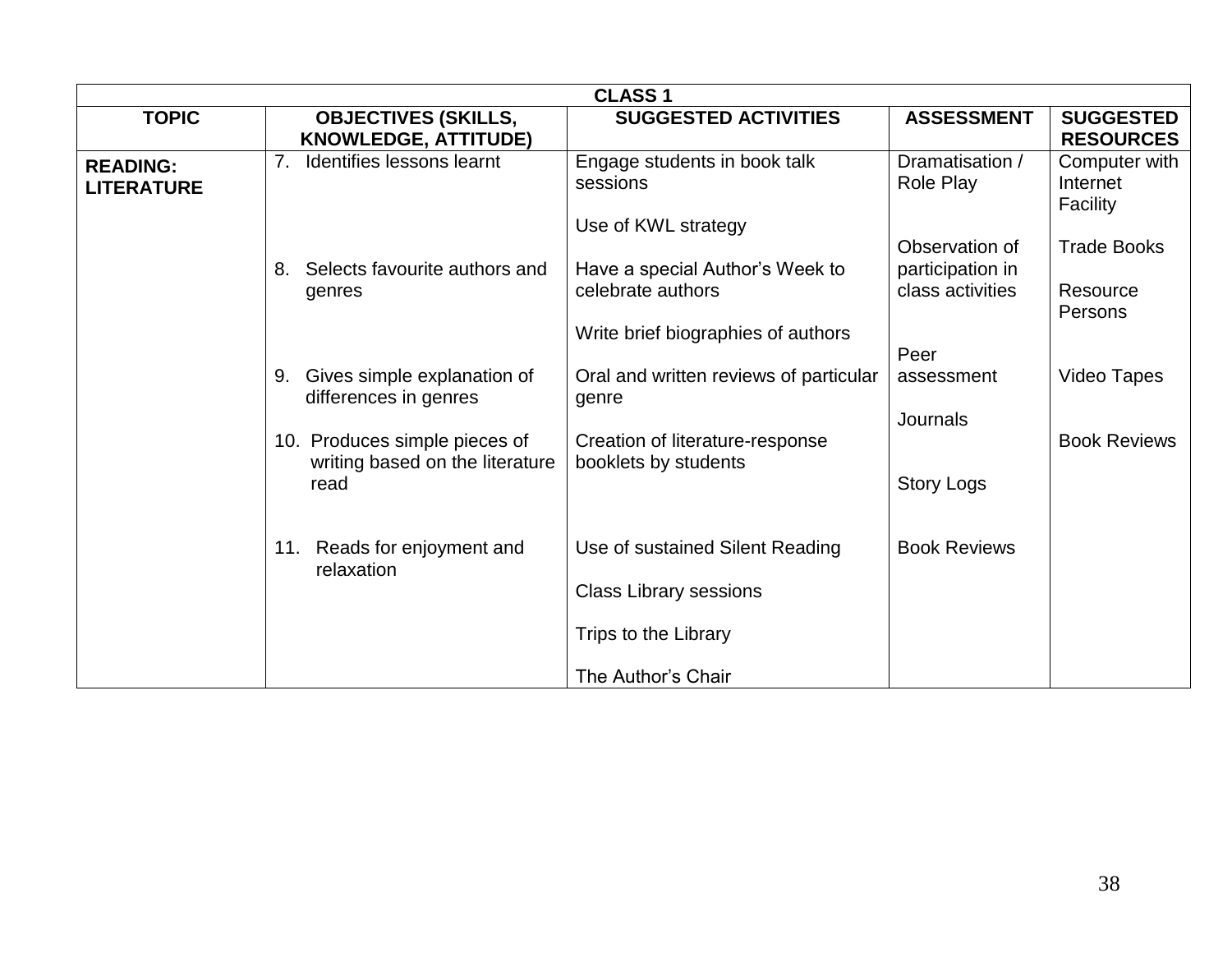|                                        | <b>CLASS1</b>                                                      |                                                                                                                                |                                                                                            |                                      |  |  |  |
|----------------------------------------|--------------------------------------------------------------------|--------------------------------------------------------------------------------------------------------------------------------|--------------------------------------------------------------------------------------------|--------------------------------------|--|--|--|
| <b>TOPIC</b>                           | <b>OBJECTIVES (SKILLS,</b><br><b>KNOWLEDGE, ATTITUDE)</b>          | <b>SUGGESTED ACTIVITIES</b>                                                                                                    | <b>ASSESSMENT</b>                                                                          | <b>SUGGESTED</b><br><b>RESOURCES</b> |  |  |  |
| <b>READING</b><br><b>COMPREHENSION</b> | 1. Notes and recalls details                                       | Allow pupils to retell stories orally<br>Cloze exercises where details are                                                     | oral/written<br>presentations<br>Tally sheets                                              | K W L Charts<br>Recipes              |  |  |  |
|                                        | 2.<br>Relates what is read to<br>prior knowledge and<br>experience | filled in                                                                                                                      | student created<br>material<br><b>Drama</b>                                                | <b>Checklists</b>                    |  |  |  |
|                                        | Identifies salient and<br>3.                                       | Use graphic organisers during class<br>and group discussion e.g. venn                                                          | Webs and<br>Charts                                                                         | <b>Pictures</b>                      |  |  |  |
|                                        | specific details                                                   | diagram                                                                                                                        | P.E.A.C.E.<br>strategies e.g.<br>hotseating                                                | <b>Tape Recorder</b>                 |  |  |  |
|                                        | Restates ideas in own<br>4.<br>words                               | Student-created<br>Posters/advertisements giving<br>specific details                                                           | Projects                                                                                   | Text books                           |  |  |  |
|                                        | Identifies and states the main<br>5.<br>Idea                       | Oral/Written presentations on<br>selected topics                                                                               | group<br>participation<br>Underlining<br>main ideas in a                                   | <b>Tapes</b><br>Television           |  |  |  |
|                                        | 6. Uses cue words and<br>context clues to<br>understand text       | Present incomplete sentences and<br>have students suggest words that<br>make sense                                             | selection<br>Picture<br>composition                                                        | Video<br><b>Trade Books</b>          |  |  |  |
|                                        | Distinguishes between<br>7.<br>significant and minor<br>details    | Provide alternate titles for stories<br>Re-arranging jumbled paragraphs or<br>passages<br>Identify topic sentences in passages | Making a family<br>tree going back<br>two generations<br>with supporting<br>photographs or | <b>Stories</b>                       |  |  |  |
|                                        |                                                                    | Discussion in groups to establish<br>relevance of details                                                                      | pictures                                                                                   |                                      |  |  |  |
|                                        |                                                                    | Aided and unaided recall of stories                                                                                            |                                                                                            |                                      |  |  |  |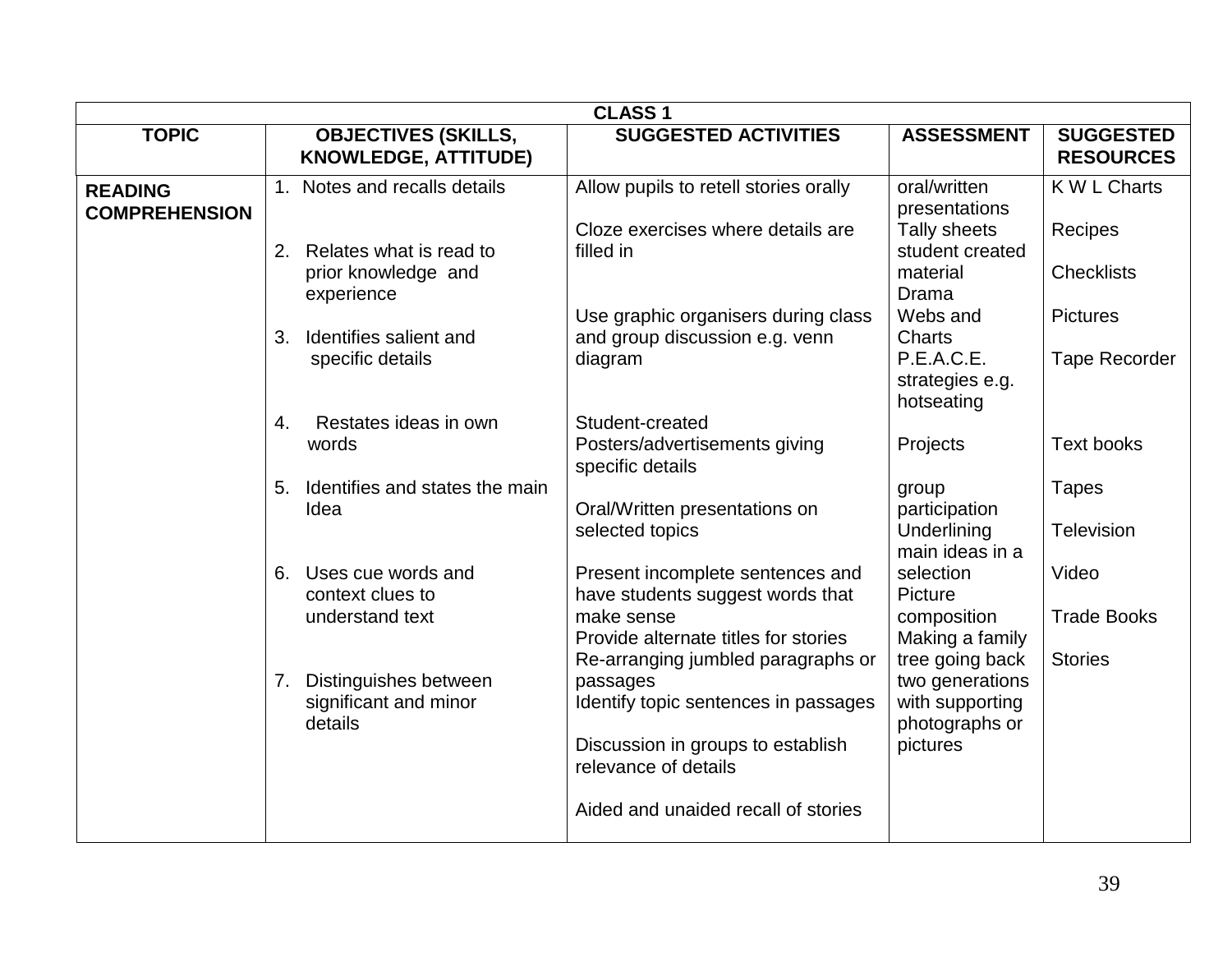|                      | <b>CLASS 1</b>                     |                                    |                   |                      |  |  |  |
|----------------------|------------------------------------|------------------------------------|-------------------|----------------------|--|--|--|
| <b>TOPIC</b>         | <b>OBJECTIVES (SKILLS,</b>         | <b>SUGGESTED ACTIVITIES</b>        | <b>ASSESSMENT</b> | <b>SUGGESTED</b>     |  |  |  |
|                      | <b>KNOWLEDGE, ATTITUDE)</b>        |                                    |                   | <b>RESOURCES</b>     |  |  |  |
| <b>READING</b>       | 8. Explains clearly how            | Creation of "How to "Books"        | Assessment of     | K W L Charts         |  |  |  |
| <b>COMPREHENSION</b> | something is done                  |                                    | all oral/written  |                      |  |  |  |
|                      |                                    | Allow for discussion and writing   | presentations     | Recipes              |  |  |  |
|                      | Says why something<br>9.           | which explains cause and effect    |                   |                      |  |  |  |
|                      | happens                            |                                    | Assessment of     | <b>Checklists</b>    |  |  |  |
|                      |                                    | Present incomplete picture series  | all student       |                      |  |  |  |
|                      |                                    | and have students make predictions | created material  | <b>Pictures</b>      |  |  |  |
|                      |                                    |                                    |                   |                      |  |  |  |
|                      | Makes, confirms and revises<br>10. | Completion of summary charts       | Assessments of    | <b>Tape Recorder</b> |  |  |  |
|                      | predictions                        |                                    | Projects          |                      |  |  |  |
|                      |                                    | Write calypso or rap song to       |                   | Text books           |  |  |  |
|                      |                                    | summarize story                    | <b>DRTA</b>       |                      |  |  |  |
|                      | Summarizes the text<br>11          |                                    | <b>Story Map</b>  | <b>Tapes</b>         |  |  |  |
|                      | adequately and                     |                                    | Comparison        |                      |  |  |  |
|                      | accurately                         |                                    | Contrast Map      | <b>Television</b>    |  |  |  |
|                      |                                    |                                    | Performance of    | video                |  |  |  |
|                      |                                    |                                    | Calypso/Rap       |                      |  |  |  |
|                      |                                    |                                    | song              | <b>Trade Books</b>   |  |  |  |
|                      |                                    |                                    |                   |                      |  |  |  |
|                      |                                    |                                    |                   | <b>Stories</b>       |  |  |  |
|                      |                                    |                                    |                   |                      |  |  |  |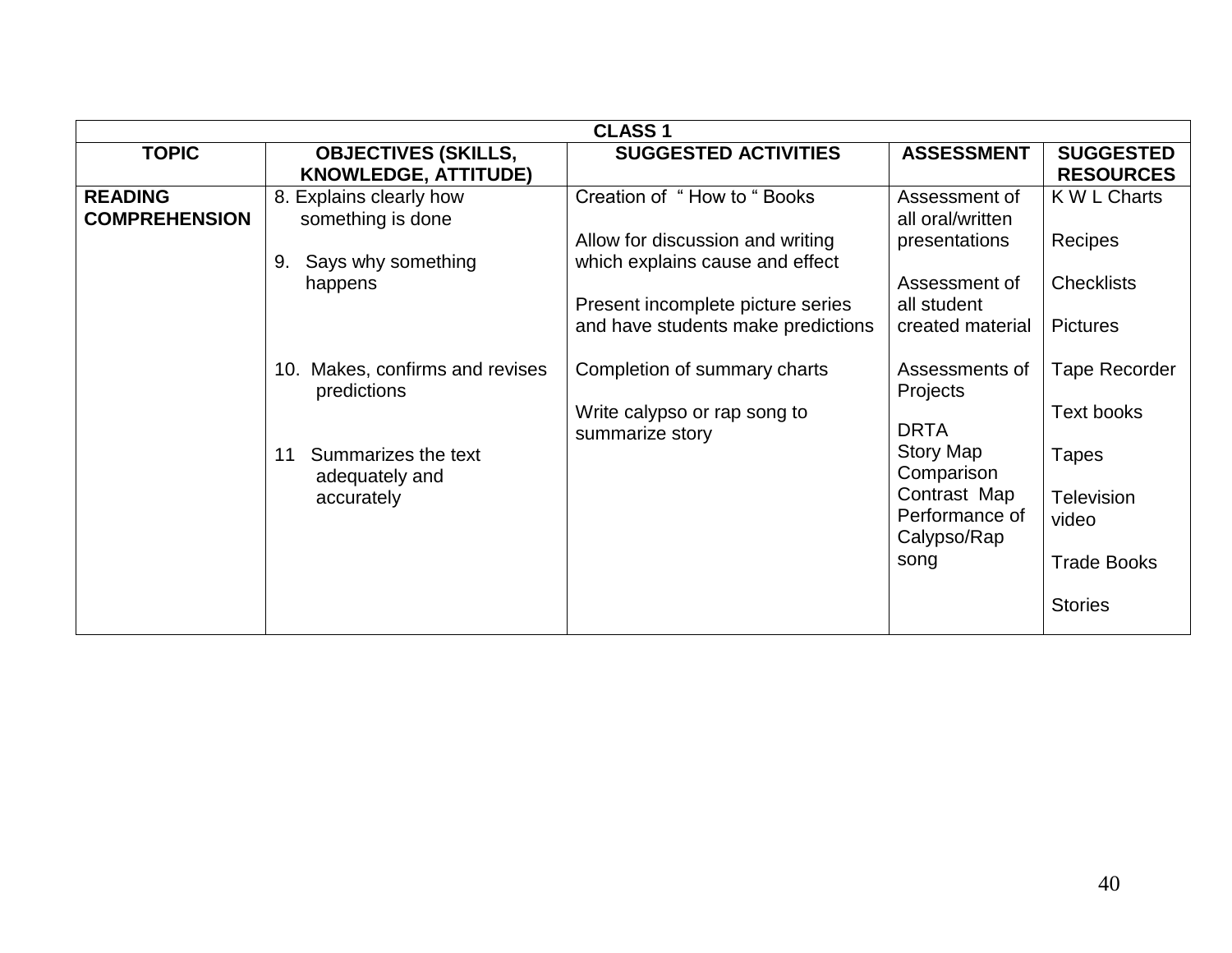|                                        | <b>CLASS1</b>                                                                          |                                                                                                                                                                                                             |                                                           |                                                                                                 |  |  |  |  |
|----------------------------------------|----------------------------------------------------------------------------------------|-------------------------------------------------------------------------------------------------------------------------------------------------------------------------------------------------------------|-----------------------------------------------------------|-------------------------------------------------------------------------------------------------|--|--|--|--|
| <b>TOPIC</b>                           | <b>OBJECTIVES (SKILLS,</b><br><b>KNOWLEDGE, ATTITUDE)</b>                              | <b>SUGGESTED ACTIVITIES</b>                                                                                                                                                                                 | <b>ASSESSMENT</b>                                         | <b>SUGGESTED</b><br><b>RESOURCES</b>                                                            |  |  |  |  |
| <b>READING</b><br><b>COMPREHENSION</b> | 12. Relates what is read<br>to experiences<br>in other media e.g.<br>films, plays etc. | Discuss and write about connections<br>among different media<br>Write or choose music to fit the<br>mood of a book                                                                                          | Assessment of<br>all oral and<br>written<br>presentations | <b>Trade Books</b><br><b>Text Books</b><br>Paragraphs                                           |  |  |  |  |
|                                        | 13. Defines and<br>sequences information<br>needed to carry out a<br>procedure         | Explain how to carry out different<br>procedures involving sequential<br>steps<br>Arrange events/information on a<br>time line<br>Have pupils rearrange cut up<br>sentences and pictures in proper<br>order | Peer<br>Conferences<br><b>Checklists</b>                  | from text<br>books/<br><b>Stories</b><br><b>Musical</b><br><b>Selections</b><br><b>Pictures</b> |  |  |  |  |
|                                        | 14. Uses vocabulary to<br>assist in making<br>inferences and<br>drawing<br>conclusions | Provide sentences where pupils use<br>vocabulary to make references and<br>draw conclusions                                                                                                                 |                                                           |                                                                                                 |  |  |  |  |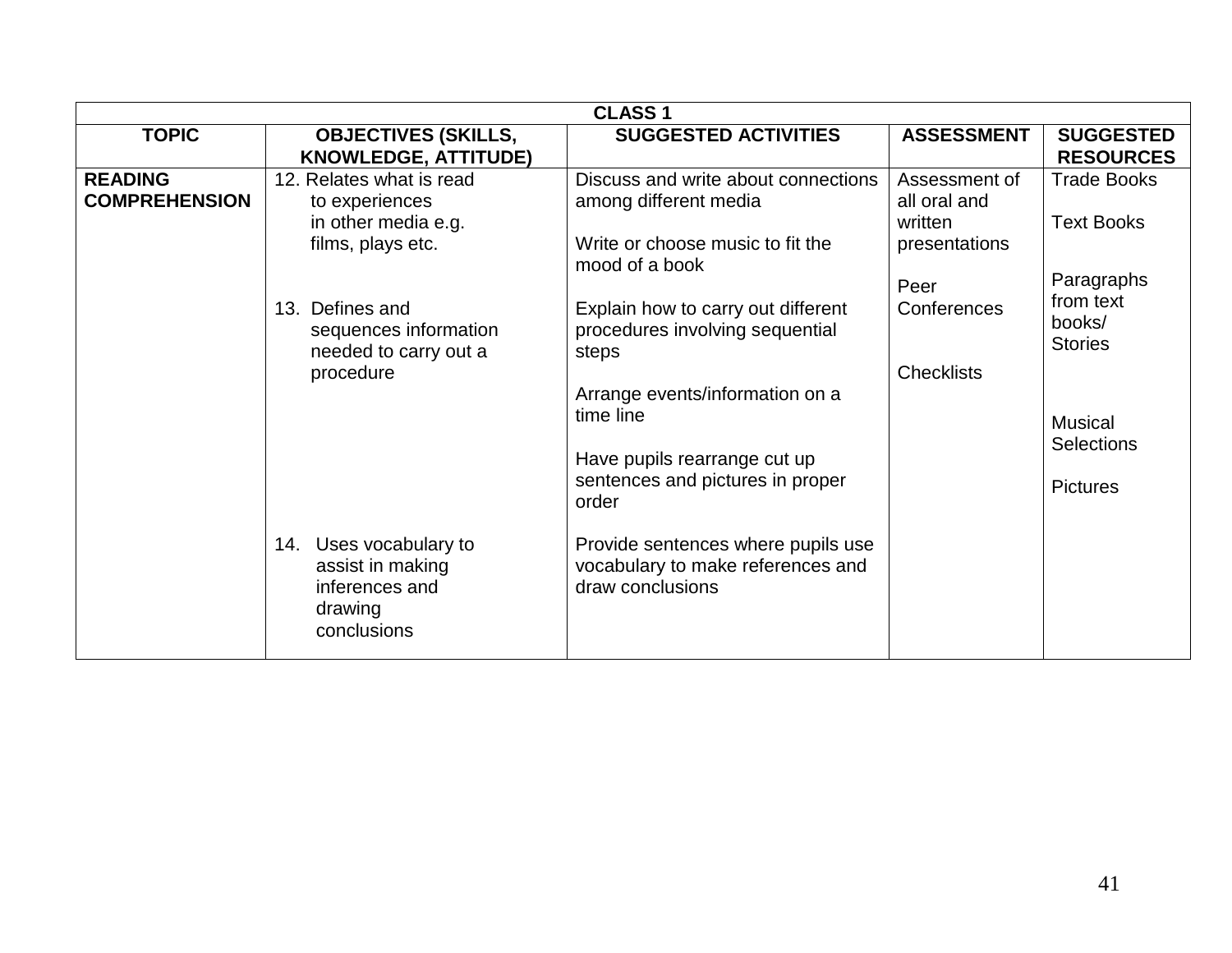|                                        | <b>CLASS 1</b>                                                                   |                                                                                               |                                                           |                                                                             |  |  |  |
|----------------------------------------|----------------------------------------------------------------------------------|-----------------------------------------------------------------------------------------------|-----------------------------------------------------------|-----------------------------------------------------------------------------|--|--|--|
| <b>TOPIC</b>                           | <b>OBJECTIVES (SKILLS,</b><br><b>KNOWLEDGE, ATTITUDE)</b>                        | <b>SUGGESTED ACTIVITIES</b>                                                                   | <b>ASSESSMENT</b>                                         | <b>SUGGESTED</b><br><b>RESOURCES</b>                                        |  |  |  |
| <b>READING</b><br><b>COMPREHENSION</b> | Organises information in<br>15.<br>order to understand the<br>sequence of events | Allow pupils to organize events on a<br>Time Line                                             | Assessment of<br>all oral and<br>written<br>presentations | Paragraphs<br>from text<br>books/<br>stories                                |  |  |  |
|                                        | Draws conclusions from<br>16.<br>information given                               | Use incomplete stories and have<br>students draw conclusions                                  | Observation of<br>group<br>interaction                    | <b>Stories</b><br>Time Line                                                 |  |  |  |
|                                        | 17. Applies information<br>read to another context                               | Use problem solving activities                                                                | <b>Scenarios</b>                                          | Charts                                                                      |  |  |  |
|                                        |                                                                                  | Engage pupils in scenarios which<br>allow them to transfer knowledge to<br>various situations |                                                           | Interactive<br>Software                                                     |  |  |  |
|                                        |                                                                                  |                                                                                               |                                                           | Problem<br>Solving and<br>Critical/<br><b>Thinking</b><br><b>Activities</b> |  |  |  |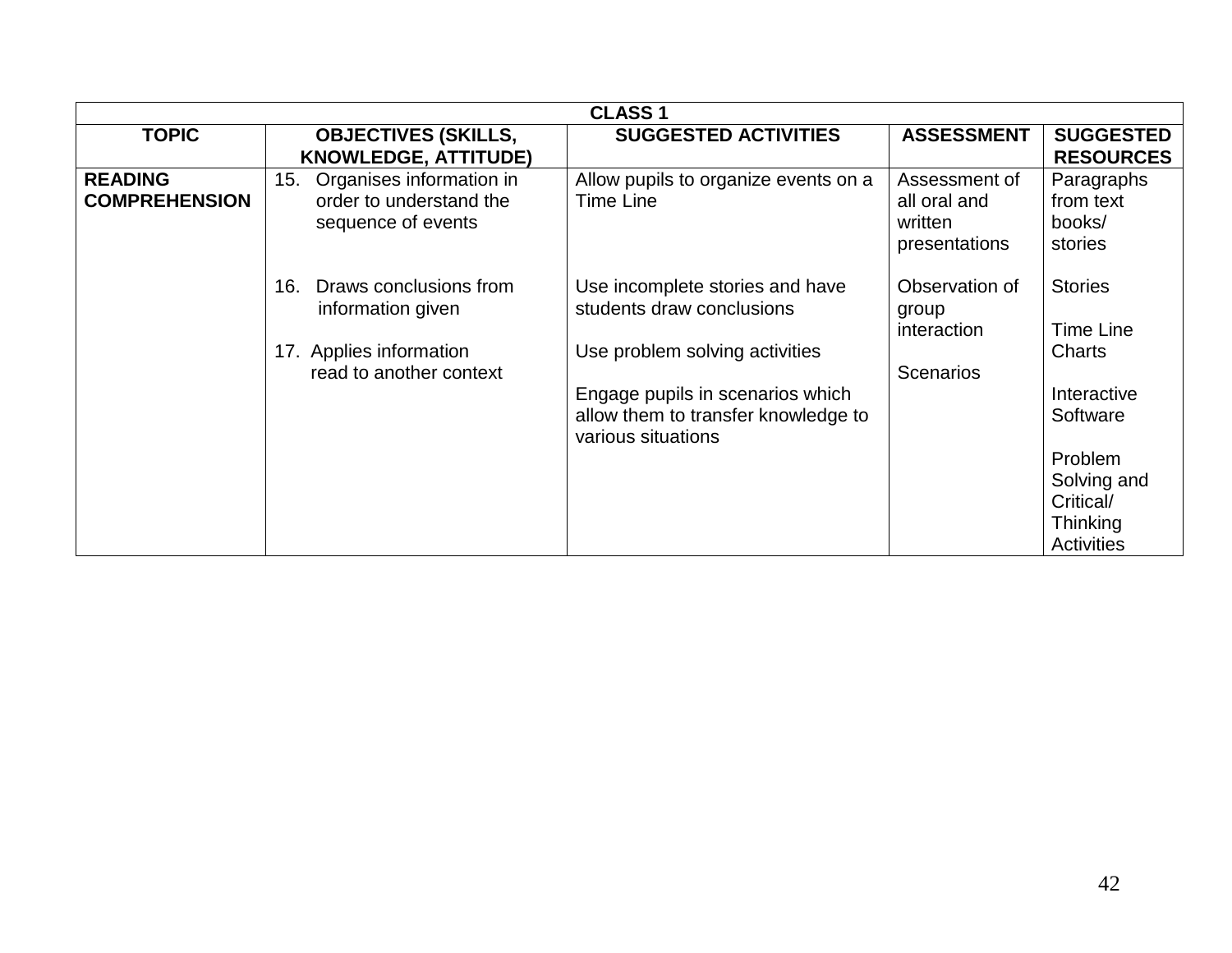|                                  |    |                                                           | <b>CLASS 1</b>                                                             |                                   |                                      |
|----------------------------------|----|-----------------------------------------------------------|----------------------------------------------------------------------------|-----------------------------------|--------------------------------------|
| <b>TOPIC</b>                     |    | <b>OBJECTIVES (SKILLS,</b><br><b>KNOWLEDGE, ATTITUDE)</b> | <b>SUGGESTED ACTIVITIES</b>                                                | <b>ASSESSMENT</b>                 | <b>SUGGESTED</b><br><b>RESOURCES</b> |
| <b>WRITING</b><br><b>PROCESS</b> | 1. | Brainstorms to generate<br>ideas for writing              | Small group discussion on a<br>selected topic                              | Self<br>assessment                | Tape<br>Recorder                     |
|                                  |    |                                                           | Manipulating and rearranging words<br>and phrases to stimulate imagination | Peer<br>assessment                | Journals                             |
|                                  |    |                                                           | Field Trips to stimulate thoughts and<br>ideas                             | <b>Presentations</b>              | Magazines<br><b>Newspapers</b>       |
|                                  | 2. | Organises ideas for writing<br>in a logical sequence      | Use of sequential maps to organize<br>ideas                                | Assessment of<br>finished product | Sequential<br>maps                   |
|                                  | 3. | Selects appropriate and<br>elevant facts and details      | Use charts to categorise relevant<br>and appropriate information           | <b>Checklists</b>                 | <b>Rubrics</b>                       |
|                                  | 4. | Remains on topic                                          | Have pupils prepare and follow<br>writing guides                           |                                   | <b>Checklists</b><br>Resource        |
|                                  | 5. | Self edits writing                                        | Have pupils edit their own work<br>using rubrics and checklists            |                                   | persons                              |
|                                  |    |                                                           |                                                                            |                                   |                                      |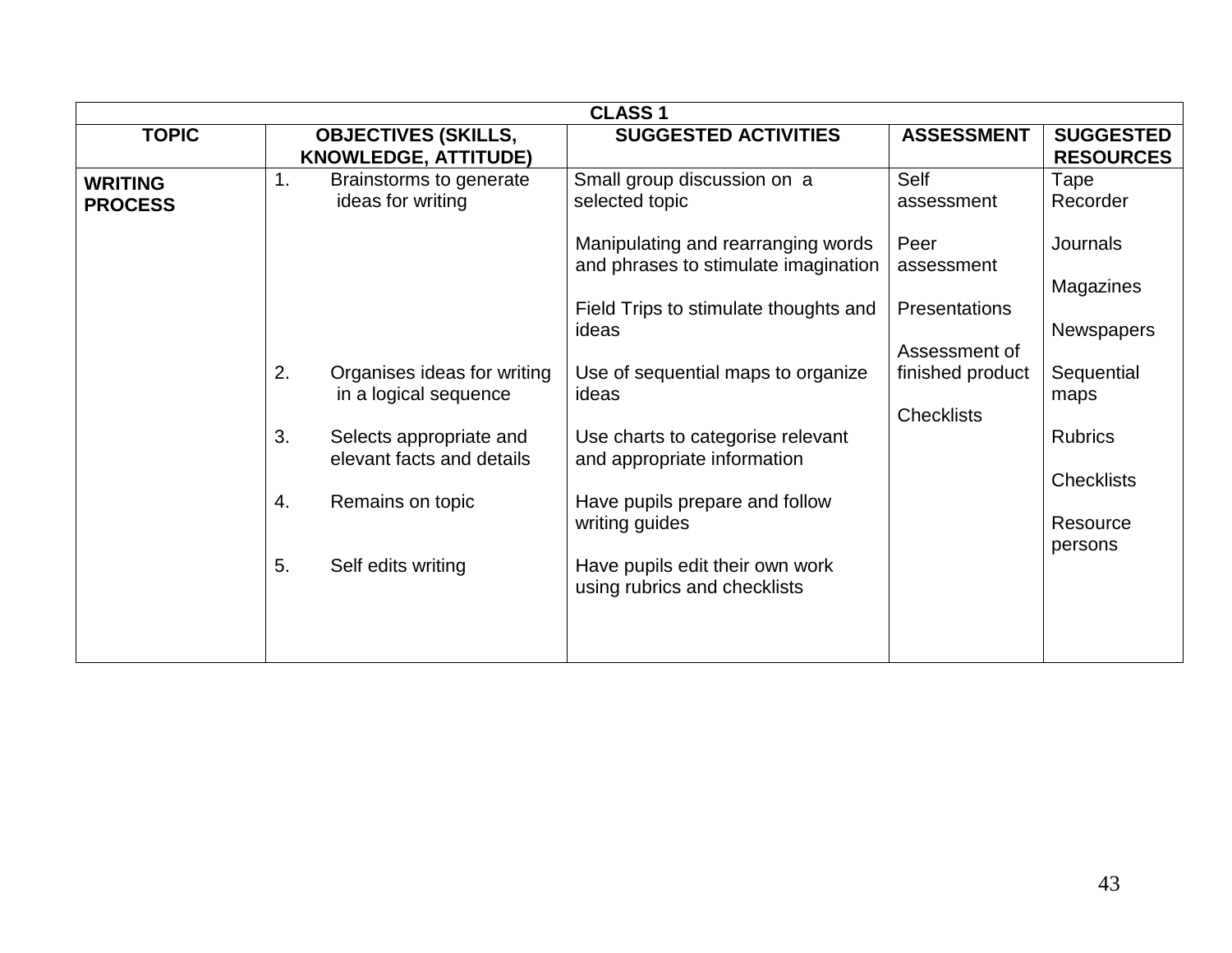| <b>CLASS1</b>                    |    |                                                                  |                                                                              |                                   |                                      |  |  |
|----------------------------------|----|------------------------------------------------------------------|------------------------------------------------------------------------------|-----------------------------------|--------------------------------------|--|--|
| <b>TOPIC</b>                     |    | <b>OBJECTIVES (SKILLS,</b><br><b>KNOWLEDGE, ATTITUDE)</b>        | <b>SUGGESTED ACTIVITIES</b>                                                  | <b>ASSESSMENT</b>                 | <b>SUGGESTED</b><br><b>RESOURCES</b> |  |  |
| <b>WRITING</b><br><b>PROCESS</b> | 6. | Peer editing                                                     | Pupils interchange work<br>and discuss strengths and<br>weakness during peer | Self<br>assessment                | <b>Television</b><br>Video           |  |  |
|                                  |    |                                                                  | conferences                                                                  | Peer<br>assessment                | <b>Trade Books</b>                   |  |  |
|                                  | 7. | Proof read for appropriate<br>grammar, spelling and<br>structure | Pupils use checklists and<br>language guides to proof<br>read work           | <b>Presentations</b>              | <b>Texts</b>                         |  |  |
|                                  | 8. | Revise drafts based on                                           | Writing of final drafts using                                                | Assessment of<br>finished product | Dictionary                           |  |  |
|                                  |    | feedback to further<br>develop writing                           | suggestions given during<br>conferences                                      | <b>Checklists</b>                 | Language<br>Guides                   |  |  |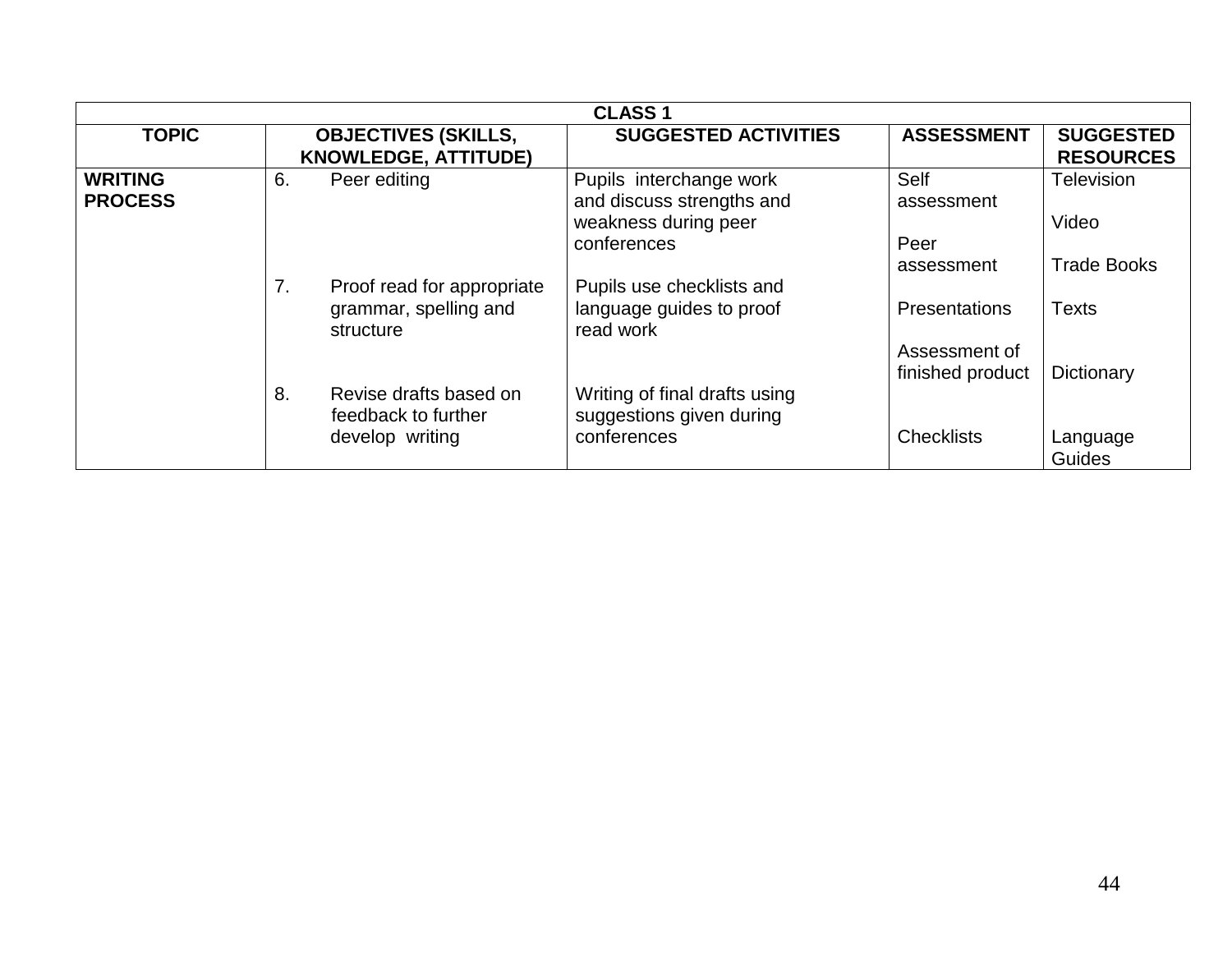|                                        | <b>CLASS 1</b> |                                                                 |                                                                                                              |                                                   |                                      |  |  |  |
|----------------------------------------|----------------|-----------------------------------------------------------------|--------------------------------------------------------------------------------------------------------------|---------------------------------------------------|--------------------------------------|--|--|--|
| <b>TOPIC</b>                           |                | <b>OBJECTIVES (SKILLS,</b><br><b>KNOWLEDGE, ATTITUDE)</b>       | <b>SUGGESTED ACTIVITIES</b>                                                                                  | <b>ASSESSMENT</b>                                 | <b>SUGGESTED</b><br><b>RESOURCES</b> |  |  |  |
| <b>WRITING</b><br><b>COMMUNICATION</b> | 1.             | Demonstrates literal<br>understanding of the topic              | Use of pictures and topics related to<br>children's background experiences<br>for oral and written responses | Oral and written<br>reports on tours<br>/ trips   | Picture books<br>Resource<br>Persons |  |  |  |
|                                        | 2.             | Develops appropriate<br>facts and details based<br>on the topic | Use of pictures/comic strips, trips,<br>short stories, games to generate<br>ideas for writing                | Discussions and<br>debates                        | <b>Textbooks</b>                     |  |  |  |
|                                        | 3.             | Organises content<br>appropriately                              | Use of organizational charts                                                                                 | Skits and<br>dialogues<br>composed by<br>students | Educational<br>tours<br><b>Maps</b>  |  |  |  |
|                                        | 4.             | Maintains a focus                                               | Use of peer critique and feedback                                                                            |                                                   | Charts                               |  |  |  |
|                                        | 5.             | Uses correct spelling in<br>writing                             | Use of computer spellcheck,<br>dictionaries and spelling guides                                              |                                                   | Sample<br>projects<br>Computer       |  |  |  |
|                                        |                |                                                                 | Shared writing<br>Language Experience<br><b>Stories</b>                                                      |                                                   | Dictionary<br>Spelling               |  |  |  |
|                                        |                |                                                                 |                                                                                                              |                                                   | <b>Guides</b>                        |  |  |  |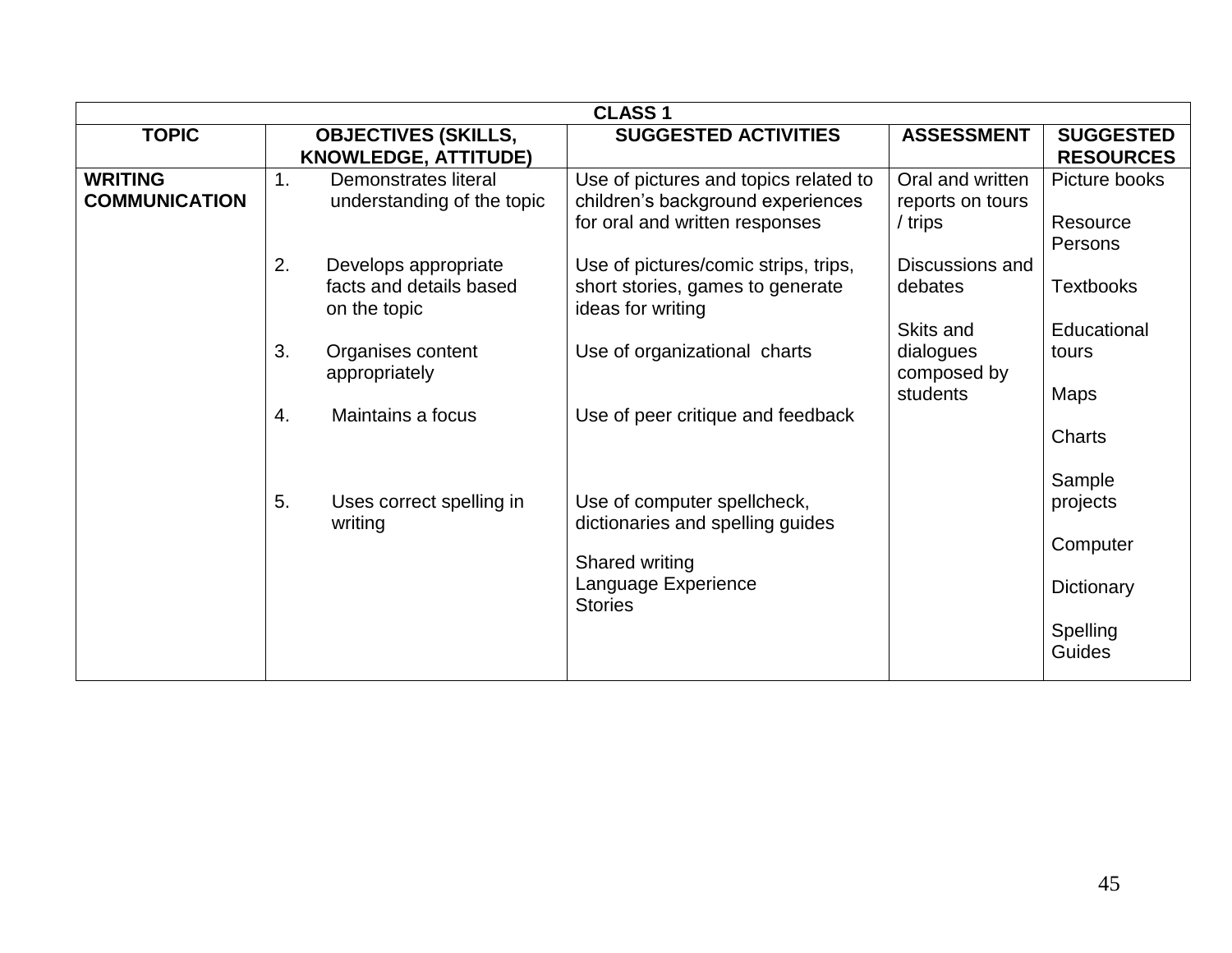| <b>CLASS 1</b>                         |                                                                                                       |                                                                                            |                                                    |                                       |  |  |
|----------------------------------------|-------------------------------------------------------------------------------------------------------|--------------------------------------------------------------------------------------------|----------------------------------------------------|---------------------------------------|--|--|
| <b>TOPIC</b>                           | <b>OBJECTIVES (SKILLS,</b><br><b>KNOWLEDGE, ATTITUDE)</b>                                             | <b>SUGGESTED ACTIVITES</b>                                                                 | <b>ASSESSMENT</b>                                  | <b>SUGGESTED</b><br><b>RESOURCES</b>  |  |  |
| <b>WRITING</b><br><b>COMMUNICATION</b> | 6.<br>Communicates ideas<br>for a specific purpose                                                    | Brainstorming, then categorizing<br>ideas or words                                         | <b>Journals</b>                                    | Encyclopedia                          |  |  |
|                                        | e.g. to<br>describe, relate, inform<br>etc.                                                           | Create posters to communicate<br>specific information                                      | <b>Diaries</b><br>Observation<br><b>Checklists</b> | Internet<br>resources<br>Book corners |  |  |
|                                        | Produces simple skits<br>7.<br>and plays using<br><b>Standard English</b>                             | Write skits and plays after reading<br>stories or about daily activities                   | <b>Portfolios</b>                                  | Library                               |  |  |
|                                        | dialogue                                                                                              | <b>Shared Writing</b><br>Language Experience Stories                                       | Display of<br>projects                             | Journals                              |  |  |
|                                        | 8.<br>Includes a beginning,<br>middle and end                                                         | Write stories that are tightly<br>organised with identifiable<br>beginning, middle and end | Peer critique<br>Assessment of                     | Book logs<br>Newspaper                |  |  |
|                                        | 9.<br>Write appropriate letters<br>e.g. invitation, praise,<br>request, sympathy                      | Writing to pen pals and electronic<br>pals, newspaper or persons in the<br>community       | skits, stories<br>and plays                        | Computer with<br>E Mail access        |  |  |
|                                        | Produces simple<br>10.<br>directions in prose form e.g.<br>from home to school, how to<br>make a cake | Creation of class "How To " Books                                                          |                                                    |                                       |  |  |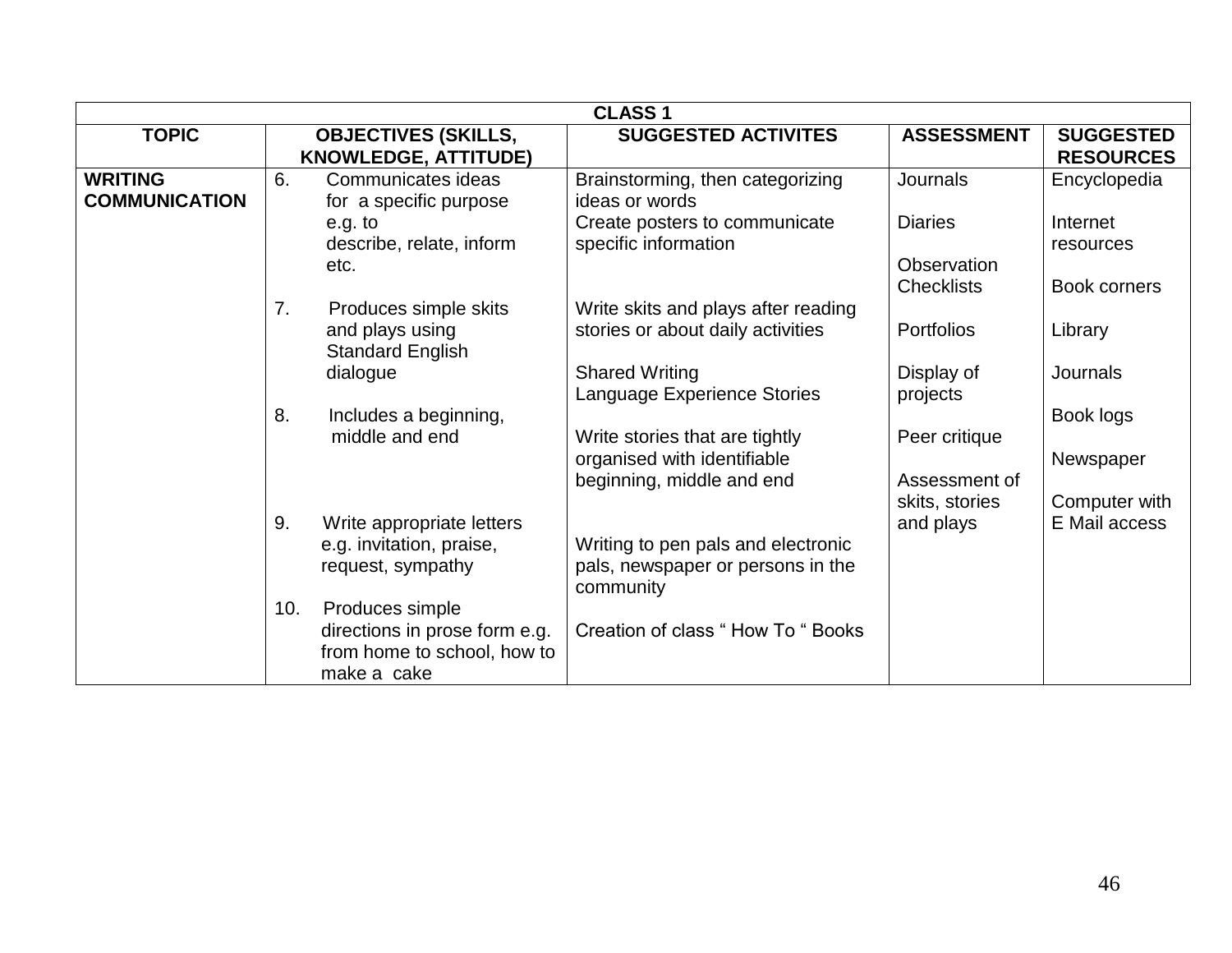| <b>CLASS1</b>                        |                                                                                      |                                                                                                                                  |                                           |                                        |  |
|--------------------------------------|--------------------------------------------------------------------------------------|----------------------------------------------------------------------------------------------------------------------------------|-------------------------------------------|----------------------------------------|--|
| <b>TOPIC</b>                         | <b>OBJECTIVES (SKILLS,</b><br><b>KNOWLEDGE, ATTITUDE)</b>                            | <b>SUGGESTED ACTIVITES</b>                                                                                                       | <b>ASSESSMENT</b>                         | <b>SUGGESTED</b><br><b>RESOURCES</b>   |  |
| <b>WRITING</b><br><b>CONVENTIONS</b> | 1. Uses nouns to name people,<br>places and things                                   | Exercises in giving names to<br>subjects in photographs, places of<br>interest/historical significance, things<br>in environment | Oral and written<br>exercises<br>Journals | Textbooks<br>Reference<br>books        |  |
|                                      | 2. Replaces proper nouns with<br>appropriate subject and object<br>pronouns          | Exercises involving the use of<br>subject and object pronouns                                                                    | Reports<br>Portfolios                     | <b>Board Games</b><br>Computer         |  |
|                                      | 3. Capitalizes all proper nouns<br>and words at the beginning of<br>sentences        | Punctuation exercises involving the<br>use of capital letters                                                                    |                                           | Interactive<br>games<br><b>Stories</b> |  |
|                                      | 4. Uses verbs correctly                                                              | Exercises involving the use of verbs<br>Scenarios and role play involving<br>everyday activities                                 | Coral rxercises                           | Microphone<br>Tape<br>Recorder         |  |
|                                      | 5. Uses correct punctuation at<br>the end of sentences<br>6. Uses commas to separate | Exercises involving use of end<br>punctuation<br>Exercises involving use of commas                                               | Paper and<br>Pencil tests.                |                                        |  |
|                                      | items in a list                                                                      | for various purposes.                                                                                                            |                                           |                                        |  |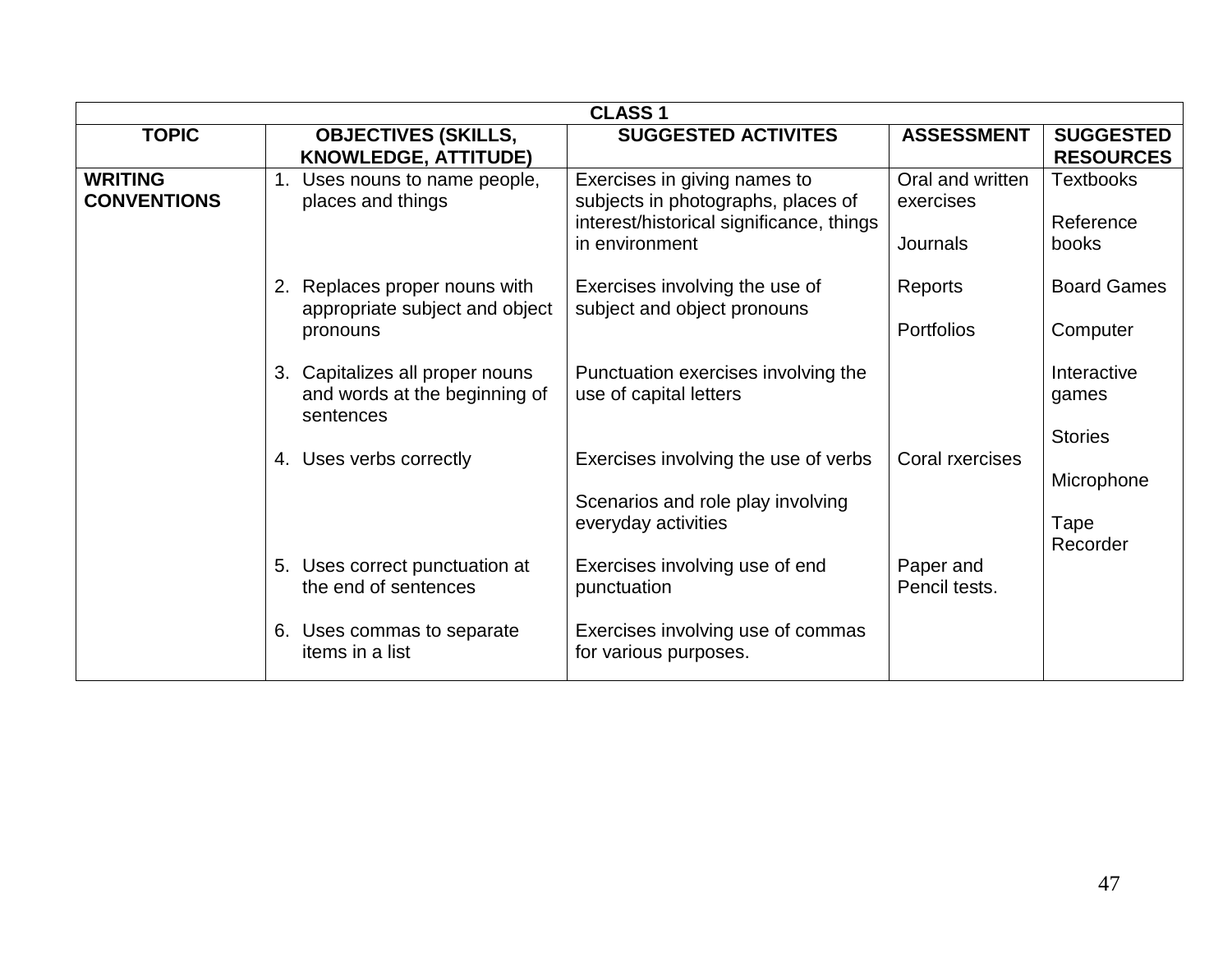|                                      | <b>CLASS1</b>                                                                  |                                                                                              |                                                  |                                        |  |
|--------------------------------------|--------------------------------------------------------------------------------|----------------------------------------------------------------------------------------------|--------------------------------------------------|----------------------------------------|--|
| <b>TOPIC</b>                         | <b>OBJECTIVES (SKILLS,</b><br><b>KNOWLEDGE, ATTITUDE)</b>                      | <b>SUGGESTED ACTIVITIES</b>                                                                  | <b>ASSESSMENT</b>                                | <b>SUGGESTED</b><br><b>RESOURCES</b>   |  |
| <b>WRITING</b><br><b>CONVENTIONS</b> | 7. Uses commas appropriately in<br>greetings and closures of<br><b>letters</b> | Writing of letters to class mate to<br>reinforce the use of commas                           | Assessment of<br>letters                         | <b>Textbooks</b><br>Language<br>Guides |  |
|                                      | 8. Uses commas appropriately in<br>dates                                       | Writing of stories which reinforce the<br>use of commas                                      | Assessment of<br>stories, plays,<br>songs, poems | <b>Board Games</b>                     |  |
|                                      | 9. Uses question marks<br>appropriately                                        | Exercises involving use of the<br>question mark                                              |                                                  | Computer                               |  |
|                                      |                                                                                | Allow pupils to create questions and                                                         | <b>Dictation</b><br><b>Exercises</b>             | Interactive<br>games                   |  |
|                                      |                                                                                | use question mark correctly                                                                  |                                                  |                                        |  |
|                                      | 10. Uses complete<br>sentences                                                 | Allow pupils to write plays, stories,<br>songs, poems using complete                         |                                                  | <b>Stories</b><br>Microphone           |  |
|                                      |                                                                                | sentences                                                                                    |                                                  | Tape                                   |  |
|                                      | Uses correct spelling to<br>11.<br>complete written tasks                      | <b>Dictation exercises</b>                                                                   |                                                  | Recorder                               |  |
|                                      | 12. Uses simple adjectives and<br>adverbs appropriately                        | Exercises involving use of adjectives<br>and adverbs                                         | <b>Descriptive</b><br>Writing                    |                                        |  |
|                                      |                                                                                | Describe pictures and events                                                                 |                                                  |                                        |  |
|                                      |                                                                                | Have pretend<br>"Commentator"/"Compére" describe<br>races, crop over bands, fashion<br>shows | Oral<br>Commentories                             |                                        |  |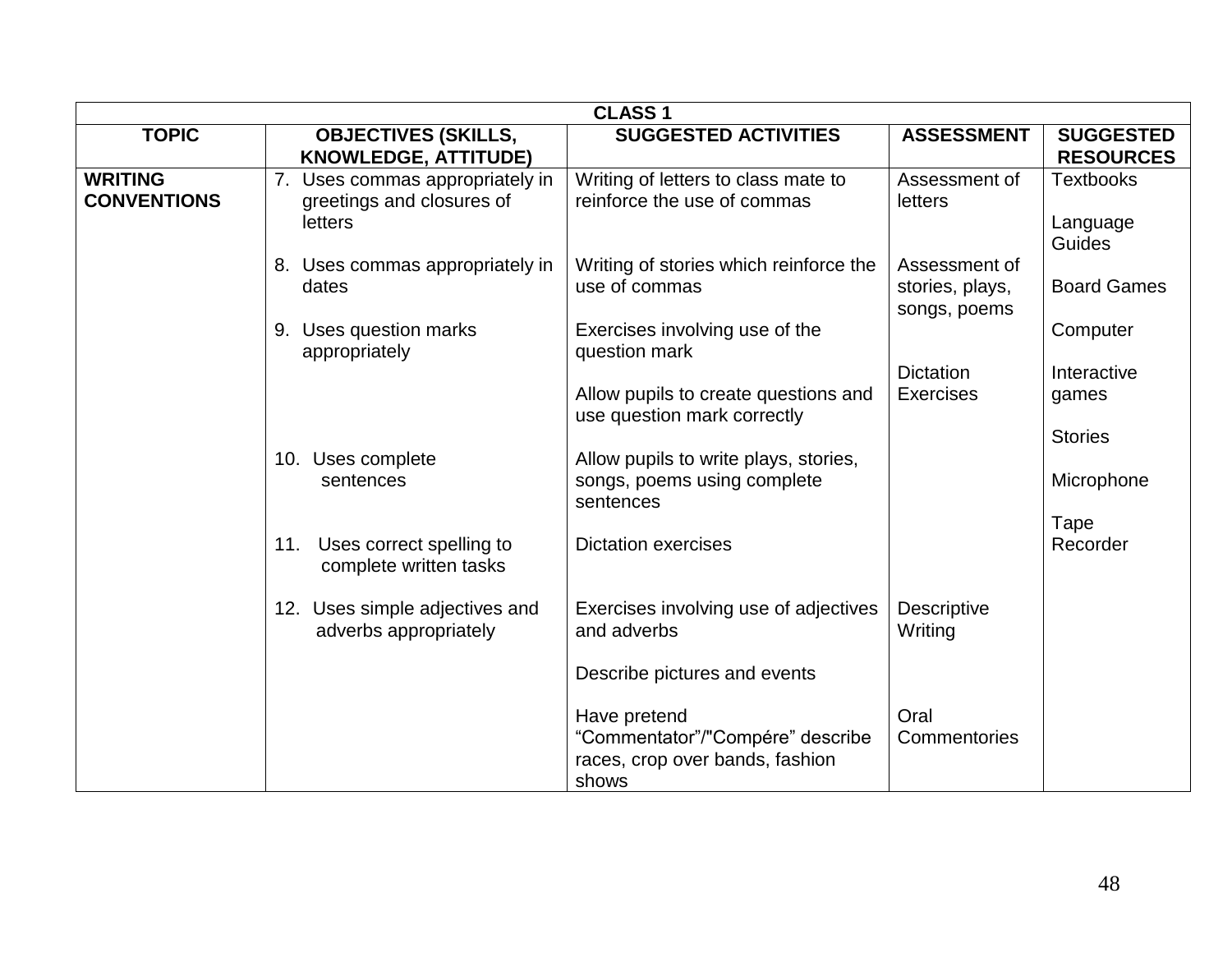| <b>CLASS 1</b>                       |            |                                                                                                 |                                                                                                                                                               |                                                           |                                                             |
|--------------------------------------|------------|-------------------------------------------------------------------------------------------------|---------------------------------------------------------------------------------------------------------------------------------------------------------------|-----------------------------------------------------------|-------------------------------------------------------------|
| <b>TOPIC</b>                         |            | <b>OBJECTIVES (SKILLS,</b><br><b>KNOWLEDGE, ATTITUDE)</b>                                       | <b>SUGGESTED ACTIVITIES</b>                                                                                                                                   | <b>ASSESSMENT</b>                                         | <b>SUGGESTED</b><br><b>RESOURCES</b>                        |
| <b>WRITING</b><br><b>CONVENTIONS</b> | 13.        | Extends sentences by<br>using adjectives and<br>adverbs                                         | Use of adjectives and adverbs to<br>enhance sentences and stories                                                                                             | Assessment of<br>all oral and<br>written<br>exercises     | <b>Stories</b><br>Microphone                                |
|                                      | 14.        | Uses simple link words<br>to join sentences                                                     | Composing sentences and joining<br>them with a variety of link words                                                                                          |                                                           | Tape recorder                                               |
|                                      | 15.<br>16. | Uses at least two<br>types of sentence<br>structures<br>Uses the negative form<br>in simple and | Exercises involving simple and<br>compound sentences<br>Writing of radio announcements<br>Use of dialogues which allows<br>students to use the negative form. | Observations of<br>group<br>interaction<br>Cloze exercise | Board games<br>Computer<br>games<br><b>Texts</b><br>Grammar |
|                                      |            | compound sentence<br>structures                                                                 | Written exercises involving negative<br>forms                                                                                                                 |                                                           | Guides                                                      |
|                                      | 17.        | Uses the three simple<br>tenses                                                                 | Exercises involving the use of<br>present, past and future tenses                                                                                             | Role Play                                                 |                                                             |
|                                      | 18.        | Uses the present<br>Continuous tense                                                            | Exercises involving the use of<br>present with 'ing'                                                                                                          |                                                           |                                                             |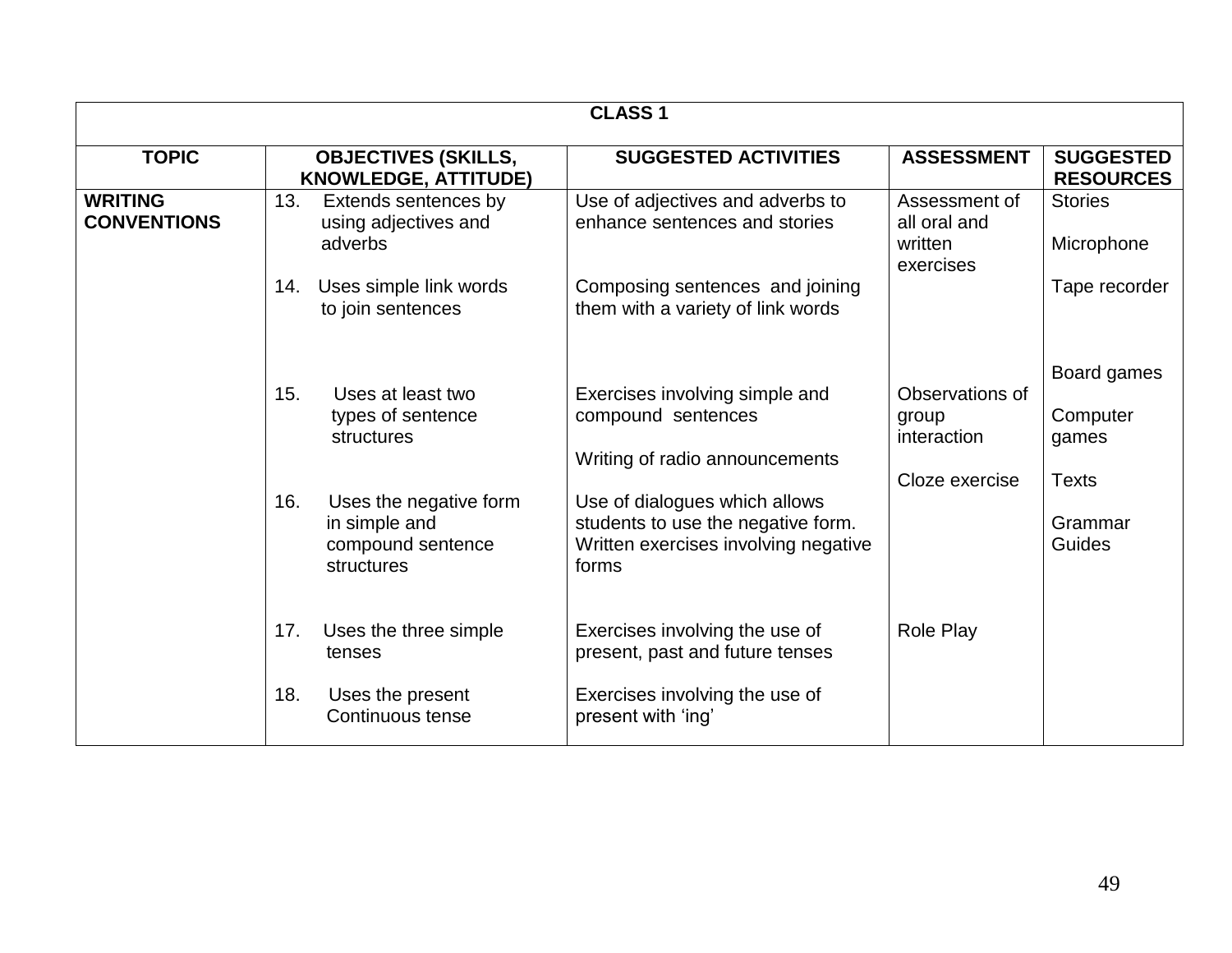| <b>CLASS1</b>                        |                                                                                                                                 |                                                                                    |                                                |                                                                 |  |
|--------------------------------------|---------------------------------------------------------------------------------------------------------------------------------|------------------------------------------------------------------------------------|------------------------------------------------|-----------------------------------------------------------------|--|
| <b>TOPIC</b>                         | <b>OBJECTIVES (SKILLS,</b><br><b>KNOWLEDGE, ATTITUDE)</b>                                                                       | <b>SUGGESTED ACTIVITIES</b>                                                        | <b>ASSESSMENT</b>                              | <b>SUGGESTED</b><br><b>RESOURCES</b>                            |  |
| <b>WRITING</b><br><b>CONVENTIONS</b> | Correctly spells basic sight<br>19.<br>words and other commonly<br>used words                                                   | Use word games, word searches<br>and other activities which facilitate<br>spelling | Assessment of<br>written and oral<br>exercises | <b>Flash Cards</b><br><b>Word Searches</b><br><b>Word Games</b> |  |
|                                      | Uses phonics and word<br>20.<br>structures to spell more<br>difficult words                                                     | Use phonic games and activities                                                    | Assessment of<br>group<br>interaction          | Computer<br>Activities<br><b>Word Charts</b>                    |  |
|                                      | Uses synonyms to replace<br>21.<br>words given                                                                                  | Exercises involving the use of<br>synonyms                                         | Cloze exercises                                | <b>Phonic Charts</b>                                            |  |
|                                      | 22.<br>Uses antonyms to represent<br>opposite of words given                                                                    | Exercises involving the use of<br>antonyms                                         |                                                | <b>Text Books</b><br><b>Trade Books</b>                         |  |
|                                      | Uses simple homonyms in<br>23.<br>context $-$ e.g.<br>there, their, they're<br>$\bullet$<br>here, heir, hear, hair<br>$\bullet$ | Supply of homonyms to complete<br>sentences<br>Use of language situations which    |                                                |                                                                 |  |
|                                      | Uses 's' and 'es' to form the<br>24.<br>Plural<br>Forms irregular plurals<br>25.                                                | require the use of these forms<br>Use of games where endings are<br>supplied       |                                                |                                                                 |  |
|                                      | child-children<br>$\bullet$<br>baby-babies<br>$\bullet$<br>knife-knives<br>$\bullet$<br>sheep-sheep<br>$\bullet$                |                                                                                    |                                                |                                                                 |  |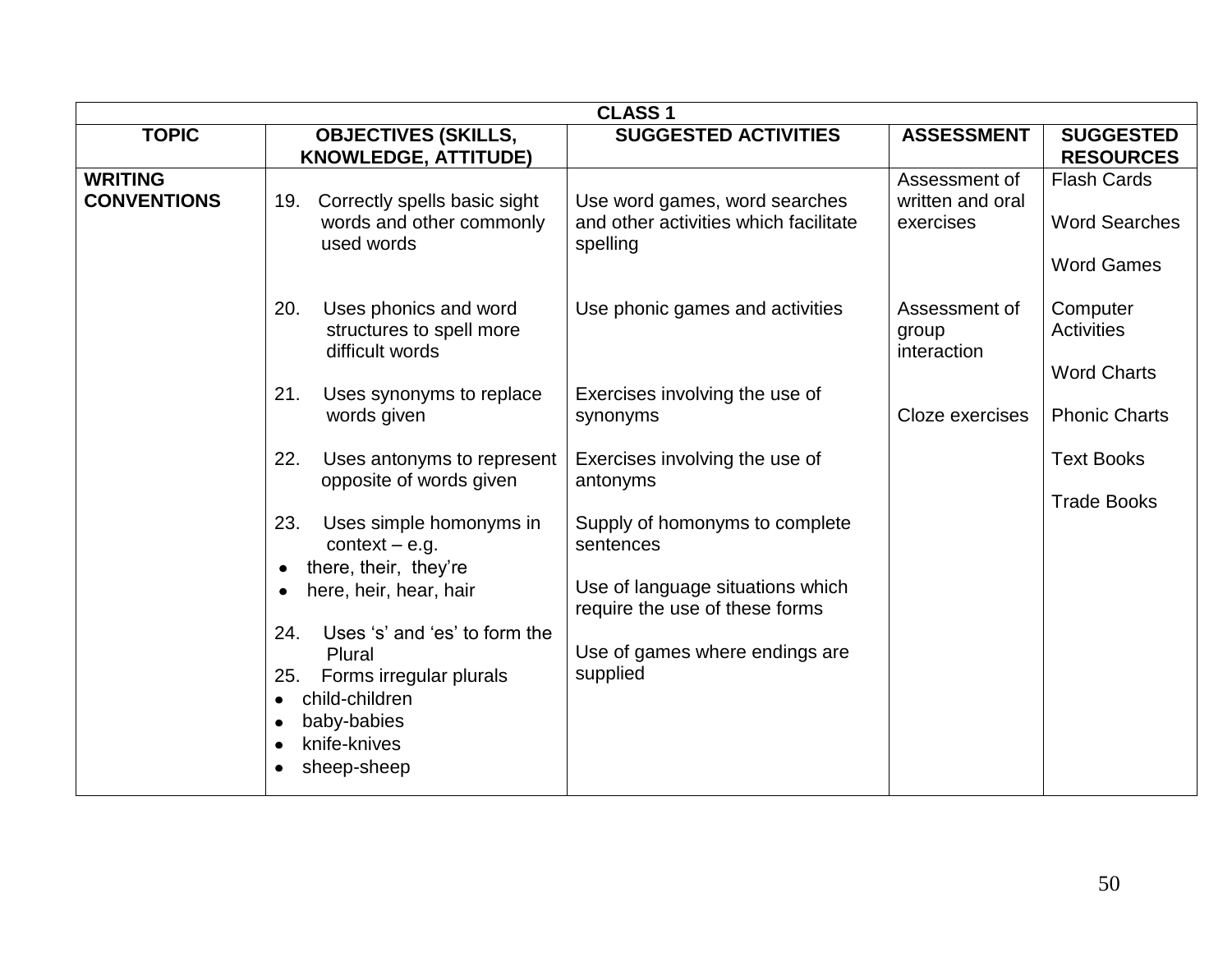| <b>CLASS1</b>                              |                                                           |                                                                           |                                                   |                                        |  |
|--------------------------------------------|-----------------------------------------------------------|---------------------------------------------------------------------------|---------------------------------------------------|----------------------------------------|--|
| <b>TOPIC</b>                               | <b>OBJECTIVES (SKILLS,</b><br><b>KNOWLEDGE, ATTITUDE)</b> | <b>SUGGESTED ACTIVITIES</b>                                               | <b>ASSESSMENT</b>                                 | <b>SUGGESTED</b><br><b>RESOURCES</b>   |  |
| <b>WRITING:</b><br><b>PENMANSHIP &amp;</b> | 1.<br>Accurately forms and<br>consistently sizes letters  | Practice exercises to develop correct<br>formation of letters and numbers | Assessment of<br>all written<br>exercises         | <b>Charts</b><br><b>Writing Charts</b> |  |
| <b>PRESENTATION</b>                        | 2.<br>Writes legibly using joint<br>script                | Pupils transfer skills modelled in<br>writing activities                  | Peer/Teacher<br>Conferences to<br>discuss writing | Writing<br><b>Samples</b>              |  |
|                                            | 3.<br>Observes appropriate<br>spacing between words       | Modelling of good penmanship by<br>teacher/students                       |                                                   | <b>Writing Boards</b><br>Appropriate   |  |
|                                            | Heads all work in a<br>4.<br>prescribed manner            | Practice exercises involving correct<br>spacing of words                  |                                                   | writing<br>implements                  |  |
|                                            | 5.<br>Leave margins as required                           | Demonstration of correct preparation<br>and presentation of work pages    |                                                   |                                        |  |
|                                            |                                                           | Provide examples of correct page<br>layout to guide students              |                                                   |                                        |  |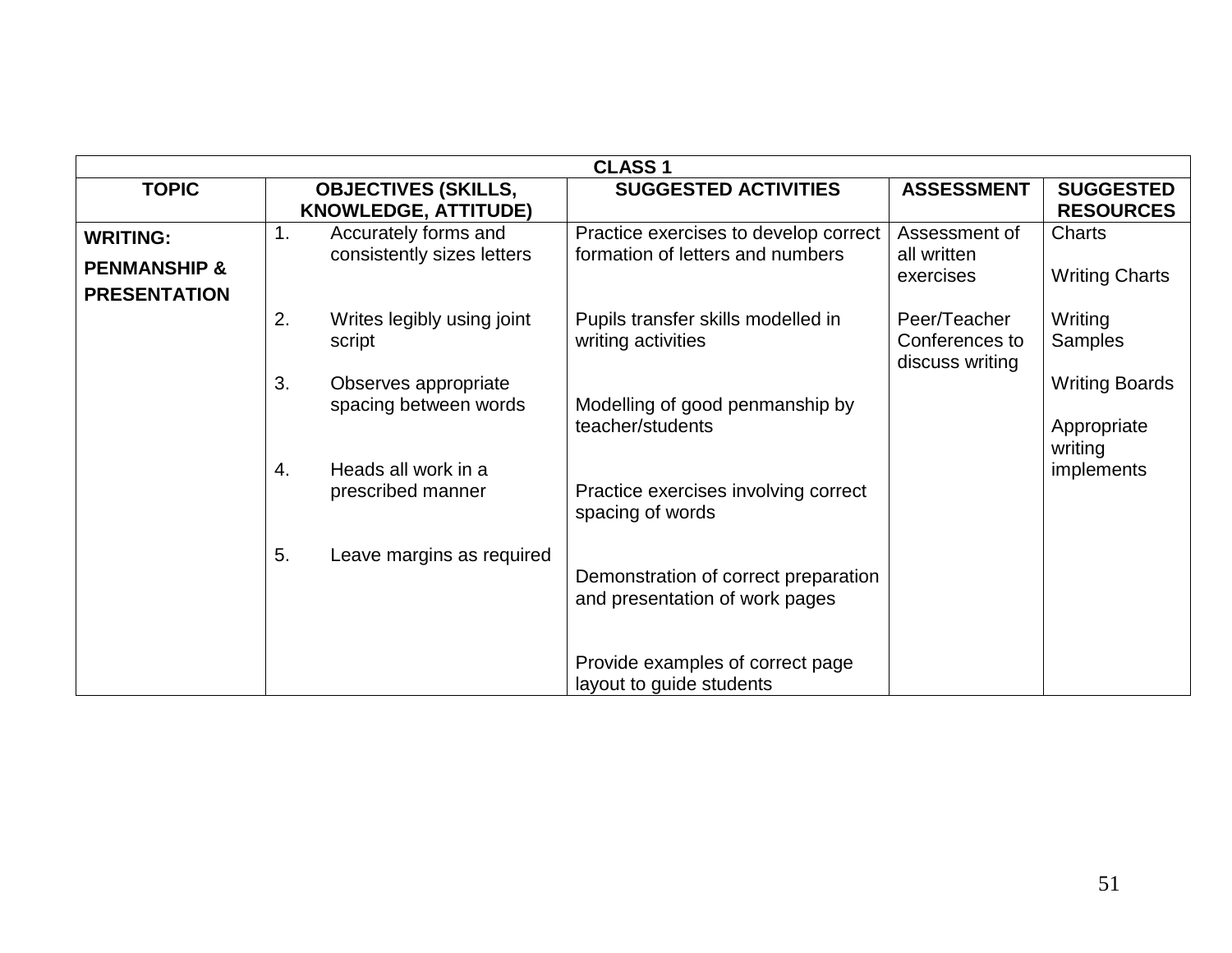## **SELECTED RESOURCES RELATED TO EDUCATION**

- **AskEric [askeric@eric](mailto:askeric@ericri.syr.edu)ir.syr.edu**
- **Classroom Connect http:/ /www.classroom.net**
- **Cyberkids (magazine) http:/ /www.mtlake.com/cyberkids**
- **Gifted and Talented Homepage http: / /** [www.eskimo.com/~user/kids.html](http://www.eskimo.com/~user/kids.html)
- **Internet in the Classroom http:/ /www.schnet.edu.au**  $\bullet$
- **[www.ascd.org](http://www.ascd.org/)**
- **edutech2000.gov.bb**
- **[www.learning24-7.com](http://www.learning24-7.com/)**
- **[www.tomsnyder.com](http://www.tomsnyder.com/) Great Teaching With Technology**
- **Only The Best - ASCD Publication of best software choices**  $\bullet$
- **[http://cela.albany.edu](http://cela.albany.edu/)**  $\bullet$
- **<http://longman.awl.com/englishpages/>**  $\bullet$
- **[www.inspiration.com](http://www.inspiration.com/)**  $\bullet$
- **[www.readingonline.org](http://www.readingonline.org/)**  $\bullet$
- **[www.ncte.org](http://www.ncte.org/)** $\bullet$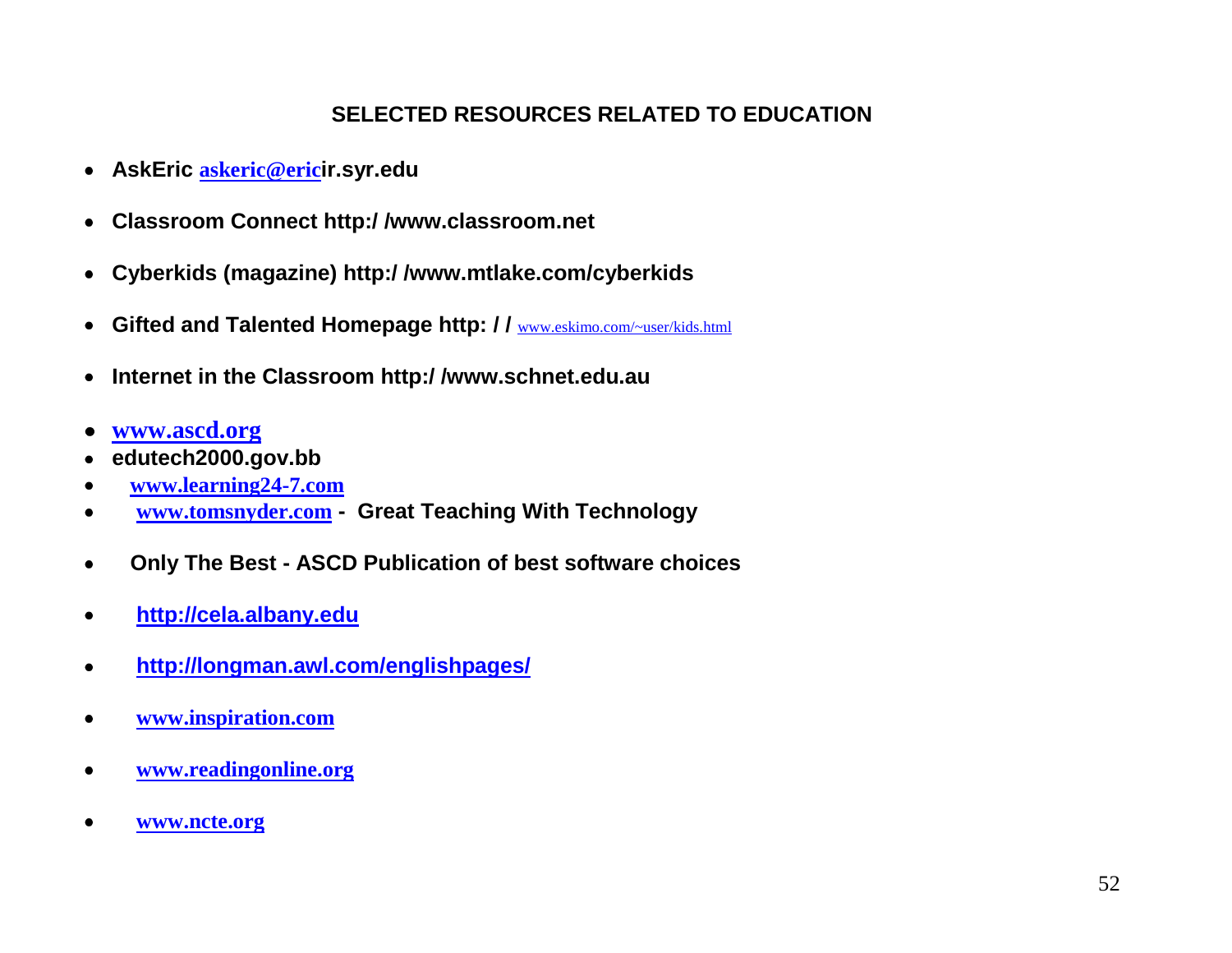#### **FRY'S 300 INSTANT SIGHT WORDS**

#### **First Hundred**

| $\mathbf a$           | can          | her            | many    | see            | us    |
|-----------------------|--------------|----------------|---------|----------------|-------|
| about                 | come         | here           | me      | she            | very  |
| after                 | day          | him            | much    | SO             | was   |
| again                 | did          | his            | my      | some           | we    |
| all                   | do           | show           | new     | take           | were  |
| an                    | down         |                | no      | that           | what  |
| and                   | eat          | if             | not     | the            | when  |
| any                   | for          | in             | of      | their          | which |
| are                   | from         | is             | old     | them           | who   |
| as                    | get          | it             | on      | then           | will  |
| at                    | give         | just           | one     | there          | with  |
| be                    | go           | know           | or      | they           | work  |
| been                  | good         | like           | other   | this           | would |
| before                | had          | little         | our     | three          | you   |
| boy                   | has          | long           | out     | to             | your  |
| but                   | have         | make           | put     | two            |       |
| by                    | he           | man            | said    | up             |       |
|                       |              |                |         |                |       |
| <b>Second Hundred</b> |              |                |         |                |       |
|                       |              |                |         |                |       |
| also                  | colour       | home           | must    | red            | think |
| am                    | could        | house          | name    | right          | too   |
| another               | dear         | into           | near    | run            | tree  |
| away                  | each         | kind           | never   | saw            | under |
| back                  | ear          | last           | next    | say            | until |
| ball                  | end          | leave          | night   | school         | upon  |
| because               | far          | left           | only    | seem           | use   |
| best                  | find         | let            | open    | shall          | want  |
| better                | first        | live           | over    | should         | way   |
| big                   | five         | look           | own     | soon           | where |
| black                 | found        | made           | people  | stand          | while |
| book                  | four         | may            | play    | such           | white |
| both                  | friend       | men            | please  | sure           | wish  |
| box                   | girl         | more           | present | tell           | why   |
| bring                 | got          | morning        | pretty  | than           | year  |
| call                  | hand<br>high | most<br>mother | ran     | these<br>thing |       |